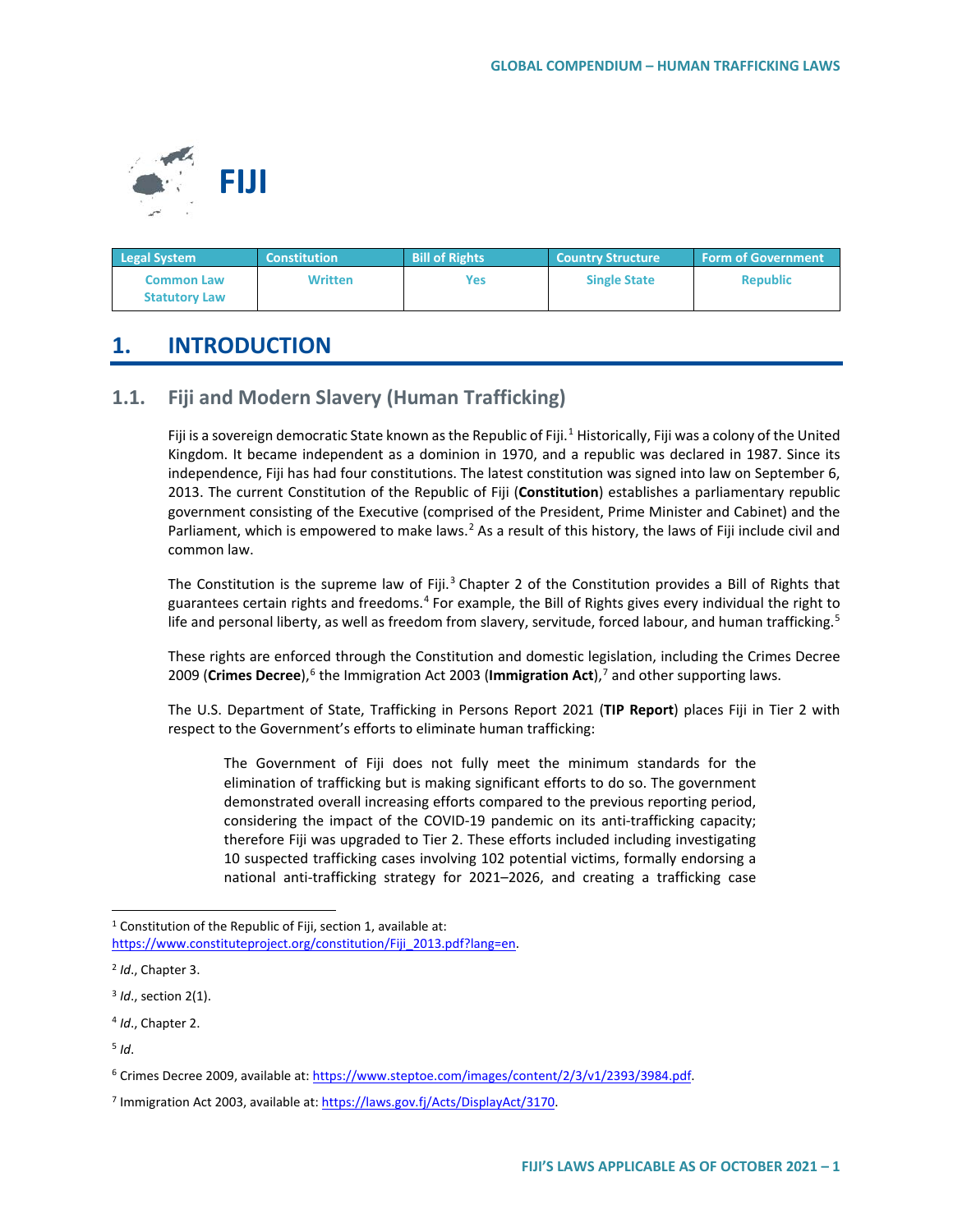management coordinator office, which was set to assume responsibility of coordinating victim support. However, the government provided services to only three victims of labor trafficking and did not provide services to any victims of sex trafficking, despite reports that Fijian children continued to be exploited in commercial sex. The government did not convict any traffickers during the reporting period and has only convicted one trafficker since 2014. Some reports suggested official complicity impeded anti-trafficking efforts.<sup>[8](#page-1-0)</sup>

Several types of human trafficking are prevalent in Fiji:

**Sex trafficking—**"Family members, taxi drivers, foreign tourists, businessmen, crew on foreign fishing vessels, and other traffickers have allegedly exploited victims from Thailand and China, as well as Fijian women and children, in sex trafficking. Traffickers exploit victims in illegal brothels, local hotels, private homes, and massage parlors, and traffickers sometimes utilize websites and cell phone applications to advertise victims for commercial sex … Traffickers exploit Fijian and Chinese women and children in Chinese-operated massage parlors and brothels, particularly in Suva. In some cases, massage parlor owners arrange for female Fijian employees to engage in commercial sex acts with clients in local hotels and brothels. Anecdotal reports indicated traffickers transported Chinese victims into Fiji on small boats, avoiding ports."[9](#page-1-1)

**Domestic servitude of women—**"Some Fijian men reportedly marry women from Nepal and Pakistan and subject them to domestic servitude in Fiji."<sup>[10](#page-1-2)</sup>

**Labour trafficking—**"Labor traffickers exploit workers from South and East Asian countries in small, informal farms and factories, and in construction. Recruitment agencies operating in victims' home countries, vessel owners, and other crew exploit migrant fisherman from Southeast Asian countries, especially Indonesia, in forced labor on Fijian flagged fishing vessels, or foreign flagged fishing vessels (mainly China- and Taiwan-flagged) transiting Fijian ports and waters. Victims of forced labor experience threats of violence, passport confiscation, debt-based coercion, excessive working hours, and abusive living and working conditions."<sup>[11](#page-1-3)</sup>

**Sex and labour trafficking of children—**"Some Fijian children are at risk of sex and labor trafficking, as families follow a traditional practice of sending them to live with relatives or families in larger cities, where they may be subjected to domestic servitude or coerced to engage in sexual activity in exchange for food, clothing, shelter, or school fees. Fijian children were at risk for forced labor in agriculture, retail, or other sectors. Rising levels of poverty also contributed to increased risks of Fijian children being exploited in commercial sex and forced labor. Economic crisis related to the pandemic, as well as weather-related natural disasters, increased the number of street children compelled to seek incomes to sustain their families; these children are at risk of being exploited in sex trafficking or forced labor. Reports indicated children as young as 12 years old were exploited in sex trafficking. Observers reported a practice where taxi drivers transported Fijian child sex trafficking victims to hotels in popular tourist areas at the request of foreign tourists seeking commercial sex acts. Foreign yacht owners and foreigners hiring locally-owned yachts dock in rural Fijian islands seek young women, usually children, for marriage; some of these women and children subsequently become at risk to forced labor or sex

<span id="page-1-1"></span><sup>9</sup> *Id*. at 236.

<span id="page-1-3"></span> $11$  *Id.* 

<span id="page-1-0"></span> <sup>8</sup> U.S. Dep't of State, Trafficking in Persons Report 236 (2021), available at[: https://www.hsdl.org/?abstract&did=855864.](https://www.hsdl.org/?abstract&did=855864) The U.S. Department of State rankings are based on the minimum standards specified in the U.S. Trafficking Victims Protection Act of 2000, "which are generally consistent with the [UN] Palermo Protocol." *Id*. at 51.

<span id="page-1-2"></span> $10$  *Id*.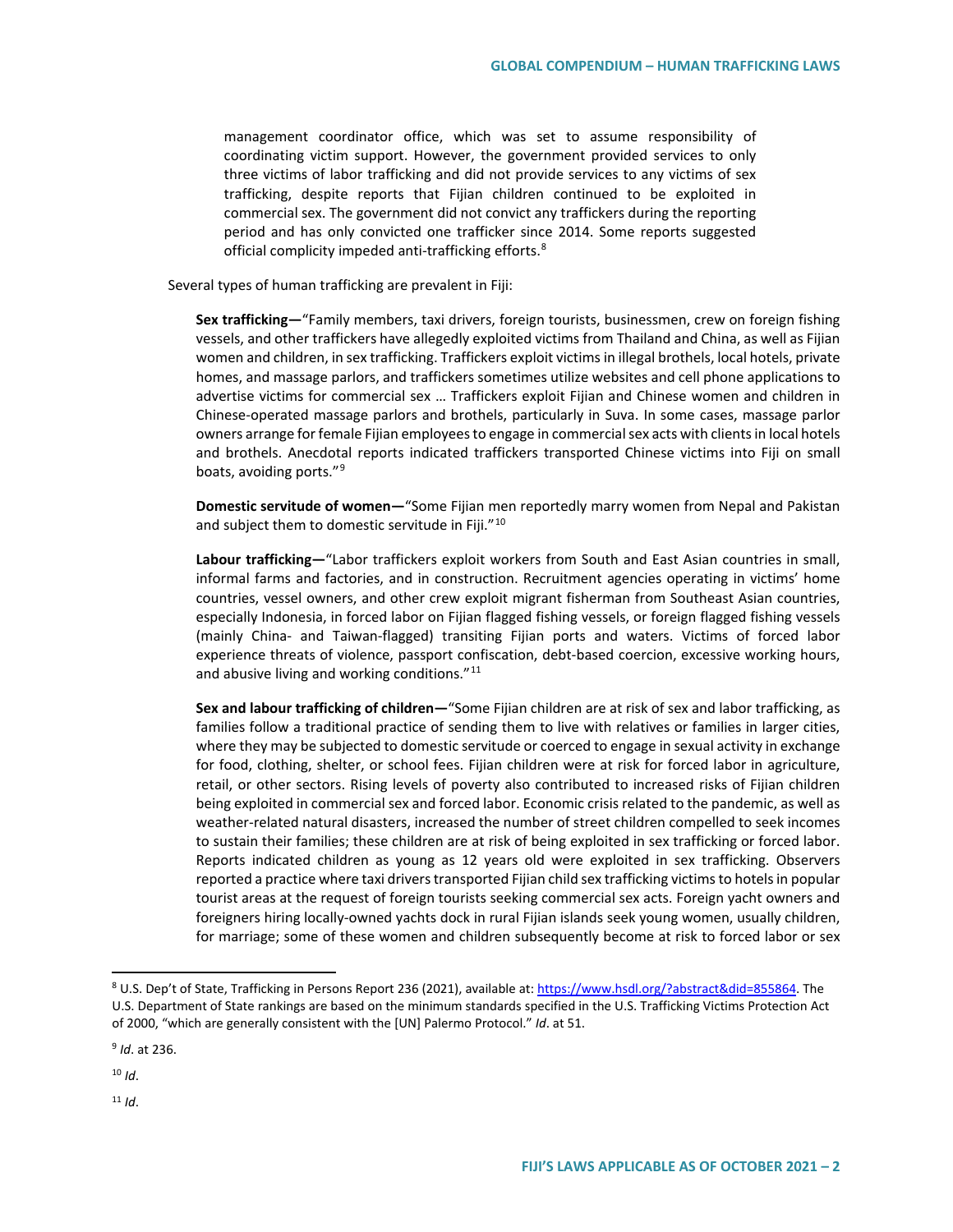trafficking. However, border restrictions related to the pandemic led to a reduction of the number of foreign yachts entering Fiji, subsequently resulting in fewer reports of this practice occurring during the reporting period." $12$ 

Several government agencies and organisations monitor, report, and attempt to address human trafficking:

- The Office of the Director of Public Prosecutions (**ODPP**) has primary responsibility for deciding whether to prosecute human trafficking offences. In 2020–2021, the ODPP considered charges in a case involving leaders of a church that allegedly confiscated the passports of its members who worked in various companies owned by the church without pay.[13](#page-2-1) Additionally, since 2010, the ODPP has been involved in training Immigration and Police Officers on Fiji's anti-human trafficking laws.[14](#page-2-2)
- The Human Rights and Anti-Discrimination Commission was established by the Human Rights Commission Decree 2009<sup>[15](#page-2-3)</sup> and is enshrined within the Constitution.<sup>[16](#page-2-4)</sup> Its mandate includes: promoting the protection and observance of human rights, monitoring, investigating, and reporting on the observance of human rights, making recommendations to the Government concerning matters affecting the rights and freedoms under the Constitution, receiving and investigating complaints about alleged abuses of human rights, and taking steps to secure appropriate redress of human rights violations.[17](#page-2-5)
- The Ministry of Women, Children and Poverty Alleviation works in partnership with non-government and civil society organisations, such as the Homes of Hope and Save the Children Fund (Fiji), and other stakeholders in the community to spread awareness of trafficking in Fiji. For example, in 2019, the Ministry held a National Workshop for Human Trafficking and Child Exploitation.
- The National Anti-Human Trafficking Sub-Committee on Legislative Desktop Review reviews and proposes amendments to the Government's trafficking legal framework.
- The Fiji Police Force, especially the Human Trafficking Unit (**HTU**) that was established in 2019, has primary responsibility for investigating trafficking in persons cases. However, the police have not investigated trafficking cases consistently and, consequently, only one trafficker has been convicted since  $2014$ .<sup>[18](#page-2-6)</sup> The HTU has begun drafting formal standard operating procedures for investigating trafficking cases.<sup>[19](#page-2-7)</sup>
- The Fiji Independent Commission Against Corruption (**FICAC**) is responsible for investigating any alleged offences of corruption and bribery by government officials and employees. In 2020, FICAC investigated one allegation of official complicity by immigration officials in a suspected trafficking case.<sup>[20](#page-2-8)</sup> However,

<span id="page-2-1"></span><sup>13</sup> *Id*. at 235.

<span id="page-2-4"></span><sup>16</sup> Constitution of the Republic of Fiji, section 45, available at: [https://www.constituteproject.org/constitution/Fiji\\_2013.pdf?lang=en.](https://www.constituteproject.org/constitution/Fiji_2013.pdf?lang=en)

<span id="page-2-5"></span><sup>17</sup> *Id*., section 45(4).

<span id="page-2-6"></span><sup>18</sup> U.S. Dep't of State, Trafficking in Persons Report 235 (2021), available at[: https://www.hsdl.org/?abstract&did=855864.](https://www.hsdl.org/?abstract&did=855864)

<span id="page-2-7"></span><sup>19</sup> *Id*.

<span id="page-2-8"></span><sup>20</sup> *Id*.

<span id="page-2-0"></span> <sup>12</sup> *Id*.

<span id="page-2-2"></span><sup>14</sup> *Anti-Human Trafficking*, Office of the Director of Public Prosecutions, available at[: https://odpp.com.fj/anti-human](https://odpp.com.fj/anti-human-trafficking/)[trafficking/.](https://odpp.com.fj/anti-human-trafficking/) 

<span id="page-2-3"></span><sup>&</sup>lt;sup>15</sup> The Human Rights Commission Decree 2009, available at[: http://www.paclii.org/fj/promu/promu\\_dec/hrcd2009280.pdf.](http://www.paclii.org/fj/promu/promu_dec/hrcd2009280.pdf)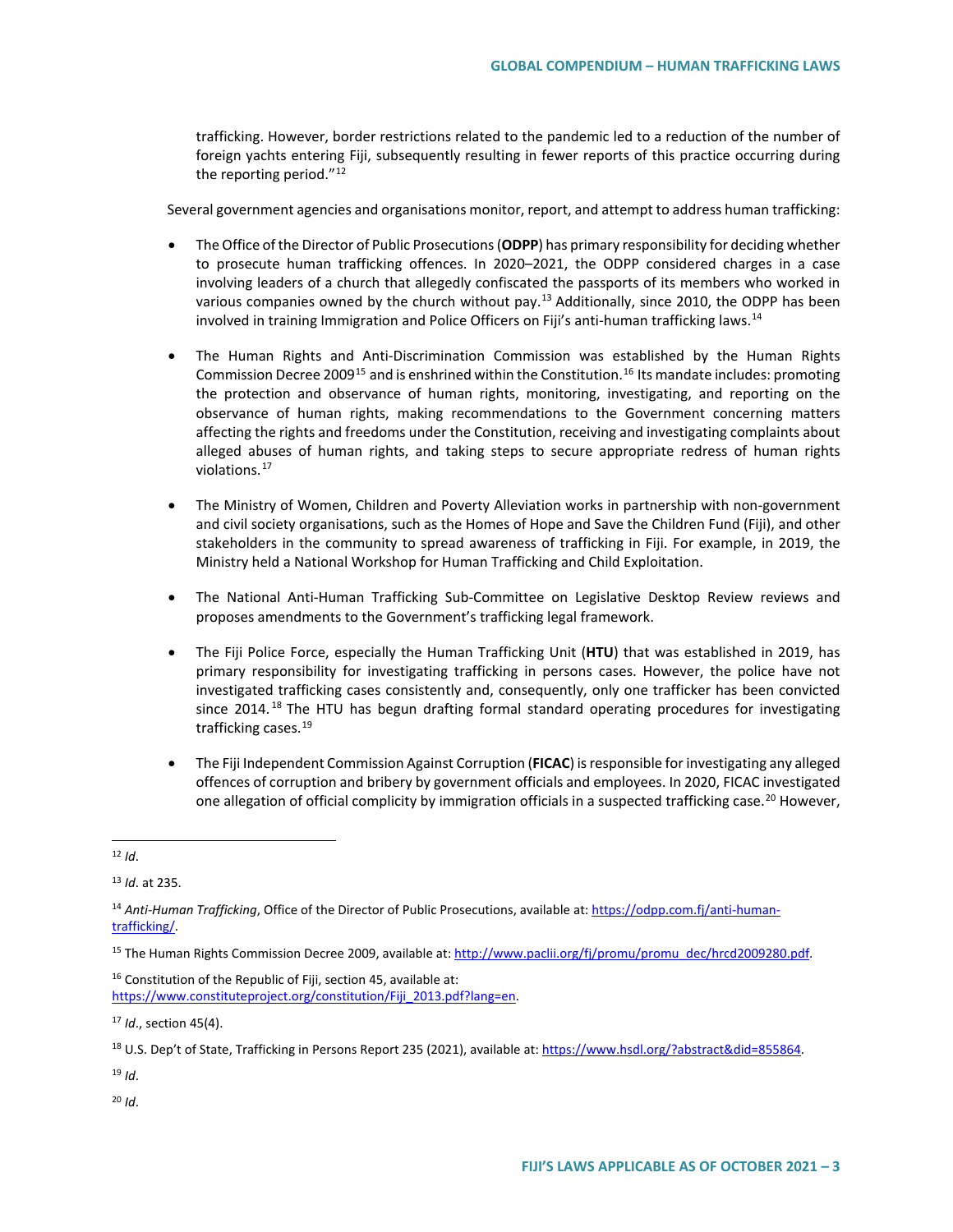no prosecutions or convictions of government employees were reported in relation to human trafficking.<sup>[21](#page-3-0)</sup>

- The Ministry of Defense, National Security, and Policing has established a Case Management Coordinator office (**CMC**) in addition to a case management mechanism that created formal procedures for officials to refer victims to the CMC. The CMC is intended to assume responsibility of coordinating victim support and overseeing investigations and prosecutions. However, the CMC has not yet overseen any cases or coordinated victim services, and the case management mechanism has not been implemented in practice.<sup>[22](#page-3-1)</sup>
- The Department of Immigration operates safe houses for foreign individuals awaiting deportation, including trafficking victims.
- The Interagency Working Group on Human Trafficking (**IWGHT**) facilitates government efforts and strategies in relation to human trafficking. In 2020, the IWGHT convened for the first time since 2012. In 2021, the IWGHT drafted a Fiji Anti-Human Trafficking Strategy and Action Plan, which Parliament accepted.<sup>[23](#page-3-2)</sup>
- The Ministry of Employment, Productivity, and Industrial Relations and its supervising officers administer and enforce the Employment Relations Act 2007, including working conditions.<sup>[24](#page-3-3)</sup> Labour inspectors conducted 843 inspections in 2020, a significant decrease compared with 3,562 inspections in 2019, and did not identify any child labour violations. $25$

## **1.2. Fiji's Policy and Legal Position**

The Constitution is the supreme law of Fiji, and any inconsistent law is void to the extent of the inconsistency.<sup>[26](#page-3-5)</sup> Chapter 2 of the Constitution provides a Bill of Rights that guarantees certain rights and freedoms, and any person may seek redress from the High Court for contravention of those rights. $27$ Domestic laws supplement these constitutional rights.

Fiji has acceded to various United Nations (**UN**) and International Labour Organization (**ILO**) treaties and conventions protecting fundamental human rights.

<span id="page-3-0"></span> $^{21}$  *Id.* 

<span id="page-3-1"></span><sup>22</sup> *Id*.

<span id="page-3-2"></span><sup>23</sup> *Anti-Human Trafficking strategy endorsed*, FBC News, available at[: https://www.fbcnews.com.fj/news/anti-human](https://www.fbcnews.com.fj/news/anti-human-trafficking-strategy-endorsed/)[trafficking-strategy-endorsed/.](https://www.fbcnews.com.fj/news/anti-human-trafficking-strategy-endorsed/) 

<span id="page-3-3"></span><sup>24</sup> Employment Relations Act 2007, available at[: https://www.laws.gov.fj/Acts/DisplayAct/2910.](https://www.laws.gov.fj/Acts/DisplayAct/2910)

<span id="page-3-4"></span><sup>25</sup> U.S. Dep't of State, Trafficking in Persons Report 236 (2021), available at[: https://www.hsdl.org/?abstract&did=855864.](https://www.hsdl.org/?abstract&did=855864)

<span id="page-3-5"></span><sup>&</sup>lt;sup>26</sup> Constitution of the Republic of Fiji, sections  $2(1)$  and  $2(2)$ , available at: https://www.constituteproject.org/constitution/Fiji\_2013.pdf?lang=en.

<span id="page-3-6"></span><sup>27</sup> *Id*., Chapter 2 and section 44.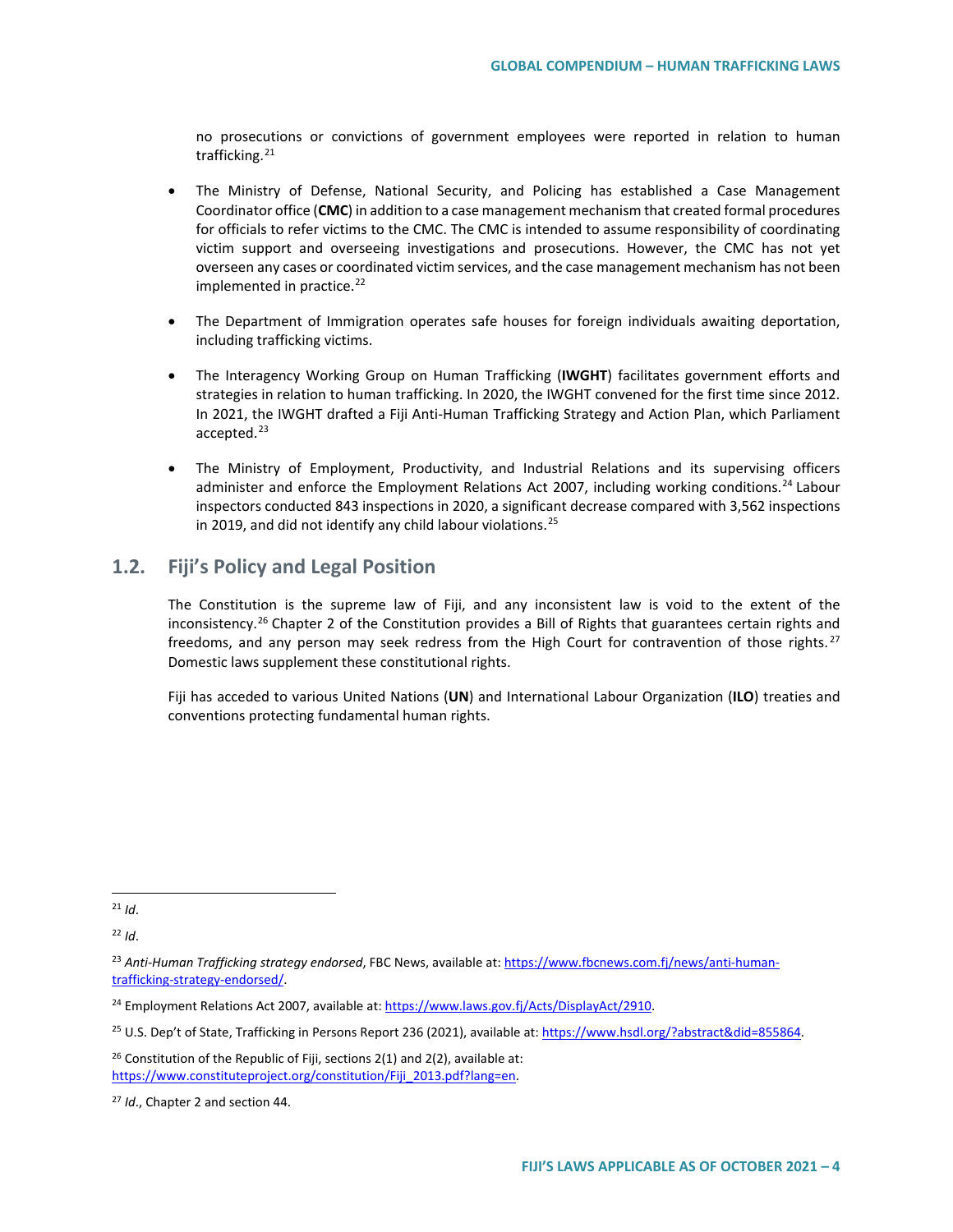# **2. OVERVIEW OF FIJI'S LEGAL APPROACH TO COMBATING MODERN SLAVERY AND HUMAN TRAFFICKING**

# **2.1. Fiji's Regional and International Law Obligations**

## *2.1.1. Fundamental human rights*

Fiji is a party to many UN conventions protecting fundamental human rights. It has ratified or acceded to the International Covenant on Civil and Political Rights  $(1966)<sup>28</sup>$  $(1966)<sup>28</sup>$  $(1966)<sup>28</sup>$  the International Covenant on Economic, Social and Cultural Rights (1973),<sup>[29](#page-4-1)</sup> the Convention on the Elimination of All Forms of Discrimination against Women (1984),  $30$  and the Convention on the Rights of the Child (1990)  $31$  and its Optional Protocols Prohibiting the Use of Children in Armed Conflicts (2002)<sup>[32](#page-4-4)</sup> and the Sale of Children, Child Prostitution, and Child Pornography (2011).<sup>[33](#page-4-5)</sup>

Fiji has ratified 39 ILO Conventions and one Protocol,<sup>[34](#page-4-6)</sup> including the Minimum Age Convention (No. 138), <sup>[35](#page-4-7)</sup> the Worst Forms of Child Labour Convention (No. 182), <sup>[36](#page-4-8)</sup> and various Worker Compensation Conventions.<sup>[37](#page-4-9)</sup>

Fiji is a member of the Pacific Islands Forum, but this forum has not yet established any regional treaties directed at fundamental human rights.<sup>[38](#page-4-10)</sup>

<span id="page-4-0"></span><sup>&</sup>lt;sup>28</sup> International Covenant on Civil and Political Rights: Signatories, United Nations Treaty Collection, available at: [https://treaties.un.org/pages/ViewDetails.aspx?src=treaty&mtdsg\\_no=iv-4&chapter=4&clang=\\_en.](https://treaties.un.org/pages/ViewDetails.aspx?src=treaty&mtdsg_no=iv-4&chapter=4&clang=_en)

<span id="page-4-1"></span><sup>&</sup>lt;sup>29</sup> International Covenant on Economic, Social and Cultural Rights: Signatories, United Nations Treaty Collection, available at: https://treaties.un.org/Pages/ViewDetails.aspx?src=TREATY&mtdsg\_no=IV-3&chapter=4.

<span id="page-4-2"></span><sup>&</sup>lt;sup>30</sup> Convention on the Elimination of All Forms of Discrimination against Women: Signatories, United Nations Treaty Collection, available at[: https://treaties.un.org/Pages/ViewDetails.aspx?src=TREATY&mtdsg\\_no=IV-8&chapter=4.](https://treaties.un.org/Pages/ViewDetails.aspx?src=TREATY&mtdsg_no=IV-8&chapter=4)

<span id="page-4-3"></span><sup>&</sup>lt;sup>31</sup> United Nations Convention on the Rights of the Child: Signatories, United Nations Treaty Collection, available at: [https://treaties.un.org/Pages/ViewDetails.aspx?src=IND&mtdsg\\_no=IV-11&chapter=4.](https://treaties.un.org/Pages/ViewDetails.aspx?src=IND&mtdsg_no=IV-11&chapter=4)

<span id="page-4-4"></span><sup>&</sup>lt;sup>32</sup> Optional Protocol to the Convention on the Rights of the Child on the Involvement of Children in Armed Conflict: Signatories, United Nations Treaty Collection, available at[: https://treaties.un.org/Pages/ViewDetails.aspx?src=TREATY&mtdsg\\_no=IV-11](https://treaties.un.org/Pages/ViewDetails.aspx?src=TREATY&mtdsg_no=IV-11-b&chapter=4&clang=_en) [b&chapter=4&clang=\\_en.](https://treaties.un.org/Pages/ViewDetails.aspx?src=TREATY&mtdsg_no=IV-11-b&chapter=4&clang=_en) 

<span id="page-4-5"></span><sup>&</sup>lt;sup>33</sup> Optional Protocol to the Convention on the Rights of the Child on the Sale of Children, Child Prostitution and Child Pornography: Signatories, United Nations Treaty Collection, available at: [https://treaties.un.org/Pages/ViewDetails.aspx?src=TREATY&mtdsg\\_no=IV-11-c&chapter=4&clang=\\_en.](https://treaties.un.org/Pages/ViewDetails.aspx?src=TREATY&mtdsg_no=IV-11-c&chapter=4&clang=_en)

<span id="page-4-6"></span><sup>34</sup> *Ratifications for Fiji*, International Labour Organization, available at: https://www.ilo.org/dyn/normlex/en/f?p=NORMLEXPUB:11200:0::NO::P11200\_COUNTRY\_ID:103278.

<span id="page-4-7"></span><sup>35</sup> C138—Minimum Age Convention, 1973 (No. 138), available at: [http://www.ilo.org/dyn/normlex/en/f?p=NORMLEXPUB:12100:0::NO::P12100\\_ilo\\_code:C138.](http://www.ilo.org/dyn/normlex/en/f?p=NORMLEXPUB:12100:0::NO::P12100_ilo_code:C138)

<span id="page-4-8"></span><sup>36</sup> C182—Worst Forms of Child Labour Convention, 1999 (No. 182), available at: [https://www.ilo.org/dyn/normlex/en/f?p=NORMLEXPUB:12100:0::NO::P12100\\_ILO\\_CODE:C182.](https://www.ilo.org/dyn/normlex/en/f?p=NORMLEXPUB:12100:0::NO::P12100_ILO_CODE:C182)

<span id="page-4-9"></span><sup>37</sup> *Ratifications for Fiji*, International Labour Organization, available at: https://www.ilo.org/dyn/normlex/en/f?p=NORMLEXPUB:11200:0::NO::P11200\_COUNTRY\_ID:103278.

<span id="page-4-10"></span><sup>&</sup>lt;sup>38</sup> *Treaty Collection*, Pacific Islands Forum, available at: [https://www.forumsec.org/treaty-collection/.](https://www.forumsec.org/treaty-collection/)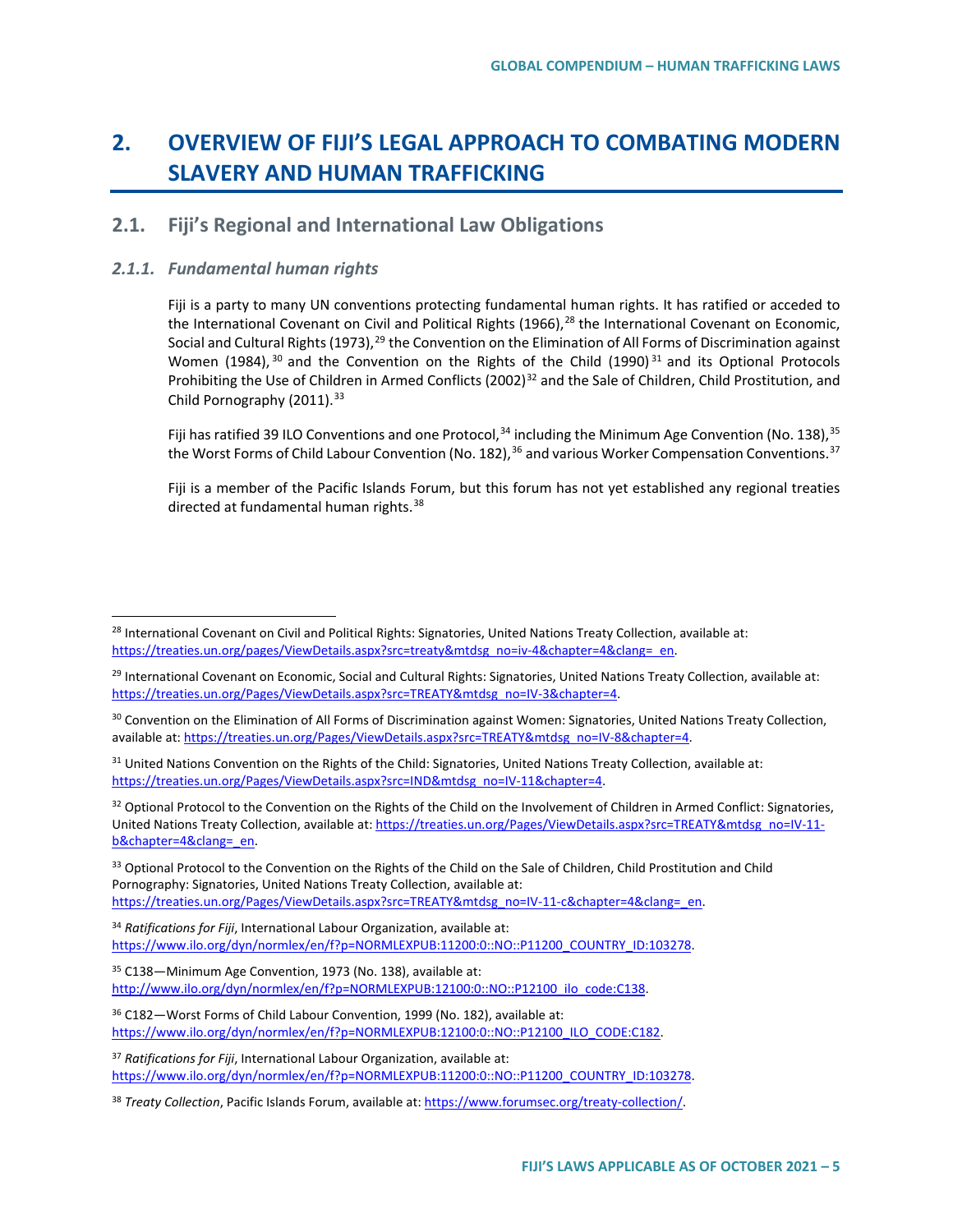#### *2.1.2. Slavery and trafficking*

In 2017, Fiji acceded to the UN Convention against Transnational Organized Crime (2000),<sup>[39](#page-5-0)</sup> the related Protocol to Prevent, Suppress and Punish Trafficking in Persons, Especially Women and Children,<sup>[40](#page-5-1)</sup> and the related Protocol Against the Smuggling of Migrants by Land, Sea and Air.<sup>[41](#page-5-2)</sup>

Additionally, in 2019, Fiji acceded to the International Convention on the Protection of the Rights of All Migrant Workers and Members of Their Families.<sup>[42](#page-5-3)</sup>

### *2.1.3. Effect under Fiji's law*

Section 51 of the Constitution provides that an international treaty or convention binds Fiji after Parliament has approved it.<sup>[43](#page-5-4)</sup> This means that an international treaty or convention need not be ratified into domestic law to become binding, rather the Government merely needs to accede to it.

## **2.2. Human Rights Protections Under Fiji's Law**

Chapter 2 of the Constitution sets forth fundamental rights and freedoms, as well as a mechanism to enforce those rights and freedoms.

Sections 6(1) and 6(2) of the Constitution stipulate that the rights and freedoms identified in Chapter 2 bind the legislative, executive, and judicial branches of government at all levels, as well as every person performing the functions of any public office. All such public officials are obligated to respect, protect, promote, and fulfil these rights and freedoms.<sup>[44](#page-5-5)</sup>

Any person may seek redress from the High Court for any contravention of the rights and freedoms under Chapter 2. Section 44 of the Constitution provides that:

1. If a person considers that any of the provisions of this Chapter has been or is likely to be contravened in relation to him or her (or, in the case of a person who is detained, if another person considers that there has been, or is likely to be, a contravention in relation to the detained person), then that person (or the other person) may apply to the High Court for redress.

<span id="page-5-5"></span><sup>44</sup> *Id*., sections 6(1) and 6(2).

<span id="page-5-0"></span><sup>&</sup>lt;sup>39</sup> United Nations Convention against Transnational Organized Crime: Signatories, United Nations Treaty Collection, available at: https://treaties.un.org/pages/ViewDetails.aspx?src=TREATY&mtdsg\_no=XVIII-12&chapter=18&clang=\_en.

<span id="page-5-1"></span><sup>&</sup>lt;sup>40</sup> Protocol to Prevent, Suppress and Punish Trafficking in Persons, Especially Women and Children, supplementing the United Nations Convention against Transnational Organized Crime: Signatories, United Nations Treaty Collection, available at: [https://treaties.un.org/Pages/ViewDetails.aspx?src=TREATY&mtdsg\\_no=XVIII-12-a&chapter=18.](https://treaties.un.org/Pages/ViewDetails.aspx?src=TREATY&mtdsg_no=XVIII-12-a&chapter=18)

<span id="page-5-2"></span><sup>&</sup>lt;sup>41</sup> Protocol against the Smuggling of Migrants by Land, Sea and Air, supplementing the United Nations Convention against Transnational Organized Crime*,* United Nations Treaty Collection, available at: [https://treaties.un.org/Pages/ViewDetails.aspx?src=TREATY&mtdsg\\_no=XVIII-12-b&chapter=18.](https://treaties.un.org/Pages/ViewDetails.aspx?src=TREATY&mtdsg_no=XVIII-12-b&chapter=18) 

<span id="page-5-3"></span> $42$  International Convention on the Protection of the Rights of All Migrant Workers and Members of their Families, United Nations Treaty Collection, available at[: https://treaties.un.org/Pages/ViewDetails.aspx?src=TREATY&mtdsg\\_no=IV-](https://treaties.un.org/Pages/ViewDetails.aspx?src=TREATY&mtdsg_no=IV-13&chapter=4)[13&chapter=4.](https://treaties.un.org/Pages/ViewDetails.aspx?src=TREATY&mtdsg_no=IV-13&chapter=4) 

<span id="page-5-4"></span><sup>43</sup> Constitution of the Republic of Fiji, section 51, available at: [https://www.constituteproject.org/constitution/Fiji\\_2013.pdf?lang=en.](https://www.constituteproject.org/constitution/Fiji_2013.pdf?lang=en)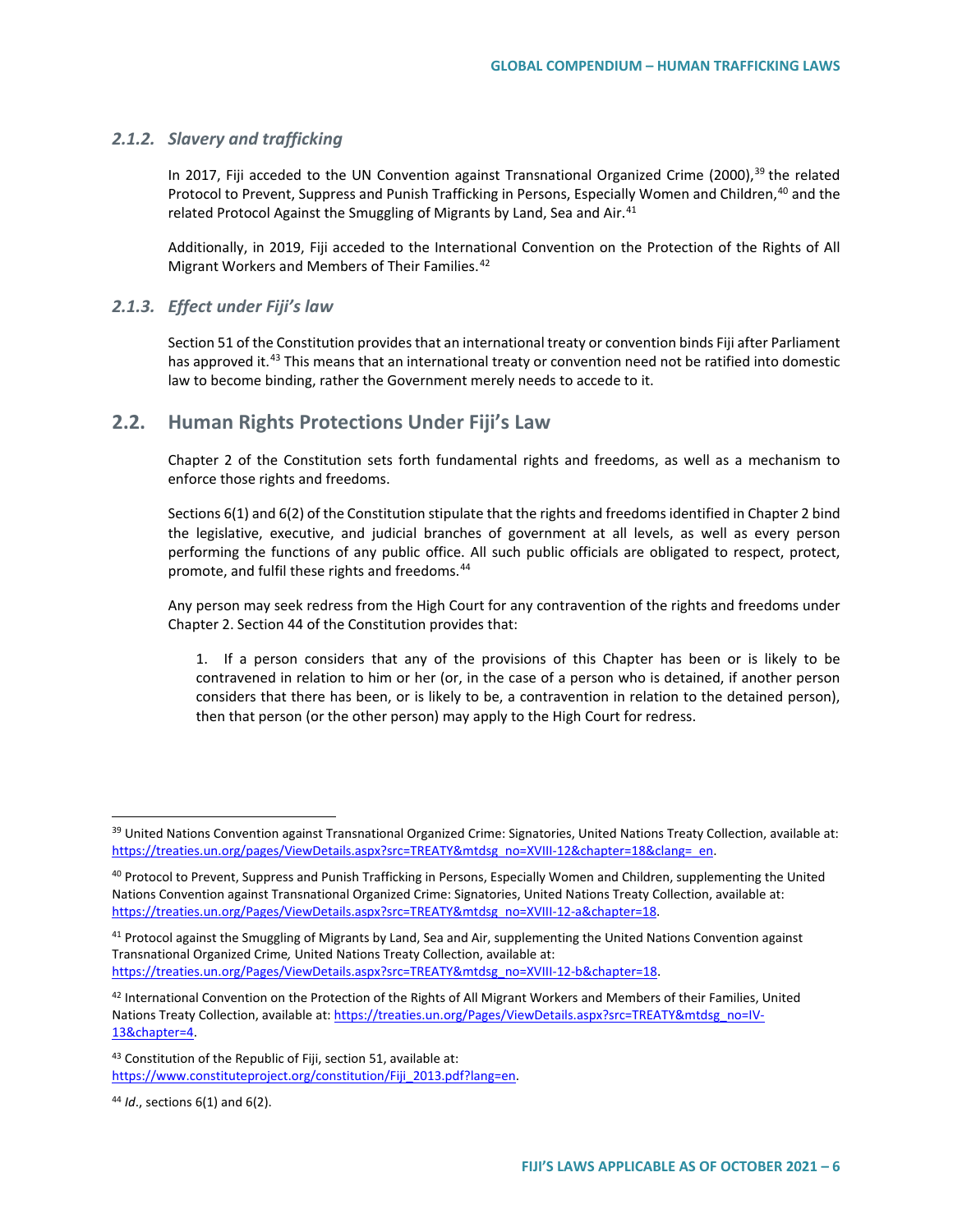2. The right to make application to the High Court under subsection (1) is without prejudice to any other action with respect to the matter that the person concerned may have.<sup>[45](#page-6-0)</sup>

Additionally, a person may lodge a complaint with the Human Rights and Anti-Discrimination Commission for an infringement of such rights and freedoms. Section 45(5) provides that:

Subject to this Constitution, any person has the right to lodge a complaint with the Commission, alleging that a right or freedom in this Chapter has been denied, violated or infringed, or is threatened.[46](#page-6-1)

Therefore, Fiji's Constitution, supplemented by domestic legislation, protects human rights. Refer to Section 3.

# **2.3. Criminalization of Modern Slavery**

The Crimes Decree<sup>[47](#page-6-2)</sup> and the Immigration Act have numerous criminal offences penalizing modern slavery.<sup>[48](#page-6-3)</sup> Refer to Section 3.

# **2.4. Supply Chain Reporting**

Fiji does not have any government policies or legislation requiring the reporting of human trafficking in supply chains.

# **2.5. Investigation, Prosecution, and Enforcement**

## *2.5.1. Investigation and prosecution of criminal offenses*

The Fiji Police Force investigates criminal offences. The HTU has the specific mandate to investigate trafficking in persons cases. Investigators have expansive search, seizure, and arrest powers.<sup>[49](#page-6-4)</sup>

The Criminal Procedure Decree 2009 (**Criminal Procedure Decree**) applies to all crimes covered within the Crimes Decree and the Immigration Act to the extent that it is consistent with the provisions of these statutes.<sup>[50](#page-6-5)</sup> Under the Criminal Procedure Decree, the High Court tries human trafficking offences (all of which are indictable).<sup>[51](#page-6-6)</sup> The Magistrate Court will hear offences under the Immigration Act where the potential sentence is imprisonment not exceeding 10 years or a fine not exceeding FJD 15,000; the High Court will hear offences exceeding those thresholds.<sup>[52](#page-6-7)</sup> However, notwithstanding these thresholds, a judge of the High Court has the discretion to invest a magistrate with jurisdiction to try any offence which, in the

<span id="page-6-0"></span> <sup>45</sup> *Id*., section 44.

<span id="page-6-1"></span><sup>46</sup> *Id*., section 45(5).

<span id="page-6-2"></span><sup>47</sup> Crimes Decree 2009, Divisions 5 and 6 of Part 12, available at: [https://www.steptoe.com/images/content/2/3/v1/2393/3984.pdf.](https://www.steptoe.com/images/content/2/3/v1/2393/3984.pdf) 

<span id="page-6-3"></span><sup>48</sup> Immigration Act 2003, Part 5, available at: [https://laws.gov.fj/Acts/DisplayAct/3170.](https://laws.gov.fj/Acts/DisplayAct/3170) 

<span id="page-6-4"></span><sup>49</sup> Criminal Procedure Decree 2009, Part III, available at[: https://www.laws.gov.fj/Acts/DisplayAct/2622.](https://www.laws.gov.fj/Acts/DisplayAct/2622)

<span id="page-6-5"></span><sup>50</sup> *Id*., section 3.

<span id="page-6-6"></span><sup>51</sup> *Id*., section 4(1)(a).

<span id="page-6-7"></span><sup>52</sup> *Id*., sections 5(2) and 7(1).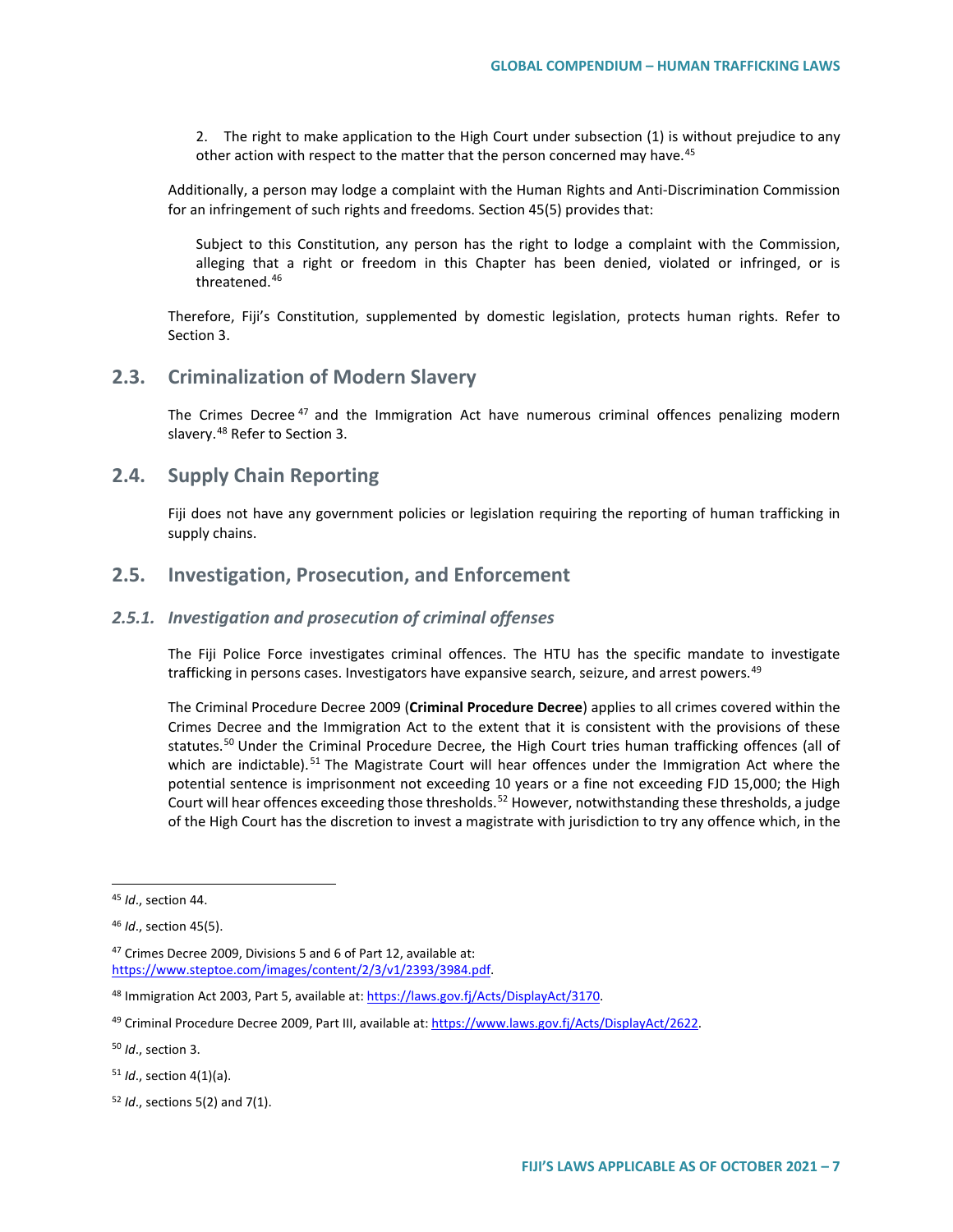absence of such an order, would be beyond the magistrate's jurisdiction.<sup>[53](#page-7-0)</sup> In such cases, a magistrate still cannot impose a sentence exceeding the Magistrate Court's thresholds.<sup>54</sup>

#### *2.5.2. Mutual assistance/international cooperation*

Fiji is involved in various programmes with other countries and private actors on the UN Sustainable Development Goals initiative. In addition, Fiji also participates in a number of Pacific collaborative and information exchange organisations—for example, the Pacific Immigration Development Community, the Pacific Islands Chiefs of Police, and the Customs Oceania Organisation—for whom human trafficking is a focus. Notably, the Pacific Immigration Development Community has begun developing [a regional](https://www.rnz.co.nz/international/programmes/datelinepacific/audio/2018683402/immigration-watchdog-tackles-transnational-crime-in-pacific)  [framework](https://www.rnz.co.nz/international/programmes/datelinepacific/audio/2018683402/immigration-watchdog-tackles-transnational-crime-in-pacific) to combat human trafficking and people smuggling.<sup>[55](#page-7-2)</sup>

In addition, the International Organization for Migration has partnered with Fiji's Homes of Hope, with funding support from the European Union, to take on a project entitled *Empowering Fijian Civil Society in Countering Trafficking in Human Beings* (2020–2022). This project is intended to strengthen measures to prevent human rights violations while protecting the rights of victims who have already experienced human trafficking.

# **3. FIJI'S FEDERAL CRIMINAL OFFENSES RELATING TO SLAVERY, SLAVERY-LIKE CONDITIONS, AND HUMAN TRAFFICKING**

# **3.1. Overview of Criminal Offenses**

In Fiji, the national Government handles offences relating to slavery and human trafficking.



<span id="page-7-0"></span>53 *Id*., section 4(2).

<span id="page-7-1"></span><sup>54</sup> *Id*., section 4(3).

<span id="page-7-2"></span><sup>55</sup> *Immigration watchdog tackles transnational crime in Pacific*, Radio New Zealand, available at: [https://www.rnz.co.nz/international/programmes/datelinepacific/audio/2018683402/immigration-watchdog-tackles](https://www.rnz.co.nz/international/programmes/datelinepacific/audio/2018683402/immigration-watchdog-tackles-transnational-crime-in-pacific)[transnational-crime-in-pacific.](https://www.rnz.co.nz/international/programmes/datelinepacific/audio/2018683402/immigration-watchdog-tackles-transnational-crime-in-pacific)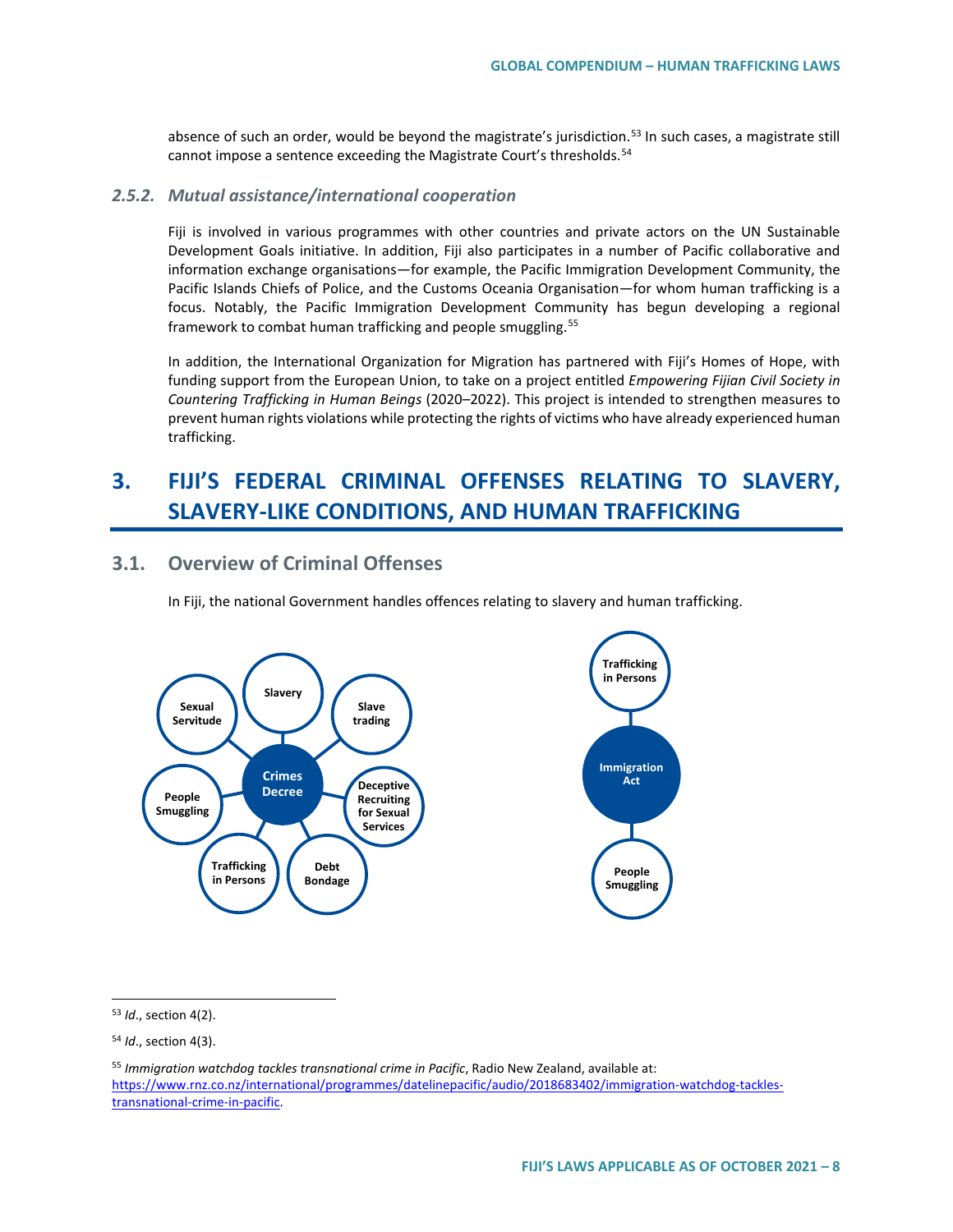# **3.2. Slavery Offenses Under the Criminal Code**

## *3.2.1. General*

The Crimes Decree prescribes several offences that penalize slavery and slave trading. These offences rely on specific definitions:

**Slavery**—the condition of a person over whom any or all of the powers attaching to the right of ownership are exercised, including where such a condition results from a debt or contract made by the person.<sup>[56](#page-8-0)</sup>

**Slave trading**—the capture, transport or disposal of a person with the intention of reducing the person to slavery, as well as the purchase or sale of a slave.<sup>[57](#page-8-1)</sup>

Section 103(1) provides that a person who,

whether within or outside Fiji, intentionally—

(a) possesses a slave or exercises over a slave any of the other powers attaching to the right of ownership;

- (b) engages in slave trading; or
- (c) enters into any commercial transaction involving a slave; or
- (d) exercises control or direction over, or provides finance for
	- (i) any act of slave trading; or
	- (ii) any commercial transaction involving a slave;

commits an indictable offence [that carries] a [p]enalty imprisonment for 25 years.<sup>[58](#page-8-2)</sup>

In addition, section 103(2) provides that a person who,

- (a) whether within or outside Fiji—
	- (i) enters into any commercial transaction involving a slave;
	- (ii) exercises control or direction over, or provides finance for, any commercial transaction involving a slave; or
	- (iii) exercises control or direction over, or provides finance for, any act of slave trading; and

(b) is reckless as to whether the transaction or act involves a slave, slavery or slave trading,

<span id="page-8-0"></span><sup>&</sup>lt;sup>56</sup> Crimes Decree 2009, section 102, available at[: https://www.steptoe.com/images/content/2/3/v1/2393/3984.pdf.](https://www.steptoe.com/images/content/2/3/v1/2393/3984.pdf)

<span id="page-8-1"></span><sup>57</sup> *Id.*, section 103(3).

<span id="page-8-2"></span><sup>58</sup> *Id*., section 103(1).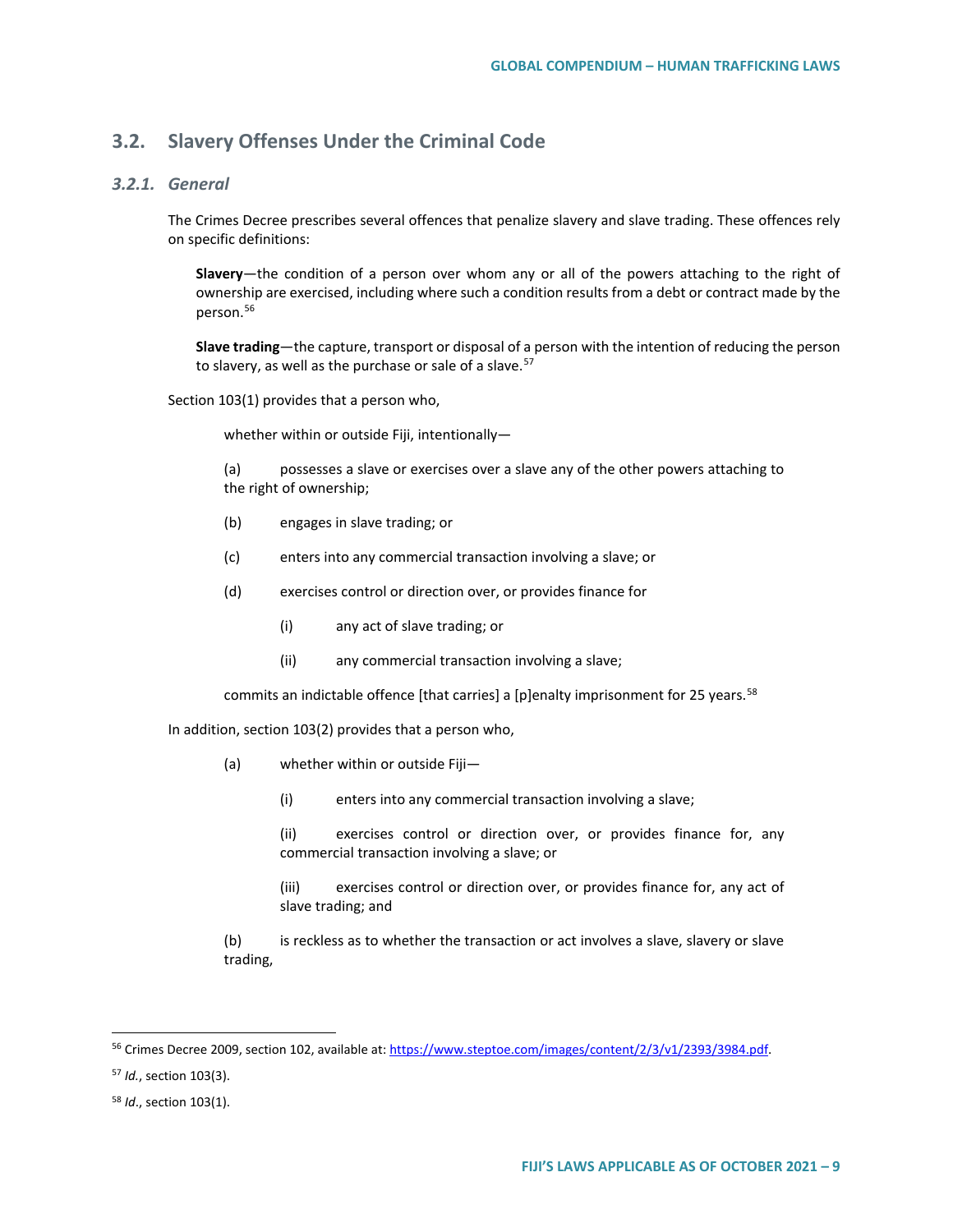commits an indictable offence [that carries] a [p]enalty of imprisonment for 25 years.<sup>[59](#page-9-0)</sup>

However, the legislation excludes criminal liability for anyone who engages in the prohibited conduct with the intention of securing the release of a person from slavery.<sup>[60](#page-9-1)</sup> The defendant bears the legal burden of proving such an intention.<sup>[61](#page-9-2)</sup>

#### *3.2.2. Extraterritorial application*

Section 105 of the Crimes Decree provides for its extraterritorial application to slavery offences:

- (a) whether or not the conduct constituting the alleged offence occurs in Fiji; and
- (b) whether or not a result of the conduct constituting the alleged offence occurs in Fiji.<sup>[62](#page-9-3)</sup>

## **3.3. Slavery-Like Offenses in Fiji's Legal Order**

### *3.3.1. Servitude*

The Crimes Decree prescribes several offences that prohibit sexual servitude. The statute defines the condition of sexual servitude:

**Sexual servitude**—"the condition of a person who provides sexual services and who, because of the use of force or threats—(a) is not free to cease providing sexual services; or (b) is not free to leave the place or area where the person provides sexual service."<sup>[63](#page-9-4)</sup>

**Threat**—means "(a) a threat of force; or (b) a threat to cause a person's deportation; or (c) a threat of any other detrimental action unless there are reasonable grounds for the threat of that action in connection with the provision of sexual services by a person."<sup>[64](#page-9-5)</sup>

**Conducting a business**—includes "(a) taking any part in the management of the business; (b) exercising control or direction over the business; or (c) providing finance for the business."<sup>[65](#page-9-6)</sup>

Additionally, these offences become aggravated if they are committed against a person under 18 years of age.<sup>[66](#page-9-7)</sup> To prove an aggravated offence, the prosecution must prove that the defendant intended to commit, or was reckless as to committing, the offence against a person under that age. $67$ 

Section 106(1) provides that a "person –

(a) whose conduct causes another person to enter into or remain in sexual servitude; and

- <span id="page-9-3"></span><sup>62</sup> *Id.*, section 105.
- <span id="page-9-4"></span><sup>63</sup> *Id.*, section 104(1).
- <span id="page-9-5"></span><sup>64</sup> *Id.*, section 104(2).
- <span id="page-9-6"></span><sup>65</sup> *Id.*, section 106(3).
- <span id="page-9-7"></span><sup>66</sup> *Id.*, section 108(1).
- <span id="page-9-8"></span><sup>67</sup> *Id.*, section 108(3).

<span id="page-9-0"></span> <sup>59</sup> *Id*., section 103(2).

<span id="page-9-1"></span><sup>60</sup> *Id.*, section 103(4).

<span id="page-9-2"></span><sup>61</sup> *Id.*, section 103(5).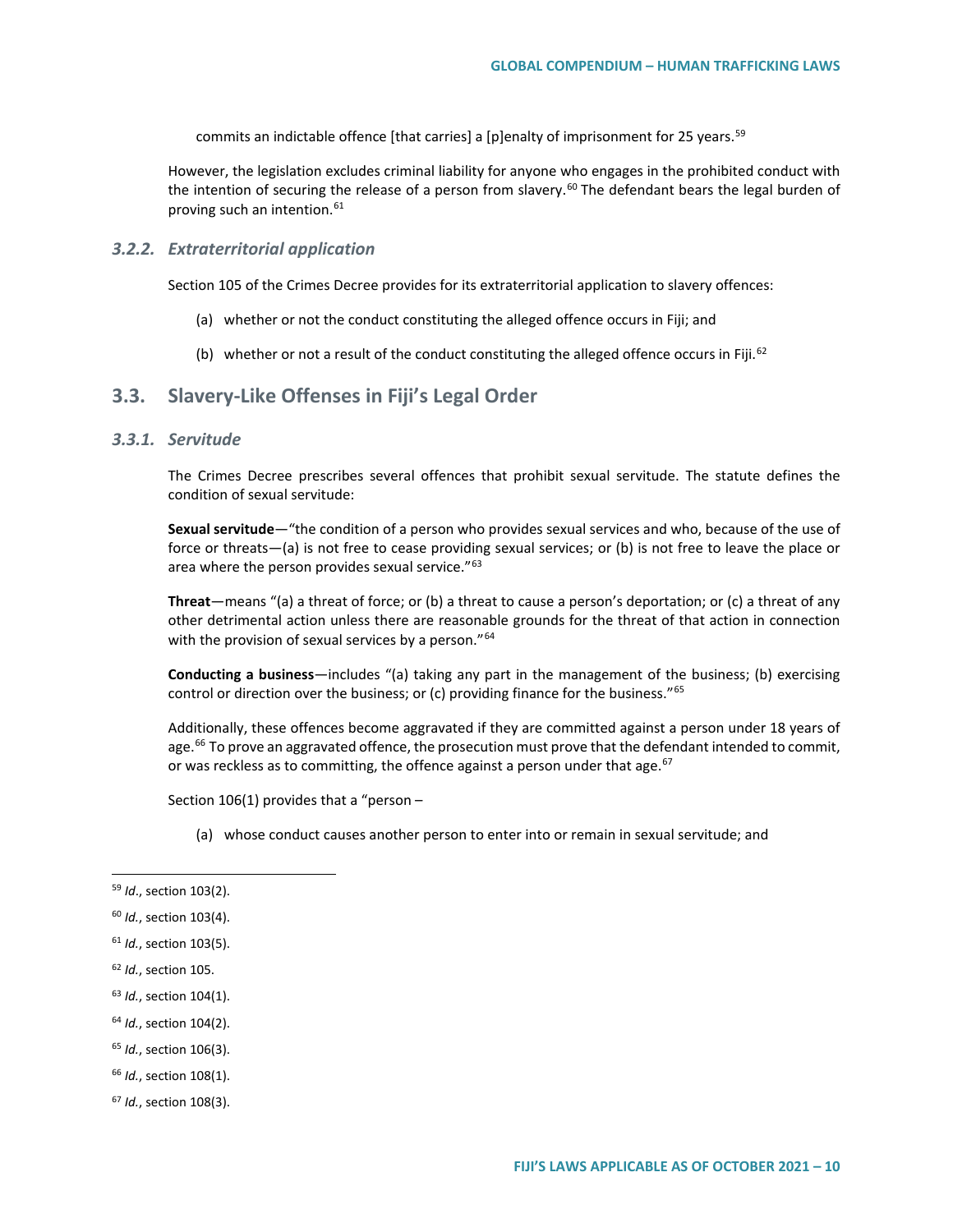(b) who intends to cause, or is reckless as to causing, that sexual servitude,

commits an indictable offence" that carries a penalty of, in the case of an aggravated offence, 20 years of imprisonment or, in any other case, 15 years of imprisonment.<sup>[68](#page-10-0)</sup>

Section 106(2) provides that a "person –

- (a) who conducts any business that involves the sexual servitude of other persons; and
- (b) who knows about, or is reckless as to, that sexual servitude,

commits an indictable offence" that carries a penalty of, in the case of an aggravated offence, 20 years of imprisonment or, in any other case, 15 years of imprisonment.<sup>[69](#page-10-1)</sup>

### *3.3.2. Forced labor*

#### *3.3.2.1 Crimes Decree*

Forced labour forms part of the offence prohibiting deceptive recruiting for sexual services (refer to Section 3.3.3.), and is incorporated within the definition of "exploitation" as it applies to trafficking and smuggling offences (refer to Section 3.4.).

Forced labour is defined as "the condition of a person who provides labour or services (other than sexual services) and who, because of the use of force or threats:

- (a) is not free to cease providing labour or services; or
- (b) is not free to leave the place or area where the person provides labour or services." $70$

#### *3.3.2.2 Immigration Act*

Forced labour is incorporated within the definition of "exploitation" as it applies to the trafficking and smuggling offences (refer to Section 3.4.) and the offence for exploiting persons not legally entitled to work (refer to Section 5.6.1.).

The Immigration Act has no distinct definition of forced labour.

#### *3.3.3. Deceptive recruiting for labor or services*

The Crimes Decree prescribes an offence penalizing deceptive recruiting for sexual services. In addition to any other relevant definition that has already been stated in this chapter in relation to the Crimes Decree, this offence relies on two definitions:

**Deceive**—means to mislead as to fact (including the intention of any person) or as to law, by words or other conduct.<sup>71</sup>

<span id="page-10-2"></span><sup>70</sup> *Id.*, section 123(2).

<span id="page-10-0"></span> <sup>68</sup> *Id*., section 106(1).

<span id="page-10-1"></span><sup>69</sup> *Id*., section 106(2).

<span id="page-10-3"></span><sup>71</sup> *Id*., section 107(4).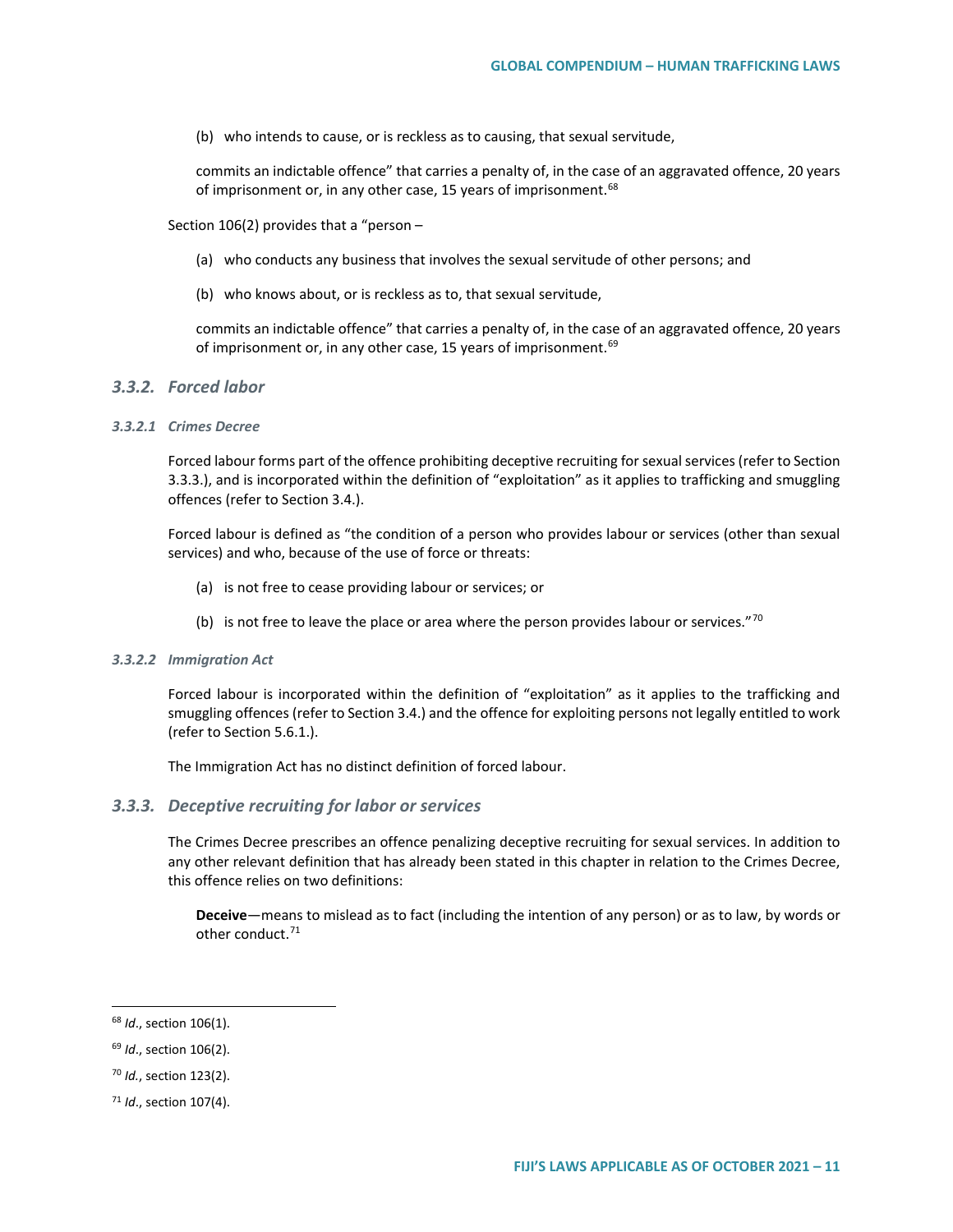**Sexual service**—"means the commercial use or display of the body of the person providing the service for the sexual gratification of others."[72](#page-11-0)

Additionally, this offence becomes aggravated if it is committed against a person under 18 years of age.<sup>[73](#page-11-1)</sup> To prove an aggravated offence, the prosecution must prove that the defendant intended to commit, or was reckless as to committing, the offence against a person under that age.<sup>[74](#page-11-2)</sup>

Section 107 provides that a "person who, with the intention of inducing another person to enter into an engagement to provide sexual services, deceives that other person about –

(a) the fact that the engagement will involve the provision of sexual services; or

(b) the nature of sexual services to be provided (for example, whether those services will require the person to have unprotected sex); or

(c) the extent to which the person will be free to leave the place or area where the person provides sexual services; or

(d) the extent to which the person will be free to cease providing sexual services; or

(e) the extent to which the person will be free to leave his or her place of residence; or

(f) if there is or will be a debt owed or claimed to be owed by the person in connection with the engagement—the quantum, or the existence, of the debt owed or claimed to be owed; or

(g) the fact that the engagement will involve exploitation, debt bondage or the confiscation of the person's travel or identity documents;

commits an indictable offence" that carries a penalty of, in the case of an aggravated offence, nine years of imprisonment or, in any other case, seven years of imprisonment.<sup>[75](#page-11-3)</sup>

In determining whether a person has been deceived about any of these prohibited matters, a court may consider several factors that are highly prevalent within cases of human trafficking, including:

(a) the economic relationship between the person and the alleged offender;

(b) the terms of any written or oral contract or agreement between the person and the alleged offender;

(c) the personal circumstances of the person, including but not limited to:

(i) whether the person is lawfully entitled to be in Fiji; and

(ii) the person's ability to speak, write and understand English or the language in which the deception or inducement occurred; and

<span id="page-11-0"></span> <sup>72</sup> *Id*.

<span id="page-11-1"></span><sup>73</sup> *Id.*, section 108(1).

<span id="page-11-2"></span><sup>74</sup> *Id.*, section 108(3).

<span id="page-11-3"></span><sup>75</sup> *Id*., section 107(1).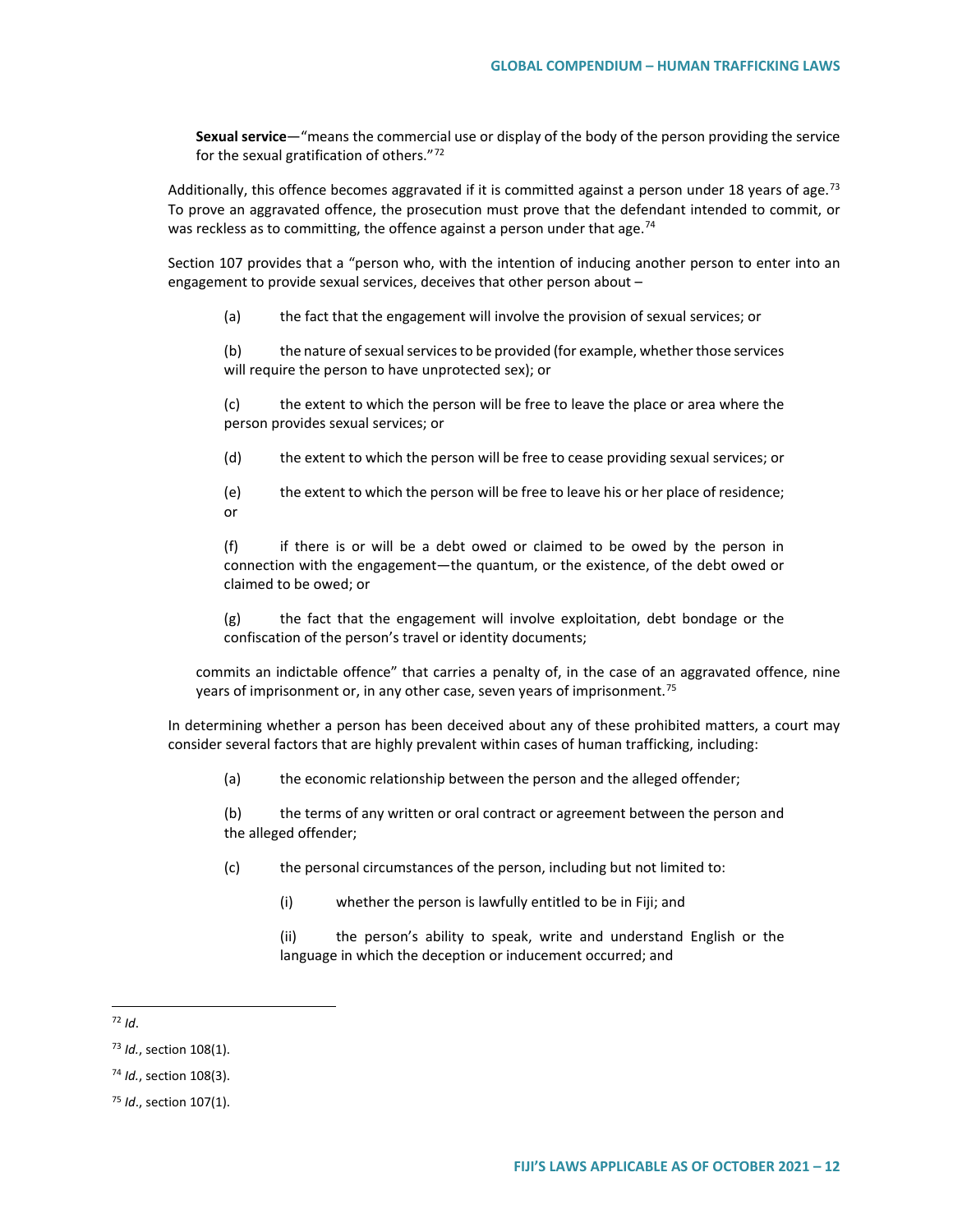(iii) the extent of the person's social and physical dependence on the alleged offender.<sup>[76](#page-12-0)</sup>

#### *3.3.4. Early and forced marriage*

Fiji has no offence against forced marriage.

However, the Marriage Act 1978 makes it an offence to willfully and unlawfully marry a person under the age of 21 years, who has not been previously married, without obtaining the required consent to the marriage, or to induce or endeavor to induce any marriage officer or other person to solemnize the marriage of a person known to be under age without such consent, or to abet or assist any such act or endeavor knowing it to be illegal.<sup>[77](#page-12-1)</sup> This offence carries a penalty not exceeding FJD 200, two years of imprisonment, or both.[78](#page-12-2)

### *3.3.5. Debt bondage*

The Crimes Decree prescribes an offence penalizing debt bondage. Section 4 defines debt bondage as the status or condition that arises from a pledge by a "person—

- (a) of his or her personal services; or
- (b) of the personal services of another person under his or her control;

as security for a debt owed, or claimed to be owed, (including any debt incurred, or claimed to be incurred, after the pledge is given), by that person if—

(i) the debt owed or claimed to be owed is manifestly excessive; or

(ii) the reasonable value of those services is not applied toward the liquidation of the debt or purported debt; or

(iii) the length and nature of those services are not respectively limited and defined."[79](#page-12-3)

Section 118 provides that a person commits a summary offence of debt bondage if the person:

- (a) "engages in conduct that causes another person to enter into debt bondage; and"
- (b) "intends to cause the other person to enter into debt bondage."<sup>[80](#page-12-4)</sup>

<span id="page-12-0"></span> <sup>76</sup> *Id*., section 107(2).

<span id="page-12-1"></span><sup>77</sup> Marriage Act 1978, section 31, available at[: http://www.paclii.org/fj/legis/consol\\_act\\_OK/ma85/.](http://www.paclii.org/fj/legis/consol_act_OK/ma85/) 

<span id="page-12-2"></span><sup>78</sup> *Id*.

<span id="page-12-3"></span><sup>79</sup> Crimes Decree 2009, section 4, available at[: https://www.steptoe.com/images/content/2/3/v1/2393/3984.pdf.](https://www.steptoe.com/images/content/2/3/v1/2393/3984.pdf)

<span id="page-12-4"></span><sup>80</sup> *Id.*, section 118(1).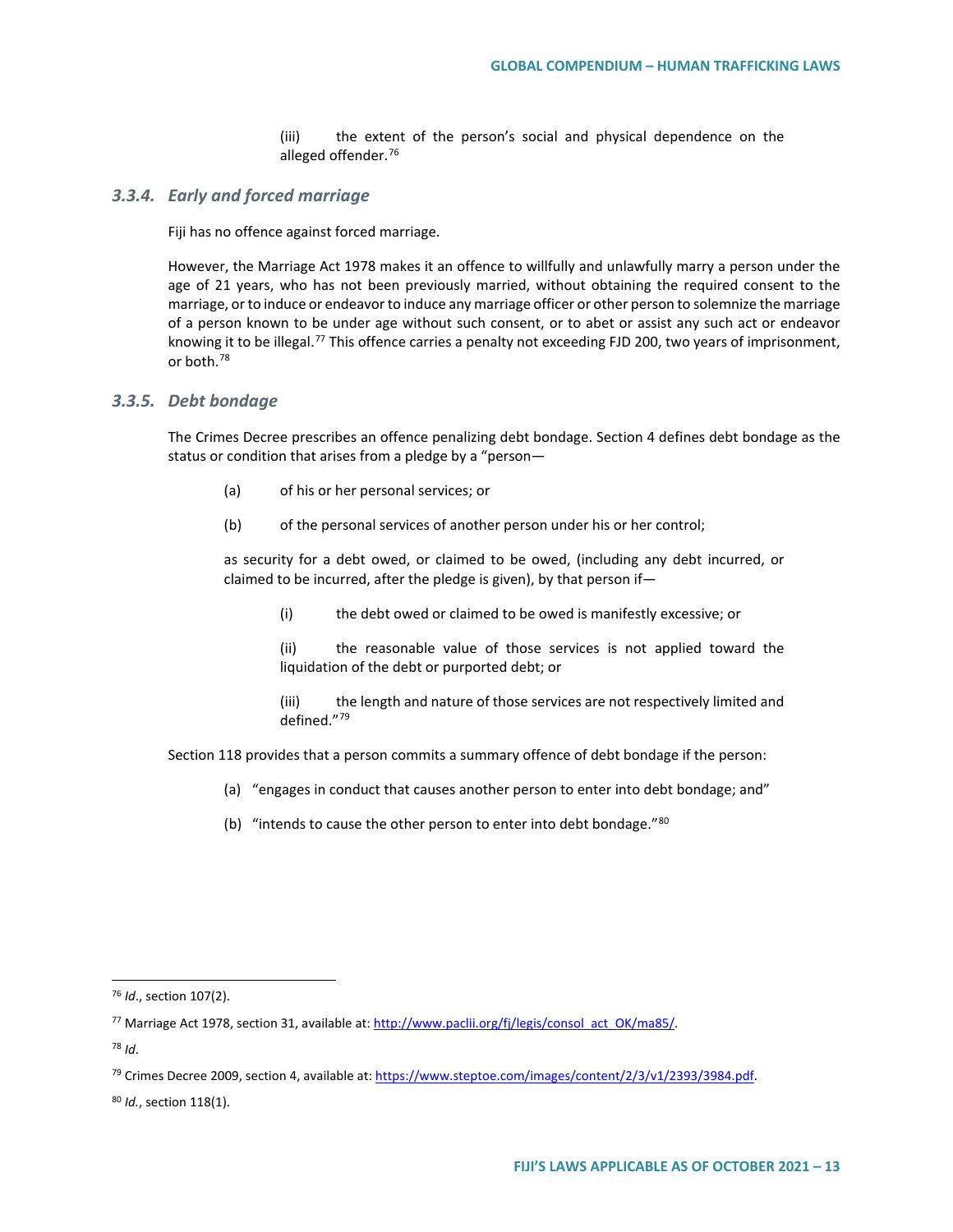This offence will become aggravated if it is committed against a person under 18 years of age.<sup>[81](#page-13-0)</sup> To prove an aggravated offence, the prosecution must prove that the defendant intended to commit, or was reckless as to committing, the offence against a person under that age. $82$ 

This offence carries a penalty of, in the case of an aggravated offence, two years of imprisonment or, in any other case, 12 months of imprisonment.<sup>[83](#page-13-2)</sup>

In determining whether a person has been deceived about any prohibited matter, a court may consider the same factors listed in Section 3.3.3.[84](#page-13-3)

### *3.3.6. Any other relevant offenses*

Fiji has no other relevant slavery-like offences.

#### *3.3.7. Extraterritorial application of the offenses*

The Crimes Decree provides for its extraterritorial application to offences of sexual servitude and debt bondage:

- (a) whether or not the conduct constituting the alleged offence occurs in Fiji; and
- (b) whether or not a result of the conduct constituting the alleged offence occurs in Fiji.[85](#page-13-4)

# **3.4. Human Trafficking/Smuggling-Related Criminal Offenses**

### *3.4.1. International and domestic trafficking/smuggling of people*

#### *3.4.1.1 Crimes Decree*

The Crimes Decree prescribes several offences penalizing international and domestic trafficking and smuggling in people. In addition to any other relevant definition previously provided in this chapter from the Crimes Decree, these offences use three definitions:

**Confiscate**—"in relation to a person's travel or identity document, means to take possession of the document, whether permanently or otherwise, to the exclusion of the person, or to destroy the document."[86](#page-13-5)

**Threat**—means:

- (a) a threat of force; or
- (b) a threat to cause a person's removal from Fiji; or

<span id="page-13-0"></span> <sup>81</sup> *Id.*, section 119(1).

<span id="page-13-1"></span><sup>82</sup> *Id.*, section 119(2).

<span id="page-13-2"></span><sup>83</sup> *Id*., sections 119(1) and 118(1).

<span id="page-13-3"></span><sup>84</sup> *Id.*, section 118(2).

<span id="page-13-4"></span><sup>85</sup> *Id.*, sections 105 and 120.

<span id="page-13-5"></span><sup>86</sup> *Id.*, section 111.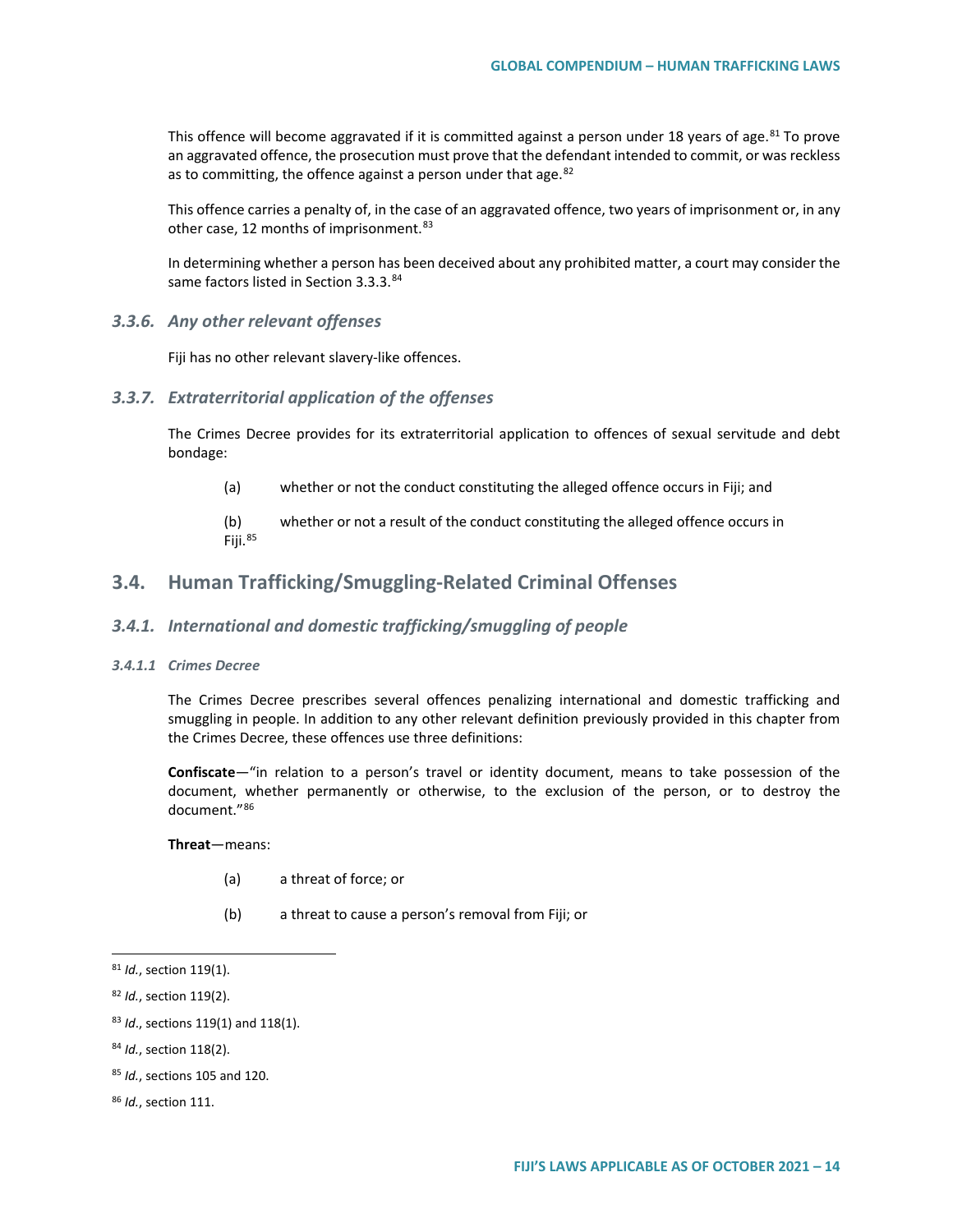(c) a threat of any other detrimental action—

unless there are reasonable grounds for the threat of that action. $87$ 

**Exploitation**—"of one person (the victim) by another person (the exploiter), occurs if –

(a) the exploiter's conduct causes the victim to enter into slavery, forced labour or sexual servitude; or

- (b) the exploiter's conduct causes an organ of the victim to be removed and—
	- (i) the removal is contrary to law; or

(ii) neither the victim nor the victim's legal guardian consented to the removal, and it does not meet a medical or therapeutic need of the victim."[88](#page-14-1)

The Crimes Decree also prescribes several offences for people smuggling.

#### *International trafficking in persons*

Section 112(1) provides that a "person (the first person) commits an indictable offence of trafficking in persons if –

(a) the first person organises or facilitates the entry or proposed entry, or the receipt, of another person into Fiji; and

(b) the first person uses force or threats; and

(c) that use of force or threats results in the first person obtaining the other person's compliance in respect of that entry or proposed entry or in respect of that receipt."<sup>[89](#page-14-2)</sup>

Section 112(2) provides that a "person (the first person) commits an indictable offence of trafficking in persons if –

- (a) the first person organises or facilitates the exit or proposed exit of another person from Fiji; and
- (b) the first person uses force or threats; and

(c) that use of force or threats results in the first person obtaining the other person's compliance in respect of that exit or proposed exit."<sup>[90](#page-14-3)</sup>

Section 112(3) provides that a "person (the first person) commits an indictable offence of trafficking in persons if –

(a) the first person organises or facilitates the entry or proposed entry, or the receipt, of another person into Fiji; and

<span id="page-14-0"></span> $87$  *Id.* 

<span id="page-14-1"></span><sup>88</sup> *Id.*, section 4.

<span id="page-14-2"></span><sup>89</sup> *Id.*, section 112(1).

<span id="page-14-3"></span><sup>90</sup> *Id.*, section 112(2).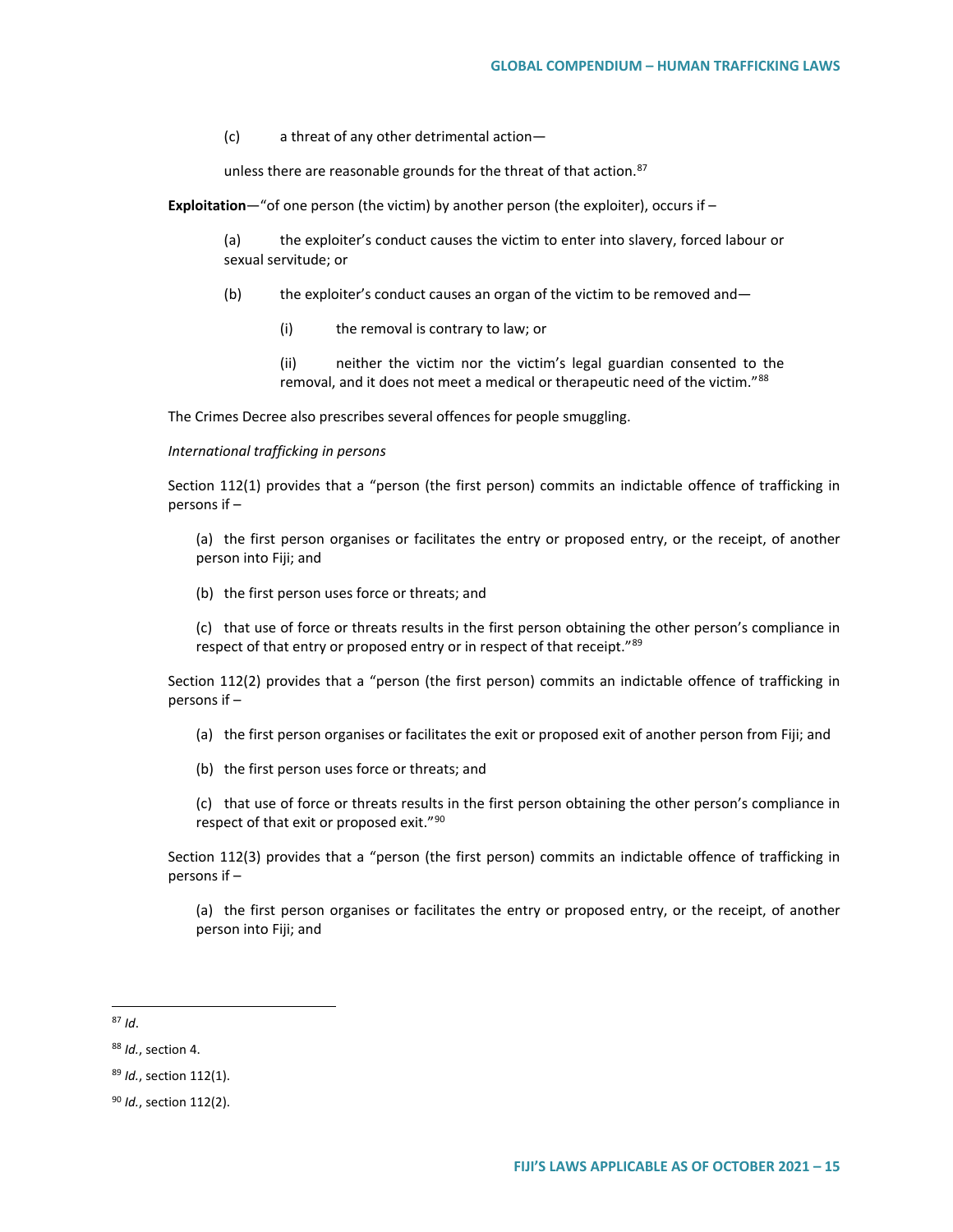(b) in organising or facilitating that entry or proposed entry, or that receipt, the first person is reckless as to whether the other person will be exploited, either by the first person or another, after that entry or receipt."[91](#page-15-0)

Section 112(4) provides that a "person (the first person) commits an indictable offence of trafficking in persons if –

(a) the first person organises or facilitates the exit or proposed exit of another person from Fiji; and

(b) in organising or facilitating that exit or proposed exit, the first person is reckless as to whether the other person will be exploited, either by the first person or another, after that exit."<sup>[92](#page-15-1)</sup>

Section 112(5) provides that a "person (the first person) commits an indictable offence of trafficking in persons if –

(a) the first person organises or facilitates the entry or proposed entry, or the receipt, of another person into Fiji; and

(b) the first person deceives the other person about the fact that the other person's entry or proposed entry, the other person's receipt or any arrangements for the other person's stay in Fiji, will involve the provision by the other person of sexual services or will involve the other person's exploitation or debt bondage or the confiscation of the other person's travel or identity documents."<sup>[93](#page-15-2)</sup>

Section 112(6) provides that a "person (the first person) commits an indictable offence of trafficking in persons if –

(a) the first person organises or facilitates the exit or proposed exit of another person from Fiji; and

(b) the first person deceives the other person about the fact that the other person's exit or proposed exit is for purposes that involve the provision by the other person of sexual services outside Fiji or will involve the other person's exploitation or debt bondage or the confiscation of the other person's travel or identity documents."<sup>[94](#page-15-3)</sup>

Section 112(7) provides that a "person (the first person) commits an offence of trafficking in persons if –

(a) the first person organises or facilitates the entry or proposed entry, or the receipt, of another person into Fiji; and

- (b) there is an arrangement for the other person to provide sexual services in Fiji; and
- (c) the first person deceives the other person about any of the following:
	- (i) the nature of the sexual services to be provided;

(ii) the extent to which the other person will be free to leave the place or area where the other person provides sexual services;

<span id="page-15-0"></span> <sup>91</sup> *Id.*, section 112(3).

<span id="page-15-1"></span><sup>92</sup> *Id.*, section 112(4).

<span id="page-15-2"></span><sup>93</sup> *Id.*, section 112(5).

<span id="page-15-3"></span><sup>94</sup> *Id.*, section 112(6).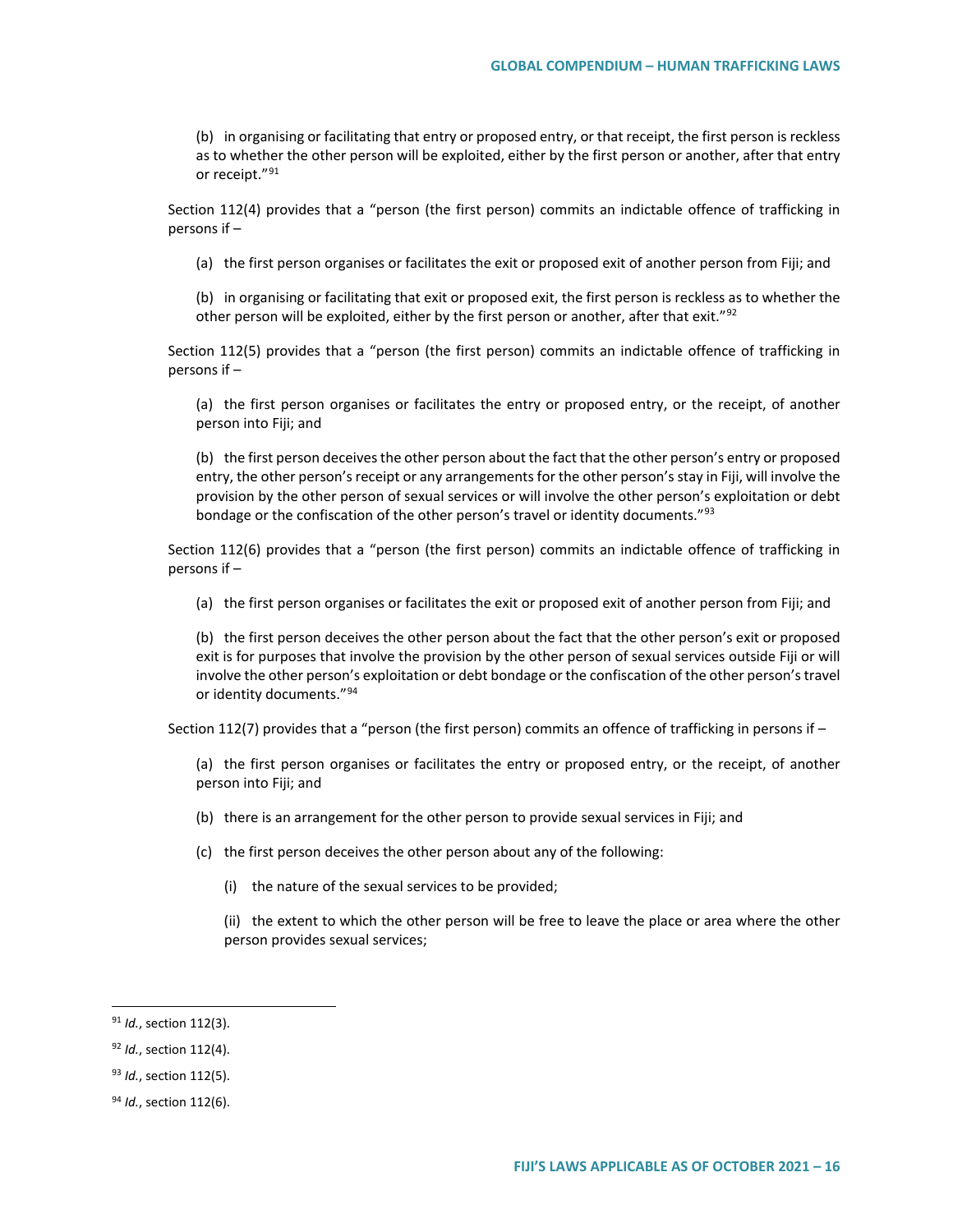(iii) the extent to which the other person will be free to cease providing sexual services;

(iv) the extent to which the other person will be free to leave his or her place of residence;

(v) if there is a debt owed or claimed to be owed by the other person in connection with the arrangement for the other person to provide sexual services—the quantum, or the existence, of the debt owed or claimed to be owed."[95](#page-16-0)

Section 112(8) provides that a "person (the first person) commits an indictable offence of trafficking in persons if –

- (a) the first person organises or facilitates the exit or proposed exit of another person from Fiji; and
- (b) there is an arrangement for the other person to provide sexual services outside Fiji; and
- (c) the first person deceives the other person about any of the following:
	- (i) the nature of the sexual services to be provided;

(ii) the extent to which the other person will be free to leave the place or area where the other person provides sexual services;

(iii) the extent to which the other person will be free to cease providing sexual services;

(iv) the extent to which the other person will be free to leave his or her place of residence;

(v) if there is a debt owed or claimed to be owed by the other person in connection with the arrangement for the other person to provide sexual services**—**the quantum, or the existence, of the debt owed or claimed to be owed."[96](#page-16-1)

All offences relating to international trafficking in persons carry a penalty of 12 years of imprisonment, unless the offence becomes aggravated, in which case the penalty is 20 years of imprisonment. A "person (the first person) commits an aggravated offence of international trafficking in persons if the first person commits the offence of trafficking in persons in relation to another person (the victim) and any of the following applies:

(a) the first person commits the offence intending that the victim will be exploited, either by the first person or another:

(i) if the offence of trafficking in persons is an offence against sub-section 112(1), (3), (5) or (7) **—**after entry into Fiji; and

(ii) if the offence of trafficking in persons is an offence against sub-section 112(2), (4), (6) or (8) **—**after exit from Fiji;

(b) the first person, in committing the offence, subjects the victim to cruel, inhuman or degrading treatment;

(c) the first person, in committing the offence:

<span id="page-16-0"></span> <sup>95</sup> *Id.*, section 112(7).

<span id="page-16-1"></span><sup>96</sup> *Id.*, section 112(8).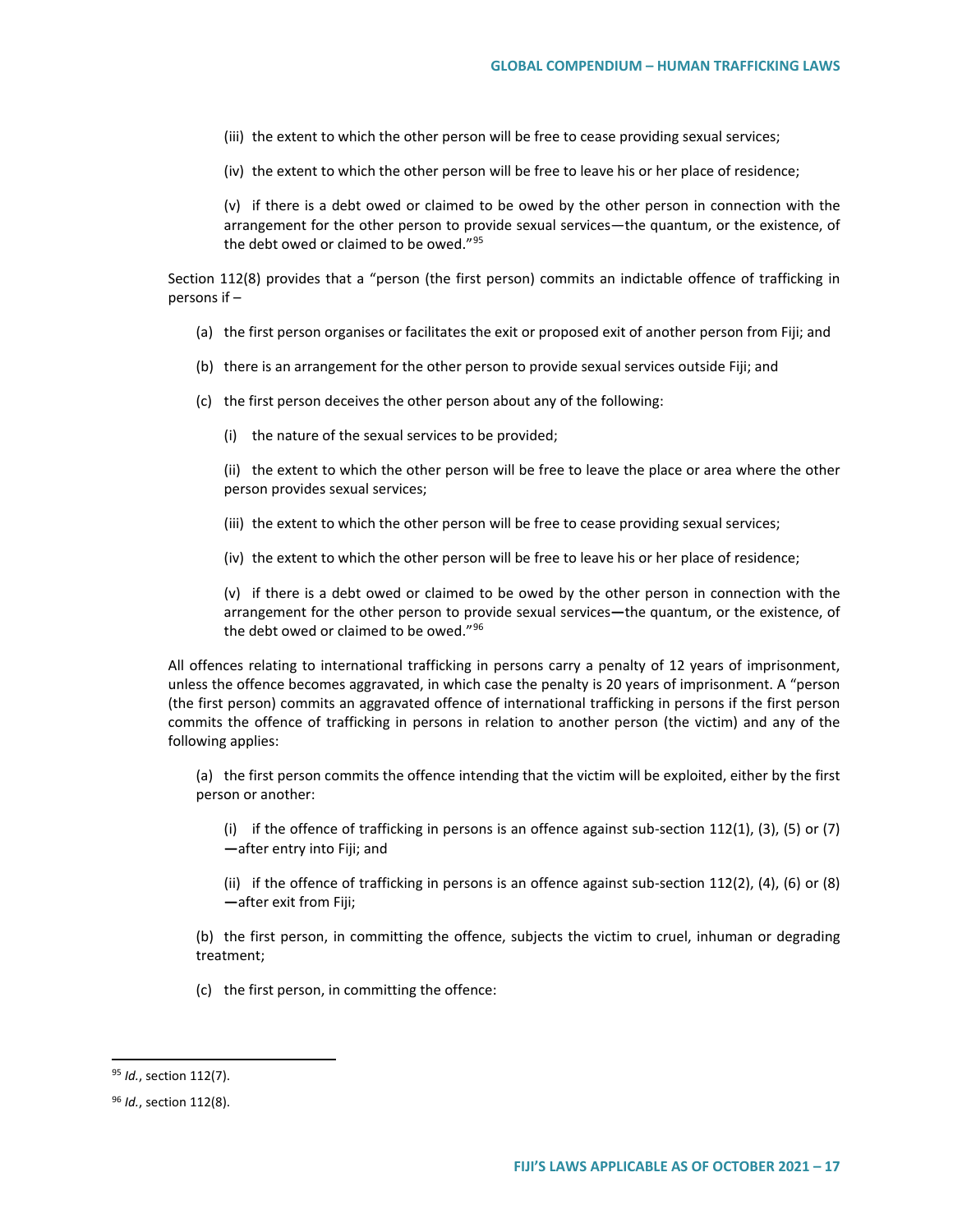- (i) engages in conduct that gives rise to a danger of death or serious harm to the victim; and
- (ii) is reckless as to that danger." $97$

#### *Domestic trafficking in persons*

Section 115(1) provides that a "person (the first person) commits an indictable offence of domestic trafficking in persons if –

(a) the first person organises or facilitates the transportation or proposed transportation of another person from one place in Fiji to another place in Fiji; and

(b) the first person uses force or threats; and

(c) that use of force or threats results in the first person obtaining the other person's compliance in respect of that transportation or proposed transportation."<sup>[98](#page-17-1)</sup>

Section 115(2) provides that a "person (the first person) commits an indictable offence of domestic trafficking in persons if –

(a) the first person organises or facilitates the transportation or proposed transportation of another person from one place in Fiji to another place in Fiji; and

(b) in organising or facilitating that transportation or proposed transportation, the first person is reckless as to whether the other person will be exploited, either by the first person or another, after that transportation."<sup>[99](#page-17-2)</sup>

Section 115(3) provides that a "person (the first person) commits an indictable offence of domestic trafficking in persons if –

(a) the first person organises or facilitates the transportation of another person from one place in Fiji to another place in Fiji; and

(b) the first person deceives the other person about the fact that the transportation, or any arrangements the first person has made for the other person following the transportation, will involve the provision by the other person of sexual services or will involve the other person's exploitation or debt bondage or the confiscation of the other person's travel or identity documents."<sup>[100](#page-17-3)</sup>

Section 115(4) provides that a "person (the first person) commits an indictable offence of domestic trafficking in persons if –

(a) the first person organises or facilitates the transportation of another person from one place in Fiji to another place in Fiji; and

- (b) there is an arrangement for the other person to provide sexual services; and
- (c) the first person deceives the other person about any of the following:

<span id="page-17-0"></span> <sup>97</sup> *Id.*, section 113(1).

<span id="page-17-1"></span><sup>98</sup> *Id.*, section 115(1).

<span id="page-17-2"></span><sup>99</sup> *Id.*, section 115(2).

<span id="page-17-3"></span><sup>100</sup> *Id.*, section 115(3).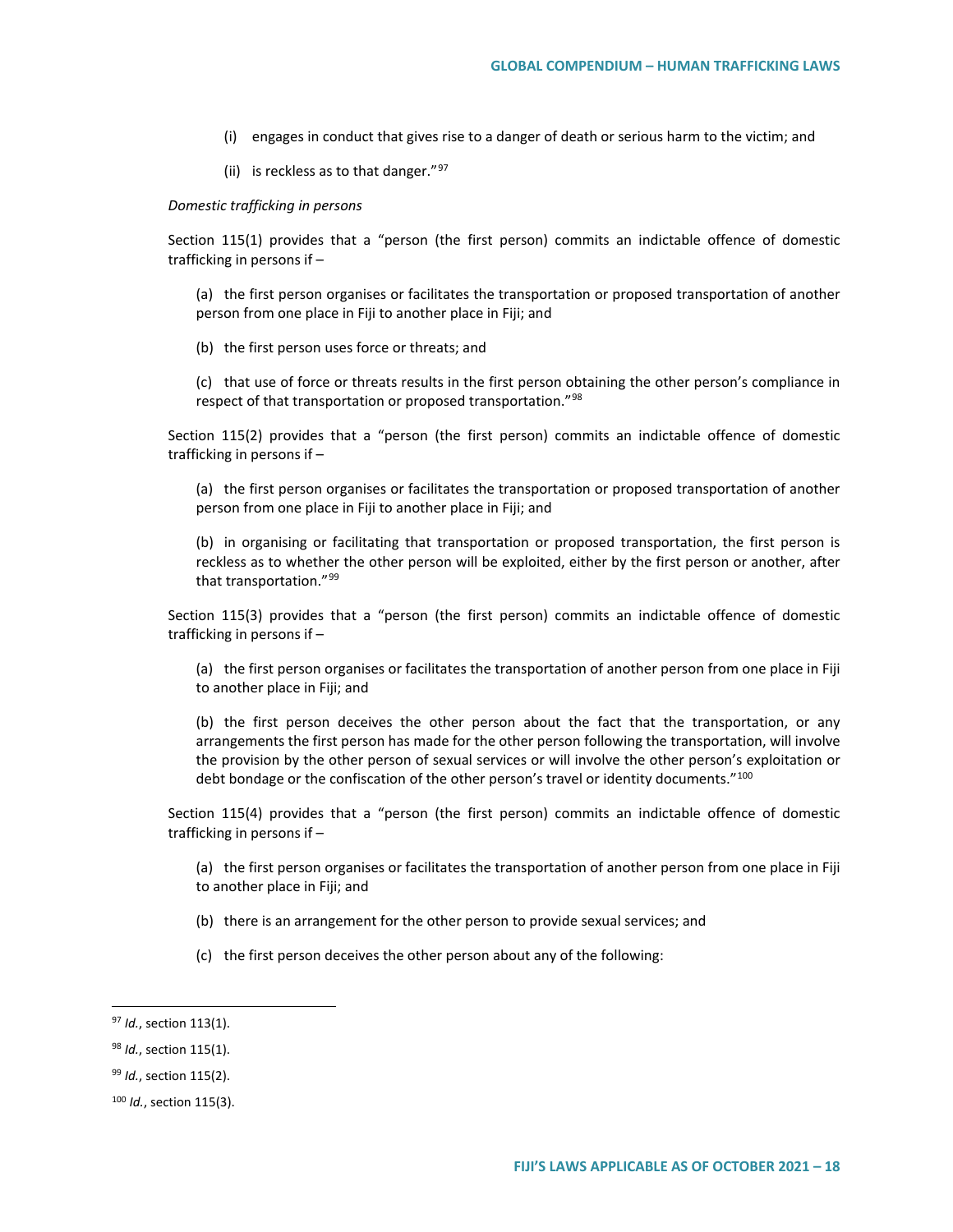(i) the nature of the sexual services to be provided;

(ii) the extent to which the other person will be free to leave the place or area where the other person provides sexual services;

- (iii) the extent to which the other person will be free to cease providing sexual services;
- (iv) the extent to which the other person will be free to leave his or her place of residence;

(v) if there is a debt owed or claimed to be owed by the other person in connection with the arrangement for the other person to provide sexual services—the quantum, or the existence, of the debt owed or claimed to be owed."<sup>[101](#page-18-0)</sup>

All offences relating to domestic trafficking in persons carry a penalty of 12 years of imprisonment, unless the offence becomes aggravated, in which case the penalty is 20 years of imprisonment. A "person (the first person) commits an aggravated offence of domestic trafficking in persons if the first person commits the offence of domestic trafficking in persons in relation to another person (the victim) and any of the following applies –

(a) the first person commits the offence intending that the victim will be exploited, either by the first person or by another, after arrival at the place to which the person has been transported;

(b) the first person, in committing the offence, subjects the victim to cruel, inhuman or degrading treatment;

- (c) the first person, in committing the offence
	- (i) engages in conduct that gives rise to a danger of death or serious harm to the victim; and
	- (ii) is reckless as to that danger." $102$

#### *International smuggling in persons*

Section 122 provides that a person (the first person) commits an indictable offence of people smuggling if:

(a) the first person organises or facilitates the entry of another person (the other person) into a foreign country (whether or not via Fiji); and

(b) the entry of the other person into the foreign country does not comply with the requirements under that country's law for entry into the country; and

(c) the other person is not a citizen or permanent resident of the foreign country; and

- (d) the first person organises or facilitates the entry
	- (i) having obtained (whether directly or indirectly) a benefit to do so; or

<span id="page-18-0"></span> <sup>101</sup> *Id.*, section 115(4).

<span id="page-18-1"></span><sup>102</sup> *Id.*, section 116(1).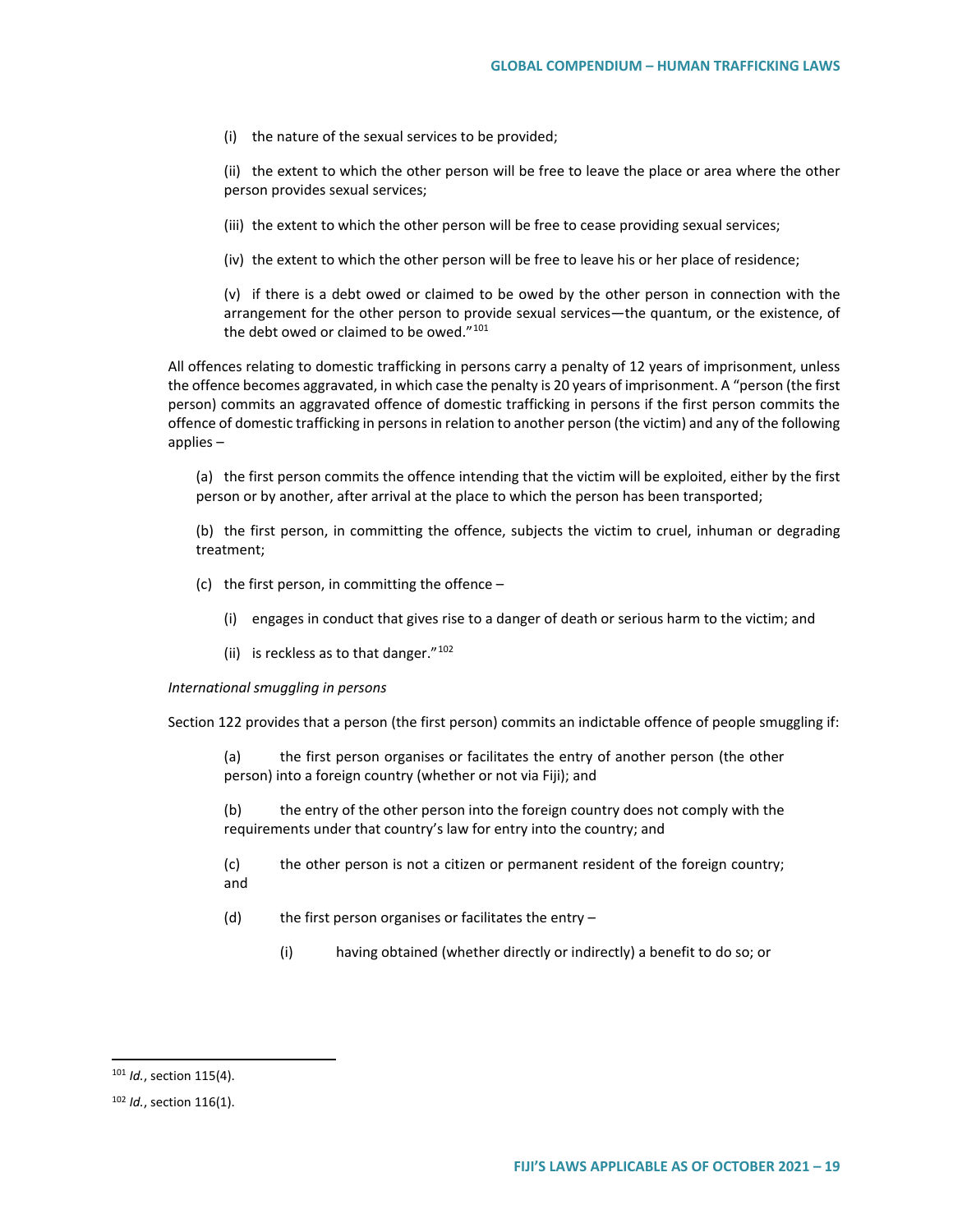(ii) with the intention of obtaining (whether directly or indirectly) a benefit.[103](#page-19-0)

The offence of people smuggling carries a penalty of 500 penalty units, 10 years of imprisonment, or both.

Section 123 provides that a person (the first person) commits an indictable aggravated offence of people smuggling if the first person commits the offence of people smuggling in relation to another person (the victim) and:

(a) the first person commits the offence intending that the victim will be exploited after entry into the foreign country (whether by the first person or another);

(b) in committing the offence, the first person subjects the victim to cruel, inhuman or degrading treatment;

 $(c)$  in committing the offence, the first person's conduct –

(i) gives rise to a danger of death or serious harm to the victim; and

The aggravated offence of people smuggling carries a penalty of 1,000 penalty units, 20 years of imprisonment, or both.

*3.4.1.2 Immigration Act*

The Immigration Act prescribes several offences penalizing international and domestic trafficking in people. These offences rely on three definitions:

**Trafficking in persons—**"means the recruitment, transportation, transfer, harbouring or receipt of a person for the purposes of exploitation."<sup>[105](#page-19-2)</sup>

**Exploitation—**"includes forced labour or services, slavery or practices similar to slavery, servitude, removal of organs, sexual servitude, exploitation of another person's prostitution or any other form of exploitation whether sexual or otherwise."[106](#page-19-3)

**Unlawful means—**are defined to mean:

- (a) threat;
- (b) use of force or other forms of coercion;
- (c) abduction;
- (d) fraud;

<sup>(</sup>ii) the first person is reckless as to the danger of death or serious harm to the victim that arises from the conduct.<sup>[104](#page-19-1)</sup>

<span id="page-19-0"></span> <sup>103</sup> *Id.*, section 122.

<span id="page-19-1"></span><sup>104</sup> *Id.*, section 122.

<span id="page-19-2"></span><sup>105</sup> Immigration Act 2003, section 17(1), available at: https://laws.gov.fj/Acts/DisplayAct/3170.

<span id="page-19-3"></span><sup>106</sup> *Id.*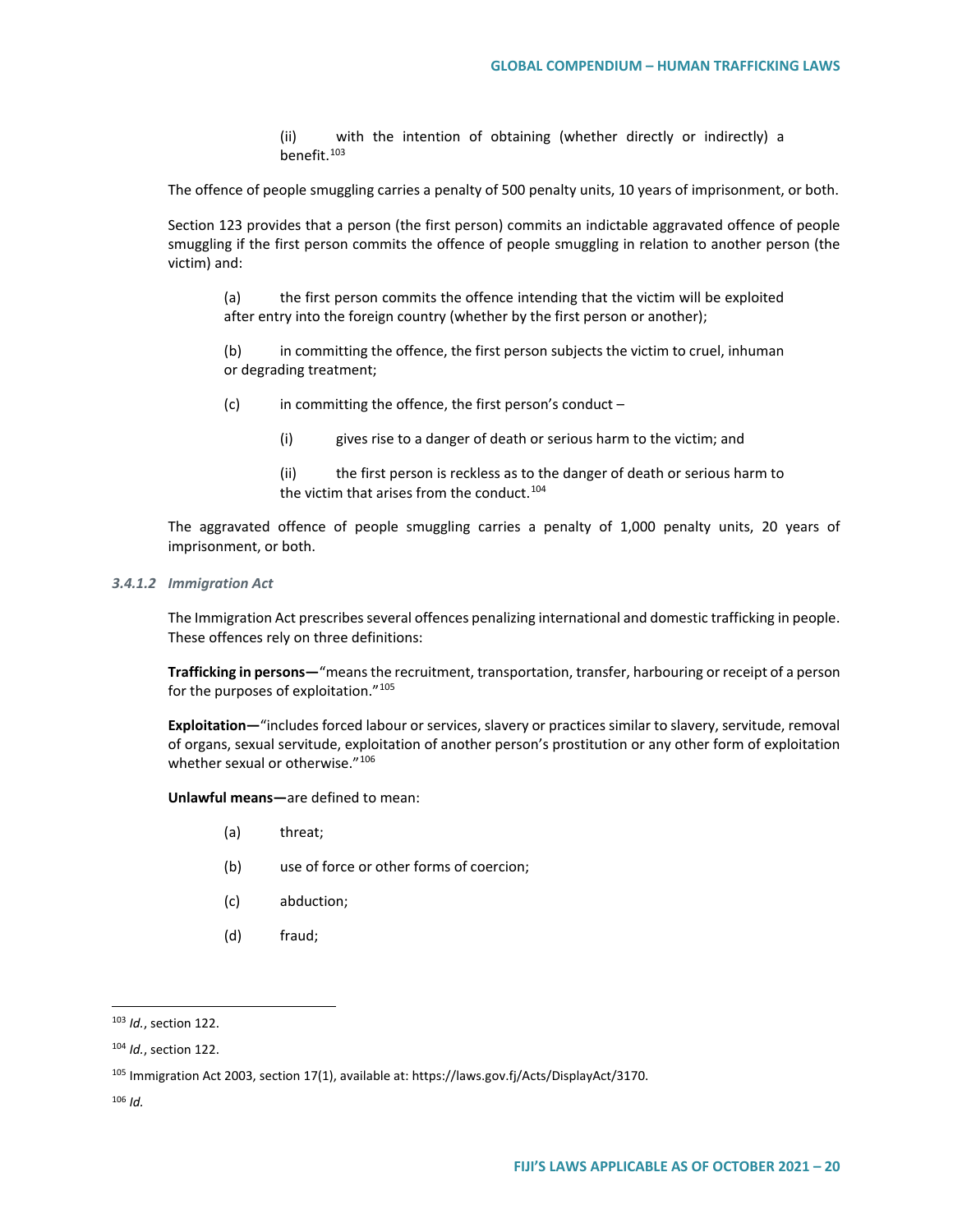- (e) deception;
- (f) abuse of power or of a position of vulnerability; [or]

(g) giving or receiving payments or benefits to achieve the consent of person having control over another person.<sup>[107](#page-20-0)</sup>

The Immigration Act also prescribes several offences for smuggling. In addition to any other relevant definition set out above, these offences define an "unauthorised migrant" as "a person who is not a citizen of the country or is not in possession of all the documents required by the law of the country for that person's lawful entry."[108](#page-20-1)

#### *International trafficking in persons*

Section 19 provides that a "person who engages in trafficking in a person knowing that the person's entry to Fiji or any other state was arranged by unlawful means commits an offence."<sup>[109](#page-20-2)</sup> The offence carries a penalty of FJD 750,000 or 20 years of imprisonment.<sup>[110](#page-20-3)</sup>

It is not a defence to this offence that the trafficked person consented to the offending conduct or that the accused person believed that the trafficked person consented.<sup>[111](#page-20-4)</sup>

A person who intentionally aids, abets, counsels, procures, urges, or incites the commission of this offence commits an offense against the Immigration Act.<sup>[112](#page-20-5)</sup> This offence carries a penalty of FJD 5,000 or two years of imprisonment.<sup>[113](#page-20-6)</sup> A person who conspires with another person to commit this offence or otherwise attempts to commit this offence commits an offence that is punishable as if the offence to which the conspiracy or attempt relates had been committed.<sup>[114](#page-20-7)</sup>

#### *Smuggling in persons*

Section 23 provides that a "person who engages in the smuggling of an unauthorised migrant either knowing or being reckless as to the fact that the person's entry into Fiji is illegal in order to obtain a material benefit commits an offence." [115](#page-20-8) This offence carries a penalty of FJD 750,000 or 20 years of imprisonment.<sup>[116](#page-20-9)</sup>

Section 24 provides that a person who knowingly engages in the smuggling of migrants, whether or not the migrant arrives in the receiving country, when:

(a) the unauthorised migrant is, or is intended to be, subject to exploitation;

<span id="page-20-1"></span><sup>108</sup> *Id*.

<span id="page-20-0"></span> <sup>107</sup> *Id.*

<span id="page-20-2"></span><sup>109</sup> *Id.*, section 19.

<span id="page-20-3"></span><sup>110</sup> *Id*., Schedule 2

<span id="page-20-4"></span><sup>111</sup> *Id.*, section 22.

<span id="page-20-5"></span><sup>112</sup> *Id.*, sections 27 and 28.

<span id="page-20-6"></span><sup>113</sup> *Id*., Schedule 2

<span id="page-20-7"></span><sup>114</sup> *Id.*, sections 29 and 30.

<span id="page-20-8"></span><sup>115</sup> *Id.*, section 23.

<span id="page-20-9"></span><sup>116</sup> *Id*., Schedule 2.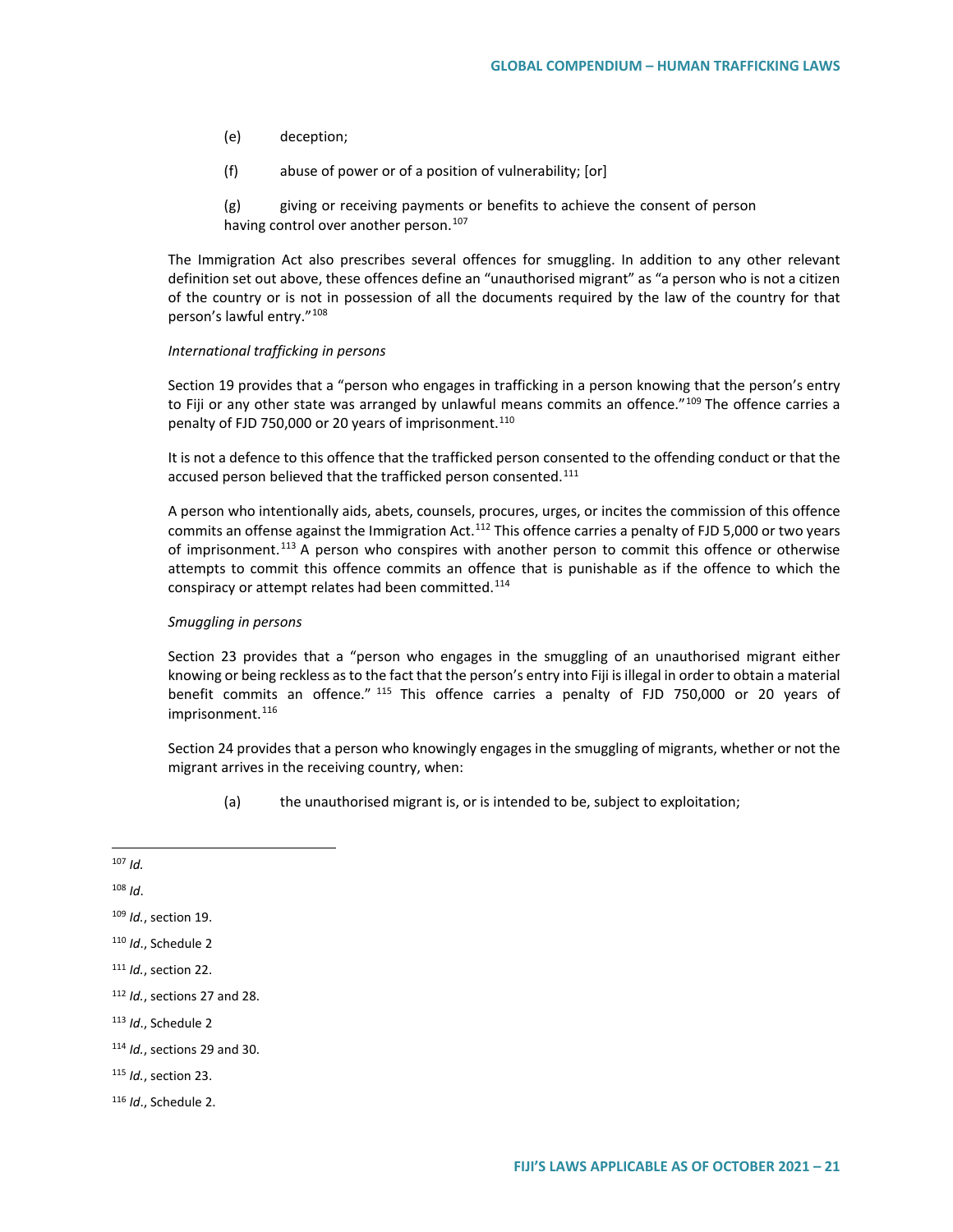(b) the unauthorised migrant is subjected to torture or to any other cruel, inhuman or degrading treatment; [or]

(c) the life or safety of the unauthorised migrant is, or is likely to be, endangered,

commits an offence of aggravated smuggling of migrants and is liable to a penalty of FJD 100,000 or life imprisonment.<sup>[117](#page-21-0)</sup>

A person who intentionally aids, abets, counsels, procures, urges, or incites the commission of this offence commits an offense against the Immigration Act.<sup>[118](#page-21-1)</sup> This offence carries a penalty of FJD 5,000 or two years of imprisonment.<sup>[119](#page-21-2)</sup> A person who conspires with another person to commit this offence or otherwise attempts to commit this offence commits an offence that is punishable as if the offence to which the conspiracy or attempt relates had been committed.<sup>[120](#page-21-3)</sup>

### *3.4.2. International and domestic trafficking in children*

Both the Crimes Decree and the Immigration Act prescribe offences penalizing international and domestic trafficking in children.

#### *3.4.2.1 Crimes Decree*

The Crimes Decree prescribes several offences prohibiting international and domestic trafficking in children, all of which carry a penalty of 25 years of imprisonment.<sup>[121](#page-21-4)</sup>

#### *International trafficking in children*

Section 114(1) provides that a "person (the first person) commits an indictable offence of trafficking in children if –

(a) the first person organises or facilitates the entry or proposed entry into Fiji, or the receipt in Fiji, of another person; and

- (b) the other person is under the age of 18; and
- (c) in organising or facilitating that entry or proposed entry, or that receipt, the first person –

(i) intends that the other person will be used to provide sexual services or will be otherwise exploited, either by the first person or another, after that entry or receipt; or

(ii) is reckless as to whether the other person will be used to provide sexual services or will be otherwise exploited, either by the first person or another, after that entry or receipt."[122](#page-21-5)

Section 114(2) provides that a "person (the first person) commits an indictable offence of trafficking in children if –

<span id="page-21-2"></span><sup>119</sup> *Id*., Schedule 2.

<span id="page-21-5"></span><sup>122</sup> *Id.*, section 114(1).

<span id="page-21-0"></span> <sup>117</sup> *Id.*, section 24 and Schedule 2.

<span id="page-21-1"></span><sup>118</sup> *Id.*, sections 27 and 28.

<span id="page-21-3"></span><sup>120</sup> *Id.*, sections 29 and 30.

<span id="page-21-4"></span><sup>&</sup>lt;sup>121</sup> Crimes Decree 2009, sections 114 and 117, available at[: https://www.steptoe.com/images/content/2/3/v1/2393/3984.pdf.](https://www.steptoe.com/images/content/2/3/v1/2393/3984.pdf)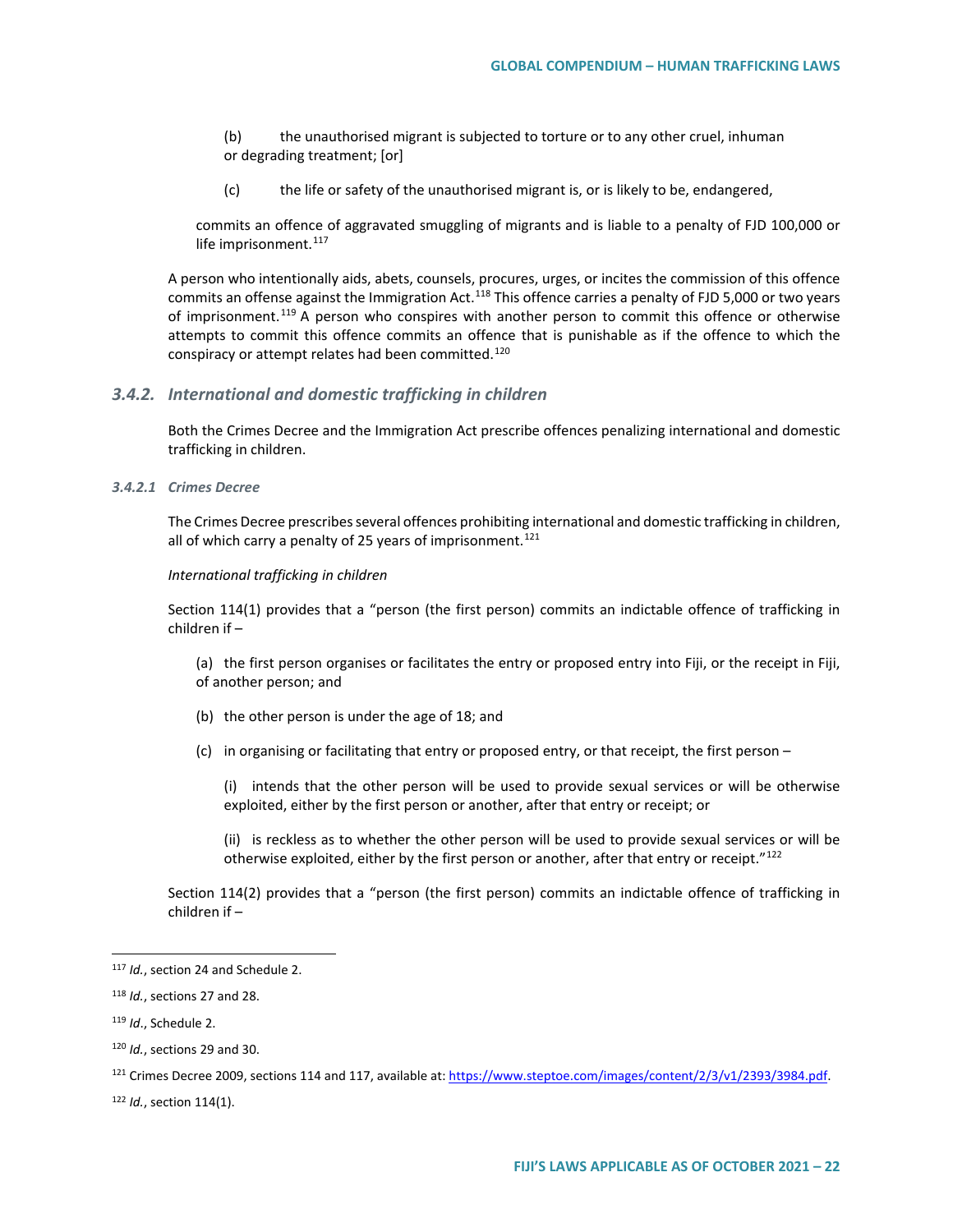- (a) the first person organises or facilitates the exit or proposed exit from Fiji of another person; and
- (b) the other person is under the age of 18; and
- (c) in organising or facilitating that exit or proposed exit, the first person:

(i) intends that the other person will be used to provide sexual services or will be otherwise exploited, either by the first person or another, after that exit; or

(ii) is reckless as to whether the other person will be used to provide sexual services or will be otherwise exploited, either by the first person or another, after that exit."[123](#page-22-0)

#### *Domestic trafficking in children*

Section 117 provides that a "person commits an indictable offence of domestic trafficking in children if –

(a) the first-mentioned person organises or facilitates the transportation of another person from one place in Fiji to another place in Fiji; and

- (b) the other person is under the age of 18; and
- (c) in organising or facilitating that transportation, the first-mentioned person:

(i) intends that the other person will be used to provide sexual services or will be otherwise exploited, either by the first-mentioned person or another, during or following the transportation to that other place; or

(ii) is reckless as to whether the other person will be used to provide sexual services or will be otherwise exploited, either by the first-mentioned person or another, during or following the transportation to that other place."<sup>[124](#page-22-1)</sup>

#### *3.4.2.2 Immigration Act*

The Immigration Act prescribes an offence of trafficking in children that carries a penalty of FJD 750,000 or 20 years of imprisonment.  $125$  Section 20 provides that a person who engages in trafficking "a child regardless of whether the child's entry into Fiji or any other state was arranged by unlawful means commits an offence."<sup>[126](#page-22-3)</sup>

It is not a defence to this offence that the trafficked person consented to the offending conduct or that the accused person believed that the trafficked person gave consent.<sup>[127](#page-22-4)</sup>

A person who intentionally aids, abets, counsels, procures, urges, or incites the commission of this offence will commit an offense against the Immigration Act.<sup>[128](#page-22-5)</sup> This offence carries a penalty of FJD 5,000 or two years of imprisonment.<sup>[129](#page-22-6)</sup> A person who conspires with another person to commit this offence or otherwise

<span id="page-22-0"></span> <sup>123</sup> *Id.*, section 114(2).

<span id="page-22-1"></span><sup>124</sup> *Id.*, section 117.

<span id="page-22-2"></span><sup>125</sup> Immigration Act 2003, Schedule 2, available at: https://laws.gov.fj/Acts/DisplayAct/3170.

<span id="page-22-3"></span><sup>126</sup> *Id*., section 20.

<span id="page-22-4"></span><sup>127</sup> *Id.*, section 22.

<span id="page-22-5"></span><sup>128</sup> *Id.*, sections 27 and 28.

<span id="page-22-6"></span><sup>129</sup> *Id*., Schedule 2.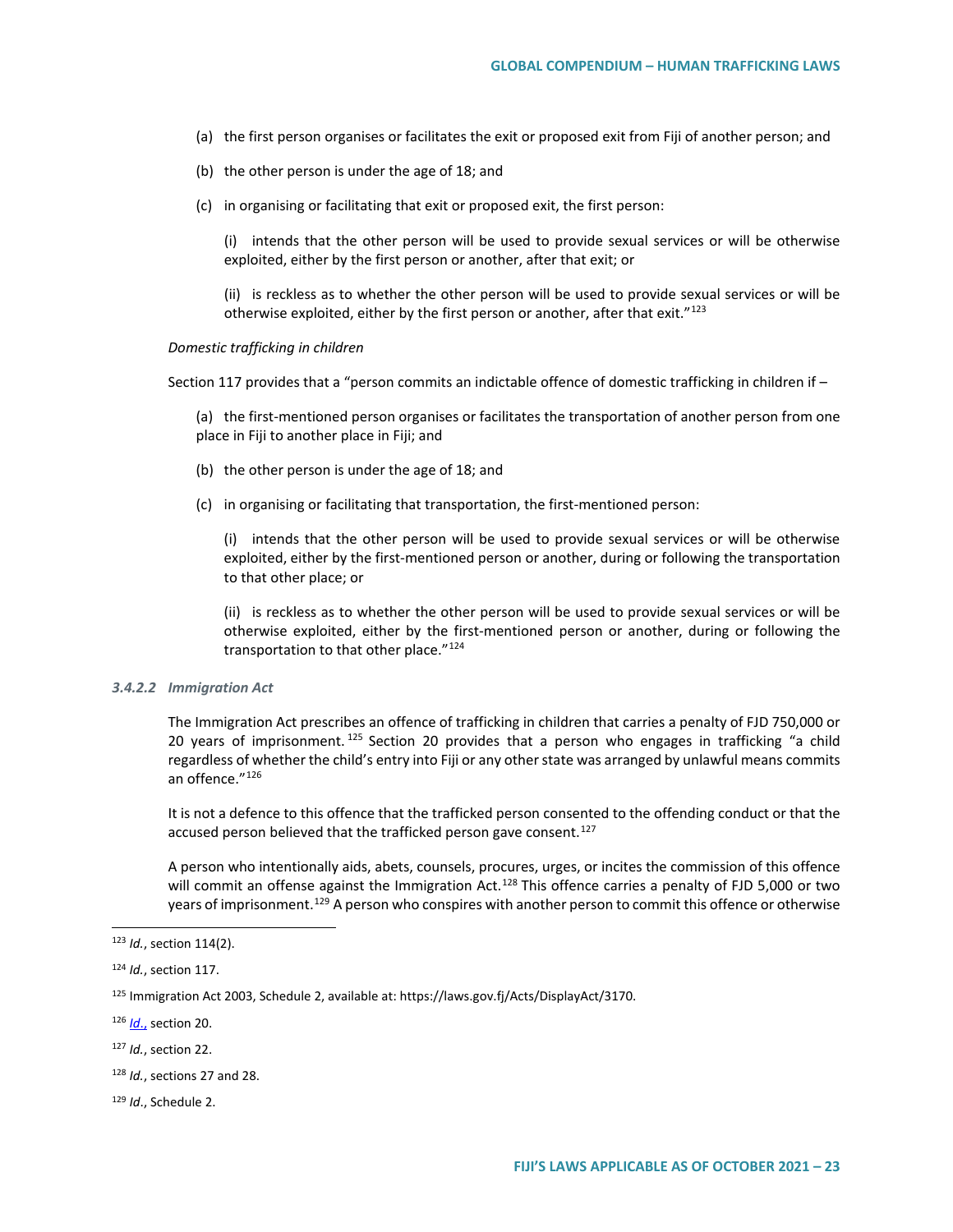attempts to commit this offence commits an offence that is punishable as if the offence to which the conspiracy or attempt relates had been committed.<sup>[130](#page-23-0)</sup>

#### *3.4.3. Victim harboring*

#### *3.4.3.1 Crimes Decree*

The Crimes Decree has no general offences that apply to victim harbouring. However, the harbouring of stolen children (defined as persons under 18 years of age) is an offence that could apply in the context of human trafficking.

Section 284(3) provides that a person commits a summary offence carrying a penalty of seven years of imprisonment if the person receives or harbours any child, knowing the child to have been led, taken, decoyed, enticed away, or detained by force or fraud.<sup>[131](#page-23-1)</sup> However, to be guilty of this offence, the person must have intended:

(a) to deprive any parent, guardian, or other person having the lawful care or charge of such child, or the possession of such child; or

(b) to steal any article upon or about the person of the child.<sup>132</sup>

In addition, section 284(4) provides that "[n]o person who:

- (a) claims in good faith any right to the possession of such child; or
- (b) is the mother; or
- (c) claims to be the father of the child as an illegitimate child  $-$

is liable to be prosecuted under this section, on account of the getting possession of such child, or taking such child out of the possession of any person having the lawful charge of the child."<sup>[133](#page-23-3)</sup>

#### *3.4.3.2 Immigration Act*

Victim harbouring is captured in the definition of "trafficking in persons."[134](#page-23-4)

Section 64(1)(n) also generally provides that a person who "harbours or assists any other person whom he or she knows or has reasonable cause to believe to be a person whose presence in Fiji is unlawful" commits an offence that carries a penalty not exceeding FJD 2,000 or two years of imprisonment.<sup>[135](#page-23-5)</sup>

## *3.4.4. Extraterritorial application of human trafficking and smuggling offenses*

The Crimes Decree provides for its extraterritorial application to human trafficking offences:

<span id="page-23-0"></span> <sup>130</sup> *Id.*, sections 29 and 30.

<span id="page-23-1"></span><sup>131</sup> Crimes Decree 2009, section 284(3), available at[: https://www.steptoe.com/images/content/2/3/v1/2393/3984.pdf.](https://www.steptoe.com/images/content/2/3/v1/2393/3984.pdf)

<span id="page-23-2"></span><sup>132</sup> *Id*., section 284(2).

<span id="page-23-3"></span><sup>133</sup> *Id*., section 284(4).

<span id="page-23-4"></span><sup>134</sup> Immigration Act 2003, section 17(1), available at: [https://laws.gov.fj/Acts/DisplayAct/3170.](https://laws.gov.fj/Acts/DisplayAct/3170)

<span id="page-23-5"></span><sup>135</sup> *Id*., sections 64(1)(n) and 65(3).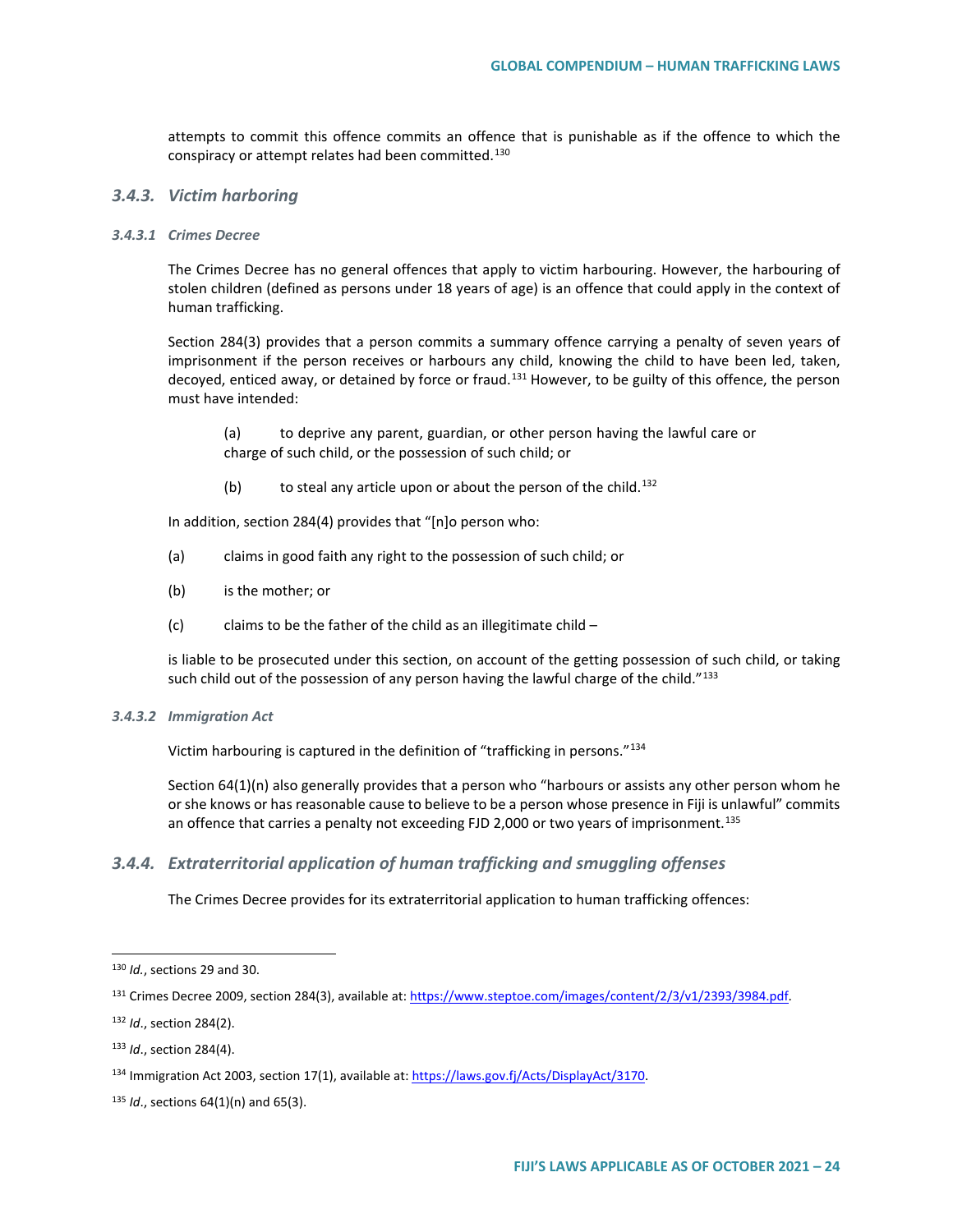- (a) whether or not the conduct constituting the alleged offence occurs in Fiji; and
- (b) whether or not a result of the conduct constituting the alleged offence occurs in Fiji.<sup>[136](#page-24-0)</sup>

The Immigration Act provides for its extraterritorial application to human trafficking offences that took place in or outside Fiji:

- (a) if Fiji is the receiving country or the exploitation occurs in Fiji; or
- (b) if**—**
	- (i) the receiving country is another state, other than Fiji; and
	- (ii) the offence of trafficking in persons or smuggling of migrants originates in Fiji or transits Fiji; or

(c) if the person who engages in the offence of trafficking in persons or smuggling of migrants is a citizen or permanent resident of Fiji. $137$ 

# **3.5. Online Exploitation of Children Offenses**

The Crimes Decree does not provide any offence penalizing the online exploitation of children. However, this area is addressed in part throughout other areas of Fiji's legislative framework.

## *3.5.1. Employment Relations Act*

Section 91 of the Employment Relations Act 2007 (**Employment Relations Act**) provides that the "use, procuring or offering of a child … for the production of pornography or for pornographic performances" carries a penalty of FJD 10,000, two years of imprisonment, or both.<sup>[138](#page-24-2)</sup> However, this section does not explicitly state how the offence operates in an online environment.

#### *3.5.2. Juveniles Act*

The Juveniles Act 1973 (**Juveniles Act**) offence uses these definitions:

**Juvenile—**"a person who has not attained the age of 18 years ..."[139](#page-24-3)

**Records—**"includes film, audio-visual work, microfilm, video, computer or software programme or game or interactive game, compact discs, e-mail, internet, books, journals, photographs, or records on communication or telecommunication networks of whatever type, method, or technology."

**Media—**"includes television, newspapers, radio, or any publication disseminating information, comment, or entertainment ..."

<span id="page-24-0"></span> <sup>136</sup> Crimes Decree 2009, section 120, available at[: https://www.steptoe.com/images/content/2/3/v1/2393/3984.pdf.](https://www.steptoe.com/images/content/2/3/v1/2393/3984.pdf)

<span id="page-24-1"></span><sup>137</sup> Immigration Act 2003, section 18, available at: https://laws.gov.fj/Acts/DisplayAct/3170.

<span id="page-24-2"></span><sup>&</sup>lt;sup>138</sup> Employment Relations Act 2007, sections 91(c) and 256, available at[: https://www.laws.gov.fj/Acts/DisplayAct/2910.](https://www.laws.gov.fj/Acts/DisplayAct/2910)

<span id="page-24-3"></span><sup>139</sup> Juveniles Act 1973, section 2, available at[: https://www.laws.gov.fj/Acts/DisplayAct/2415.](https://www.laws.gov.fj/Acts/DisplayAct/2415)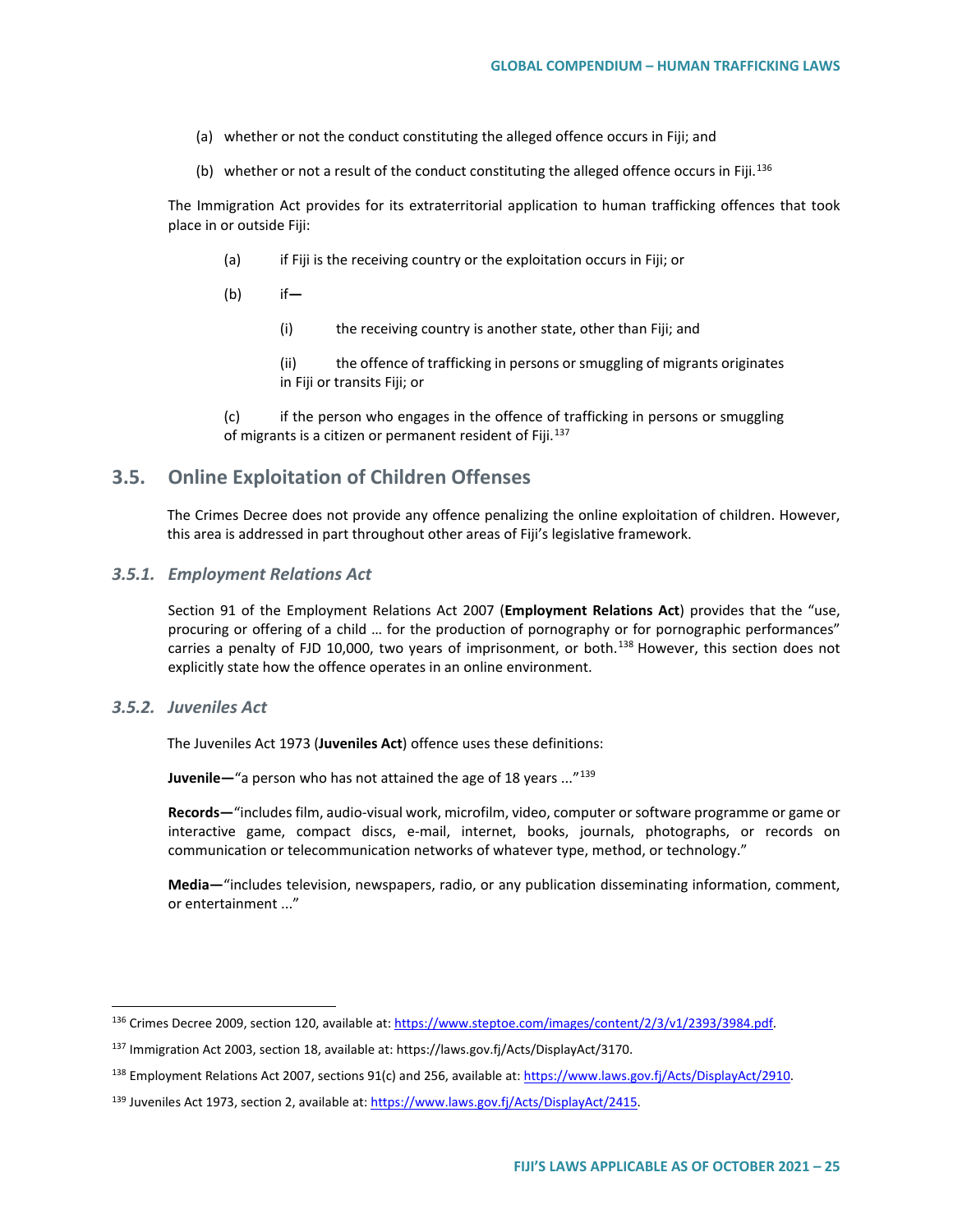**Pornographic activity—**"includes activity which is either indecent or obscene, or in any way judged by the standards of the time, is of a sexual nature and offensive ..."<sup>[140](#page-25-0)</sup>

Section 62A(1)(a) penalizes a person who, whether in public or in private, "records from, reproduces, places onto, views, or accesses on or from, media or records of pornographic activity directly or indirectly involving juveniles, or persons who look like juveniles whether they are or not."<sup>[141](#page-25-1)</sup> The Section further prohibits the production, participation in, viewing, dissemination, selling, and purchasing of media or recording of pornographic activity directly or indirectly involving juveniles, or individuals who look like juveniles whether they are or not.<sup>[142](#page-25-2)</sup> Both actions are offences and carry a penalty not exceeding FJD 25,000, 14 years of imprisonment, or both. For a person's second or subsequent offence, the penalty is increased to FJD 50,000, life imprisonment, or both.<sup>[143](#page-25-3)</sup> Should this offence be heard in the Magistrates Court, the magistrate is permitted to impose a penalty of up to FJD 25,000 (for a first-time offence) or FJD 50,000 (for a secondtime or subsequent offence), 10 years of imprisonment (irrespective of whether it is a first or subsequent offence), or both.<sup>[144](#page-25-4)</sup>

The Director of Public Prosecutions must approve a prosecution for this offence.<sup>[145](#page-25-5)</sup>

#### *3.5.3. Online Safety Act*

The Online Safety Act 2018 (**Online Safety Act**) makes it a crime to post an "intimate visual recording" (which does not include audio recordings) of an individual without consent.<sup>[146](#page-25-6)</sup> The Act qualifies that the requirement of consent does not include the consent of a child, $147$  and a child is defined as an individual who has not reached 18 years of age.<sup>[148](#page-25-8)</sup> Accordingly, posting an intimate visual recording of a child is prohibited under any circumstances. This offences carries a penalty of up to FJD 20,000, five years of imprisonment, or both.<sup>[149](#page-25-9)</sup>

## **3.6. Child Sex Tourism Offenses**

Fiji has no applicable laws.

# **4. FIJI'S SUPPLY CHAIN REPORTING LEGISLATION**

Fiji does not have any government policies or legislation requiring reporting of human trafficking in supply chains.

<span id="page-25-0"></span><sup>&</sup>lt;sup>140</sup> Juveniles Act 1973, section 62A(12), available at[: https://www.laws.gov.fj/Acts/DisplayAct/2415.](https://www.laws.gov.fj/Acts/DisplayAct/2415)

<span id="page-25-1"></span><sup>141</sup> *Id*., section 62A(1)(a).

<span id="page-25-2"></span><sup>142</sup> *Id*., section 62A(1)(b).

<span id="page-25-3"></span><sup>143</sup> *Id*., section 62A(1)(c).

<span id="page-25-4"></span><sup>144</sup> *Id*., section 62A(3).

<span id="page-25-5"></span><sup>145</sup> *Id*., section 62A(6).

<span id="page-25-6"></span><sup>&</sup>lt;sup>146</sup> Online Safety Act 2008, sections 2 and 25(1), available at: https://laws.gov.fj/Acts/DisplayAct/2462.

<span id="page-25-7"></span><sup>147</sup> *Id*., section 25(4).

<span id="page-25-8"></span><sup>148</sup> *Id*., section 2.

<span id="page-25-9"></span><sup>149</sup> *Id*., section 25(1)(a).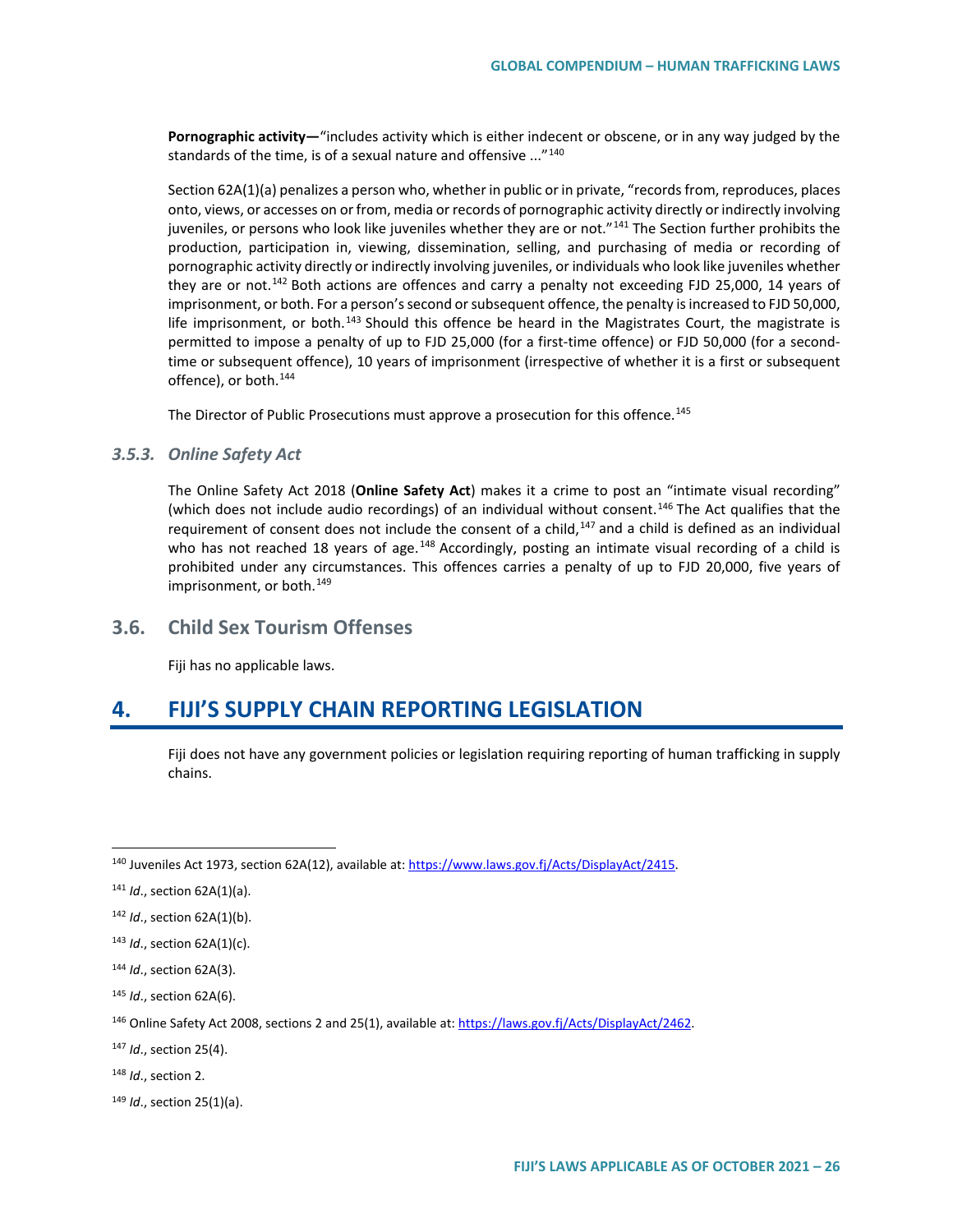# **5. FORCED LABOR: OVERVIEW OF FIJI'S APPLICABLE EMPLOYMENT AND MIGRATION LAWS**

# **5.1. Employment Law Rights for Victims of Human Trafficking and Forced Labor**

The Employment Relations Act governs the labour relations between employers and workers in Fijian workplaces.<sup>[150](#page-26-0)</sup> This includes workers in the Fijian Government, Fijian Government entities, local authorities, statutory authorities, and the sugar industry, but excludes members in the Fiji Military, Police Forces, and Corrections Service.[151](#page-26-1)

Operation of the Employment Relations Act relies on three definitions:

**Worker—**"means a person who is employed under a contract of service, and includes an apprentice, learner, domestic worker, part-time worker, and casual worker."[152](#page-26-2)

**Contract of service—**"means a written or oral contract, whether expressed or implied, to employ or to serve as a worker whether for a fixed or indefinite period, and includes a task, piecework or contract for service determined by the tribunal as a contract for service."<sup>[153](#page-26-3)</sup>

**Wages—**"means all payments made to a worker for work done in respect of the worker's contract of service." Notable exclusions to this include the value of accommodation and the payment of a travelling allowance.[154](#page-26-4)

The Employment Relations Act creates three institutions responsible for the regulation of disputes concerning employment entitlements:

the Employment Relations Court, a Division of the High Court, whose mandate includes hearing and determining offences and actions for the recovery of penalties under the Employment Relations Act;<sup>[155](#page-26-5)</sup>

the Employment Relations Tribunal, a subordinate court to the Employment Relations Court, whose jurisdiction includes hearing "employment grievances" and "employment disputes" (discussed below) and issuing binding decisions in relation to those hearings, as well as adjudicating actions under the Employment Relations Act for lost wages; [156](#page-26-6) and

a Mediation Unit which, on the referral of the Employment Relations Tribunal or the Permanent Secretary of the Ministry of Employment, Productivity and Industrial Relations, provides a broad range of mediation services to resolve disputes between employers and employees.<sup>[157](#page-26-7)</sup>

<span id="page-26-0"></span><sup>&</sup>lt;sup>150</sup> Employment Relations Act 2007, section 3(1), available at[: https://www.laws.gov.fj/Acts/DisplayAct/2910.](https://www.laws.gov.fj/Acts/DisplayAct/2910)

<span id="page-26-1"></span><sup>151</sup> *Id*., sections 3(1) and 3(2).

<span id="page-26-2"></span><sup>152</sup> *Id*., section 4.

<span id="page-26-3"></span><sup>153</sup> *Id*., section 4.

<span id="page-26-4"></span><sup>154</sup> *Id*., section 4.

<span id="page-26-5"></span><sup>155</sup> *Id*., sections 192 and 220.

<span id="page-26-6"></span><sup>156</sup> *Id*., sections 202 and 211.

<span id="page-26-7"></span><sup>157</sup> *Id*., sections 193 and 194.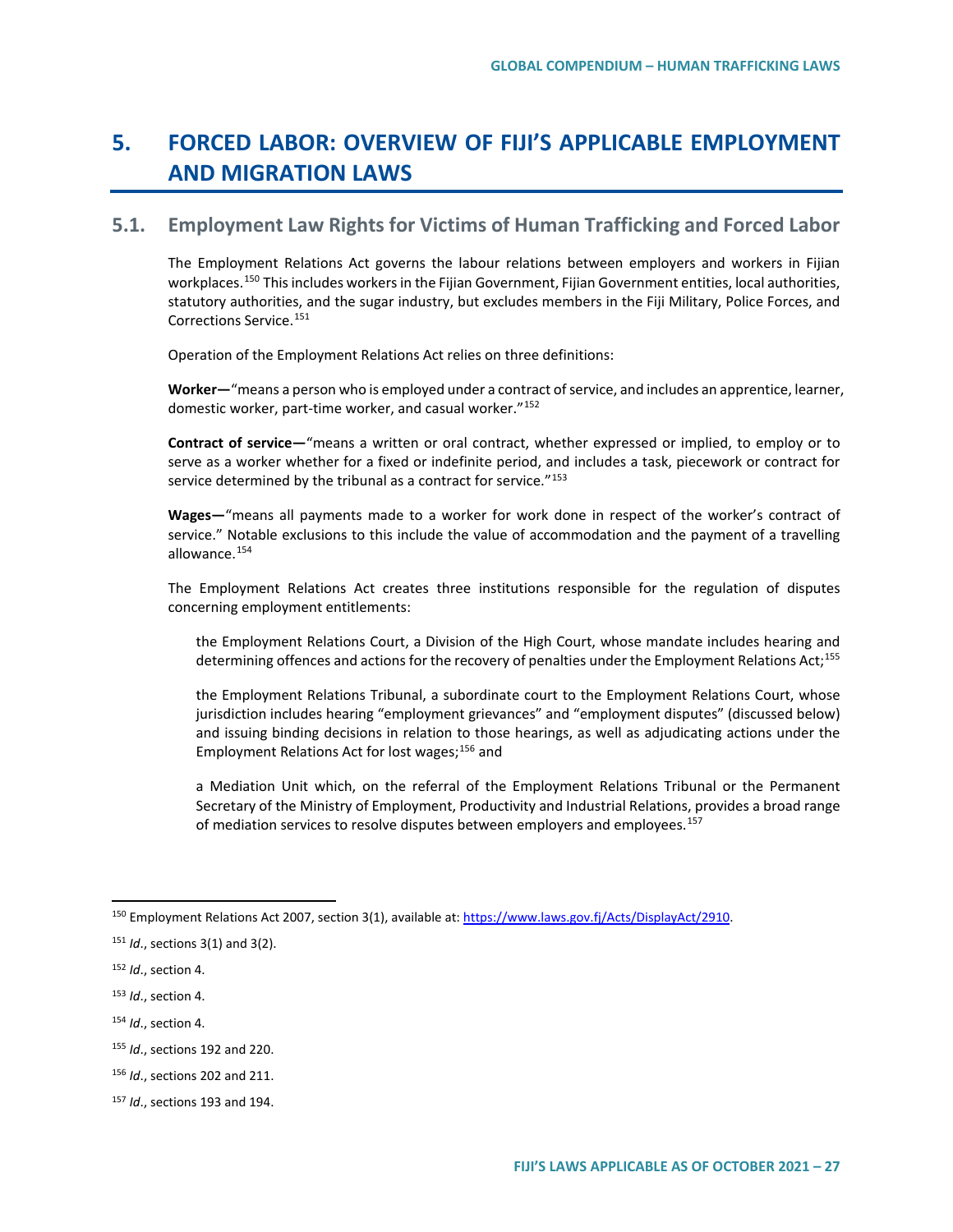Two dispute resolution mechanisms are available to resolve disputes between an employer and an employee.

First, a worker is entitled to pursue an employment grievance under section 111(1). The Employment Relations Tribunal will hear the grievance or refer it to the Mediation Unit. However, the definition of "employment grievance" indicates that this mechanism is only available for "workers":

**employment grievance** means a grievance that a worker may have against the worker's employer or former employer because of the worker's claim that**—**

(a) the worker has been dismissed;

(b) the worker's employment, or one or more conditions of it, is or are affected to the worker's disadvantage by some unjustifiable action by the employer;

(c) the worker has been discriminated within the terms of Part 9;

(d) the worker has been sexually harassed; or

(e) the worker has been subject to duress in the worker's employment in relation to membership or non-membership in a union.[158](#page-27-0)

Alternatively, where an employer, registered trade union, or employee has a dispute that does not fit within the definition of "employment grievance," these entities may report an "employment dispute" to the Permanent Secretary of the Ministry of Employment, Productivity and Industrial Relations.<sup>[159](#page-27-1)</sup> Should the Permanent Secretary accept the dispute, the Permanent Secretary must refer the employment dispute to the Employment Relations Tribunal if the dispute relates to the interpretation, application, or operation of an employment contract, or in any other case refer the employment dispute to a Mediation Unit.<sup>[160](#page-27-2)</sup>

The Employment Relations Court may hear any case transferred to it from the Employment Relations Tribunal.[161](#page-27-3)

Accordingly, unless victims of forced labour can be classified as workers or have received wages pursuant to a contract for services, then the Employment Relations Act would not protect them, and any civil remedies under that Act may not be available.

# **5.2. Applicability of Employment Legislation in the Context of Forced Labor or Trafficking**

Section 6(2) of the Employment Relations Act provides that "[n]o person shall be required to perform forced labour."<sup>[162](#page-27-4)</sup> "Forced labour" is defined as "all work or service that is exacted from any person under the

<span id="page-27-1"></span><sup>159</sup> *Id.,* section 169(1).

<span id="page-27-3"></span><sup>161</sup> *Id*., section 220(1).

<span id="page-27-0"></span> <sup>158</sup> *Id.,* section 111(1).

<span id="page-27-2"></span><sup>160</sup> *Id*., section 170(4).

<span id="page-27-4"></span><sup>162</sup> *Id*., section 6(1).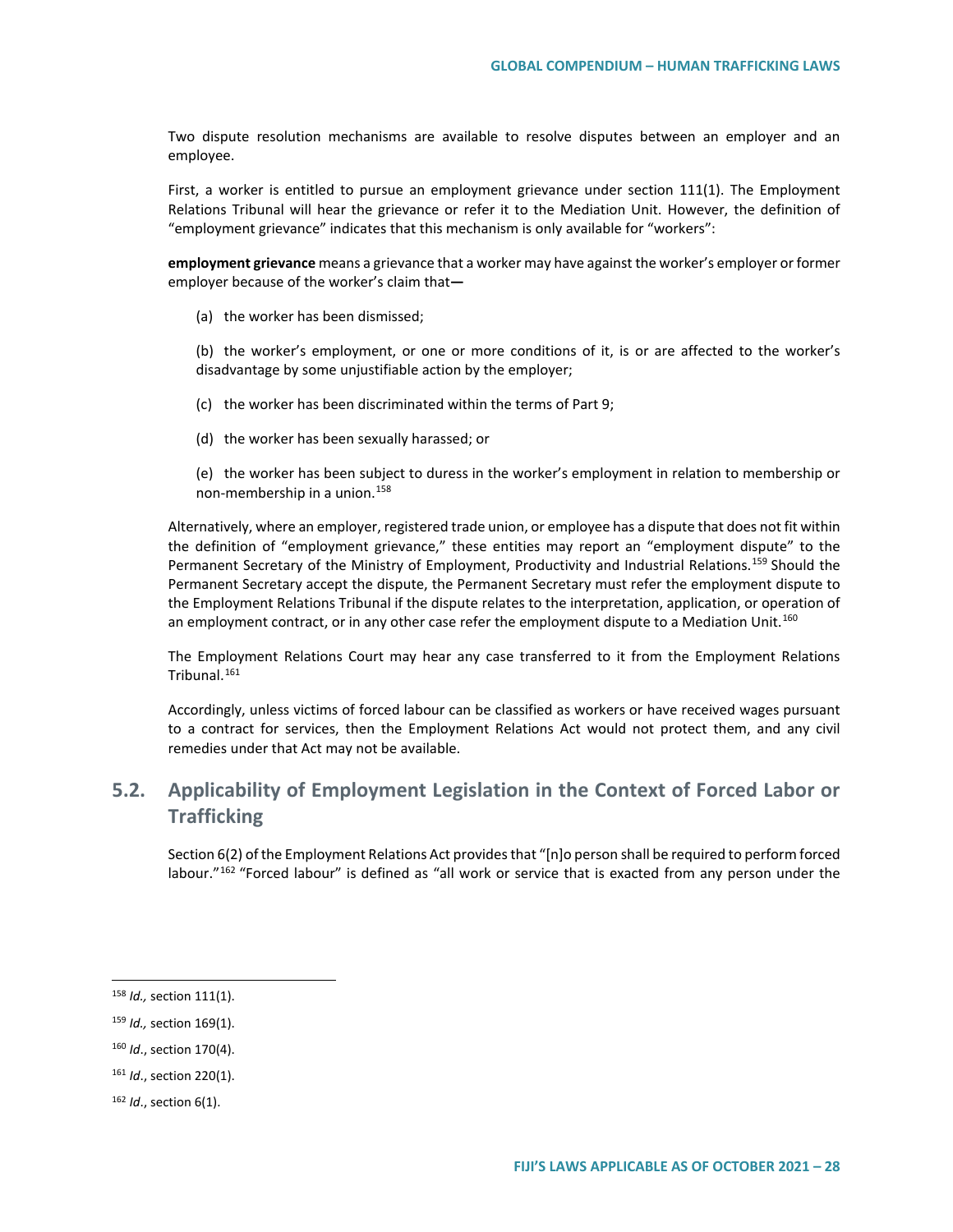threat of any penalty and is not offered voluntarily."<sup>[163](#page-28-0)</sup> Section 6(7) provides that any term within an employment contract that requires the performance of forced labour is void.<sup>[164](#page-28-1)</sup>

However, the Employment Relations Act does not have an offence for forced labour. Although, section 247 establishes an offence for an employer's failure to pay wages to an employee, this offence only applies in circumstances where there exists a contract of service. [165](#page-28-2) In the absence of a contract of service, this offence does not apply to forced labour or human trafficking.

Additionally, as discussed in Section 5.1., a victim of trafficking or forced labour will not have the protection of the Employment Relations Act if they do not fulfil the statutory definition of "worker."

# **5.3. Statutory Rights**

### *5.3.1. Rights to minimum wages, entitlements, and other applicable minimum standards*

The Employment Relations (National Minimum Wage) Regulations 2015 (Minimum Wage Regulations) have set the current minimum wage in Fiji at FJD 2.68 per hour.<sup>[166](#page-28-3)</sup> Where an employment contract provides for the payment of an hourly wage rate or an equivalent rate less than the national minimum wage, that contract is null and void to the extent of the inconsistency, and the minimum wage shall have effect.<sup>[167](#page-28-4)</sup> The Minister of Employment, Productivity and Industrial Relations, in consultation with the Employment Relations Advisory Board and other stakeholders, can revise the national minimum wage.<sup>[168](#page-28-5)</sup>

If the Employment Relations Tribunal or Employment Relations Court determines that there is a contravention of the national wage standard, regulation 5(3) provides that:

the tribunal or the court may order the employer to pay such sum as is found by the tribunal or the court to represent the difference between the amount which ought to have been paid during that period to the worker by way of remuneration, if the provisions of these Regulations had been complied with, and the amount actually paid to the worker.[169](#page-28-6)

Furthermore, an employer or any other person authorised or acting on behalf of an employer who fails to comply with the national minimum wage standard commits an offence with a penalty not exceeding FJD 20,000, two years of imprisonment, or both.<sup>[170](#page-28-7)</sup>

In addition, section 247 of the Employment Relations Act makes it an offence for an employer to fail to pay appropriate wages:

An employer who—

<span id="page-28-4"></span><sup>167</sup> *Id*., regulation 5(1).

<span id="page-28-5"></span><sup>168</sup> *Id.,* regulation 8.

<span id="page-28-6"></span><sup>169</sup> *Id.*, regulation 5(3).

<span id="page-28-7"></span><sup>170</sup> *Id*., regulation 5(2).

<span id="page-28-0"></span> <sup>163</sup> *Id*., section 4.

<span id="page-28-1"></span><sup>164</sup> *Id*., section 6(7).

<span id="page-28-2"></span><sup>165</sup> *Id*., section 247(1).

<span id="page-28-3"></span><sup>166</sup> Employment Relations (National Minimum Wage) Regulations 2015, regulation 4, available at: https://www.laws.gov.fj/Acts/DisplayAct/2910.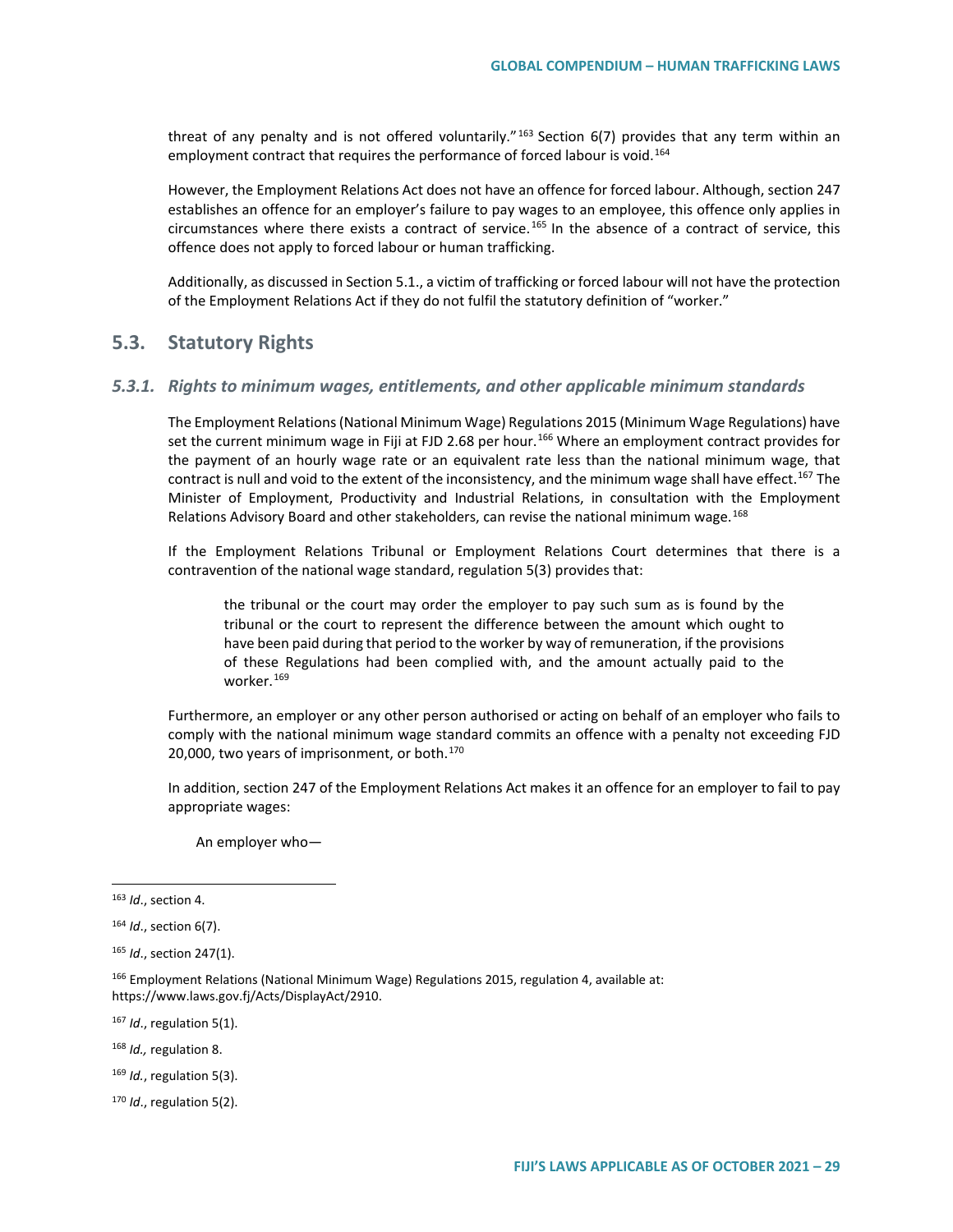(a) fails to pay wages in accordance with the worker's contract of service, except where the employer proves that he or she acted in good faith or took reasonable steps to pay the wages;

(b) upon demand in writing by the Permanent Secretary, a labour officer or a labour inspector, fails within 7 days of the demand to pay any wages due to a worker;

(c) if the employment contract—

- (i) provides for the payment of wages at the end of the contract period; or
- (ii) where a worker's employment is being terminated under this Act,

fails to pay all wages due to a worker after a demand has been made within 24 hours of the termination of the contract or after expiry of the notice required under this Act;

(d) pays or agrees to pay the wages of a worker other than in the currency which is legal tender at the place where the wages are paid;

(e) makes a deduction from the wages of a worker in the nature of a fine, or due to poor or negligent work;

(f) imposes conditions upon the expenditure of the worker's wages;

(g) except where expressly permitted by this Act or any other law, makes a deduction or makes an agreement or contract with a worker for a deduction from the wages to be paid by the employer to the worker, or for a payment to the employer by the worker;

(h) pays a worker on a piece-work basis which results in the worker receiving less than the rate of wages prescribed in the applicable employment contract,

commits an offence and is liable on conviction—

- (i) for an individual, to a fine not exceeding [FJD] 20,000 or to a term of imprisonment not exceeding 5 years or both; or
- (ii) for a corporation to a fine not exceeding [FJD]  $100,000$ .<sup>[171](#page-29-0)</sup>

The Employment Relations Act also establishes entitlements to paid vacations, sick leave, public holidays, and hours of leave:

**Annual leave—**an employer must give a worker paid annual holidays.[172](#page-29-1) "After each year of employment with an employer, a worker must be given 10 working days holiday and must be paid in respect of such holiday the wages the worker would have been paid for the time the worker would normally have worked during that period."<sup>[173](#page-29-2)</sup> In addition, "the employer must permit the worker to take the annual holiday in one unbroken period or, at the request of the worker, in 2 or more periods, one of which must be a continuous period of one week."<sup>[174](#page-29-3)</sup> However, "a worker is not entitled to the paid annual holidays in respect of any year during which the worker attended work if the worker has been absent from work for more than 20 normal working days during that year, except where the absence has been due to sickness certified by a

<span id="page-29-0"></span> <sup>171</sup> Employment Relations Act 2007, section 247, available at: [https://www.laws.gov.fj/Acts/DisplayAct/2910.](https://www.laws.gov.fj/Acts/DisplayAct/2910)

<span id="page-29-1"></span><sup>172</sup> *Id.,* section 58(1).

<span id="page-29-2"></span><sup>173</sup> *Id.,* section 59(1).

<span id="page-29-3"></span><sup>174</sup> *Id.,* section 59(3).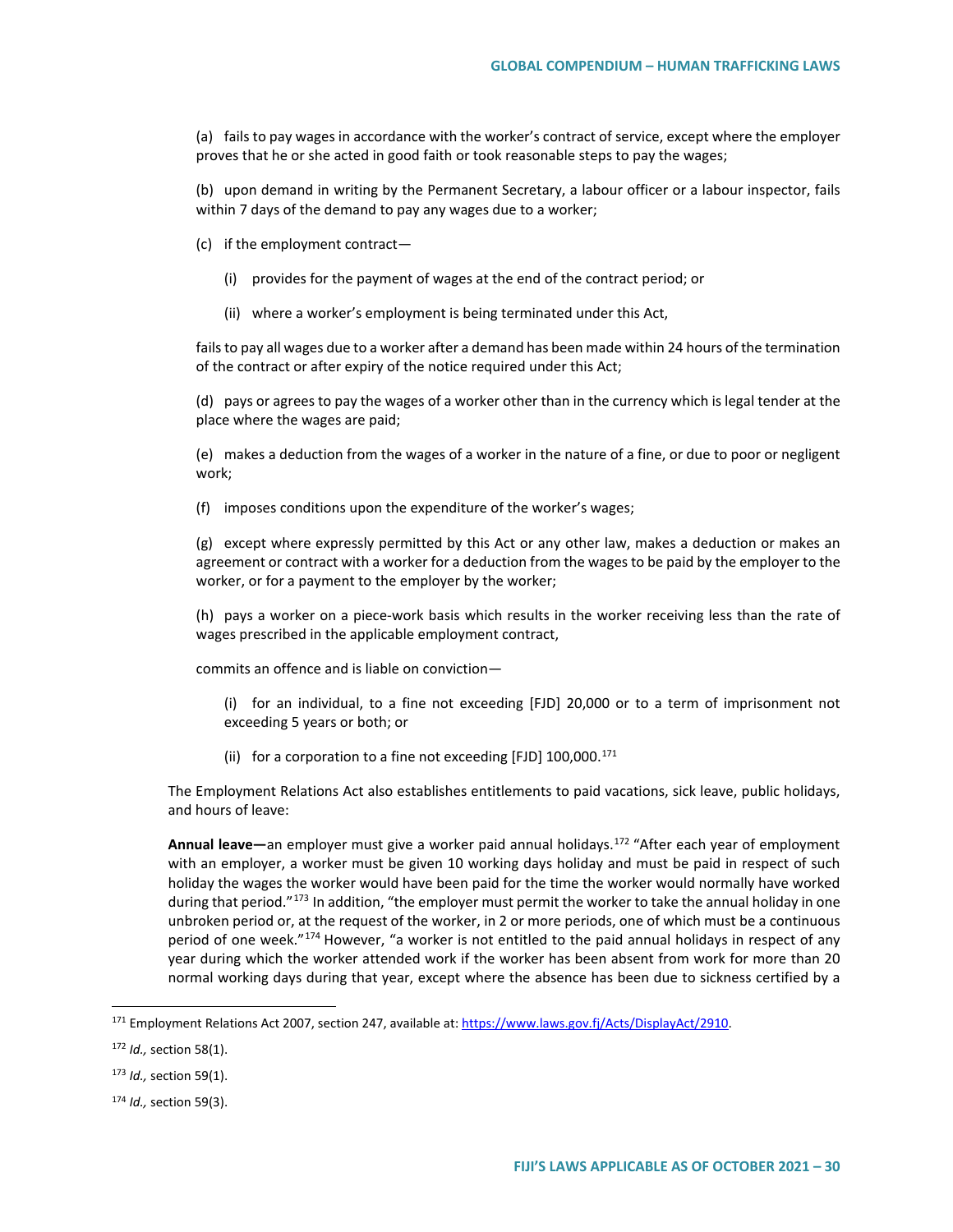medical practitioner, or the worker is excused from work by the employer or is prevented from attending work by any other cause acceptable to the employer."<sup>[175](#page-30-0)</sup>

**Sick leave—**"where a worker who has completed more than 3 months continuous service with the same employer and who is incapable of work because of sickness or injury, the worker is entitled to paid sick leave of not less than 10 working days during each year of service."<sup>[176](#page-30-1)</sup> "For a worker to be entitled to sick leave, the worker must**—**(a) as soon as reasonably practicable notify the employer of his or her absence and the reason for it; and (b) produce, if requested by the employer, a written certificate signed by a registered medical practitioner, certifying the worker's incapacity for work."<sup>[177](#page-30-2)</sup>

**Bereavement leave—**a "worker who has completed more than 3 months continuous service with the same employer is entitled to 3 days paid bereavement leave in a year, in addition to any other leave entitlement."[178](#page-30-3)

**Public holidays—**a worker must be paid for "each public holiday for the number of hours (exclusive of overtime) which the worker would normally have worked on that day had it not been a public holiday."<sup>[179](#page-30-4)</sup> However, this "does not apply to a worker unless (a) the worker worked for the employer during the last working day preceding the public holiday; and (b) the worker presents himself or herself for work on the first working day after the public holiday."<sup>[180](#page-30-5)</sup> This requirement "is deemed to have been complied with if the worker is excused from work by the employer or is prevented from attending work by sickness or injury verified by a medical certificate, or is prevented from attending work by any other cause acceptable to the employer."<sup>[181](#page-30-6)</sup>

**Hours of work—**an employment contract must not fix more than 48 as the maximum number of hours (exclusive of overtime) for a worker to work in a week. However, there are certain qualifications on this requirement.<sup>[182](#page-30-7)</sup> If the number of hours (exclusive of overtime) fixed by an employment contract is in excess of 48, the parties to the contract "must fix the daily working hours so that those hours are worked on not more than 6 days of the week."<sup>[183](#page-30-8)</sup> Alternatively, if the maximum number of hours (exclusive of overtime) fixed by an employment contract is not more than 45, "the parties to the contract must fix the daily working hours so that those hours are worked on not more than 5 days of the week."<sup>[184](#page-30-9)</sup> Furthermore, this requirement "does not apply to workers employed in managerial or executive positions" or "to a contract of service made between an individual worker and an individual employer which fixes a rate of remuneration that is special to that worker by reason of special qualifications, experience, or other qualities possessed by that worker and does not involve discrimination in relation to that worker or any other worker."[185](#page-30-10)

- <span id="page-30-3"></span><sup>178</sup> *Id.,* section 69.
- <span id="page-30-4"></span><sup>179</sup> *Id.,* section 67(1).
- <span id="page-30-5"></span><sup>180</sup> *Id.,* section 67(3).

- <span id="page-30-7"></span><sup>182</sup> *Id.,* section 72(1).
- <span id="page-30-8"></span><sup>183</sup> *Id.,* section 72(2).
- <span id="page-30-9"></span><sup>184</sup> *Id.,* section 72(3).

<span id="page-30-0"></span> <sup>175</sup> *Id.,* section 59(2).

<span id="page-30-1"></span><sup>176</sup> *Id.,* section 68(1).

<span id="page-30-2"></span><sup>177</sup> *Id.,* section 68(3).

<span id="page-30-6"></span><sup>181</sup> *Id.,* section 67(4).

<span id="page-30-10"></span><sup>185</sup> *Id.,* section 73.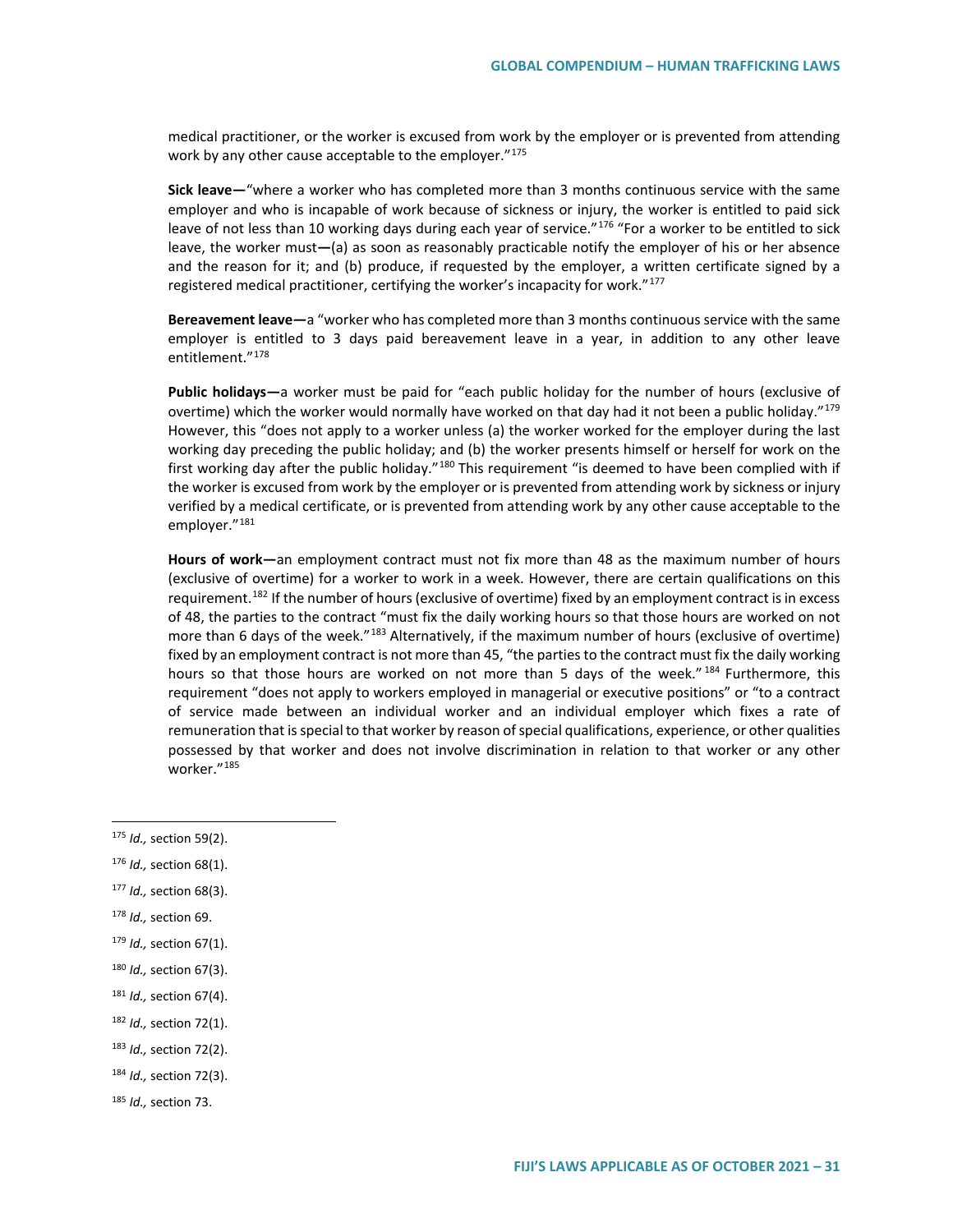Apart from these requirements, no single regulation sets out the entitlements of workers across all industries in Fiji. Most industries have their own applicable regulations that govern specific entitlements and award levels. In general, those regulations commonly stipulate that nine-hour days, five days a week, or eight-hour days, six days a week, are the standard hours of a work week. In some industries, any hours worked in excess of the specified periods require overtime payments.

*5.3.2. Claims available in relation to misrepresentations and "sham" arrangements*

Fiji does not have any laws penalizing misrepresentations and "sham" arrangements.

*5.3.3. Claims available in relation to unlawful deductions, loans, and debt bondage*

Section 47(1) of the Employment Relations Act specifies the circumstances in which deductions from a worker's wages are authorised:

An employer may –

(a) deduct from the wages of a worker an amount due by the worker in respect of any tax or deduction imposed by law or ordered by a court;

(b) with the written consent of the worker, deduct an amount due by the worker as a contribution to a provident fund, school fund, pension fund, sports fund, superannuation scheme, life or medical insurance or medical scheme, credit union, trade union, co-operative society or other funds or schemes of which the worker is a member and must on behalf of the worker pay the amount so deducted to the person empowered to collect amount or entrusted with the management of the fund, scheme, trade union or cooperative society;

(c) make deductions from the wages of a worker to the extent of an over payment made during the immediately preceding 3 months by the employer to the worker by the employer's mistake; or

- (d) make deductions at the request in writing of the worker
	- (i) in respect of articles or provisions purchased on credit by the worker from the employer;

(ii) in respect of charges for the cost of accommodation, fuel or light supplied by the employer and used by the worker; or

(iii) in respect of food or victuals cooked, prepared and eaten on the employer's premises.<sup>[186](#page-31-0)</sup>

However section 47(1) has several important qualifications:

• Section 47(3) provides that the "total deduction in respect of accommodation, boarding, fuel and light must not exceed 15% of the worker's wages in respect of one wage period, and 5% for accommodation or Board.["187](#page-31-1)

<span id="page-31-0"></span> <sup>186</sup> *Id.,* section 47(1).

<span id="page-31-1"></span><sup>187</sup> *Id.,* section 47(3).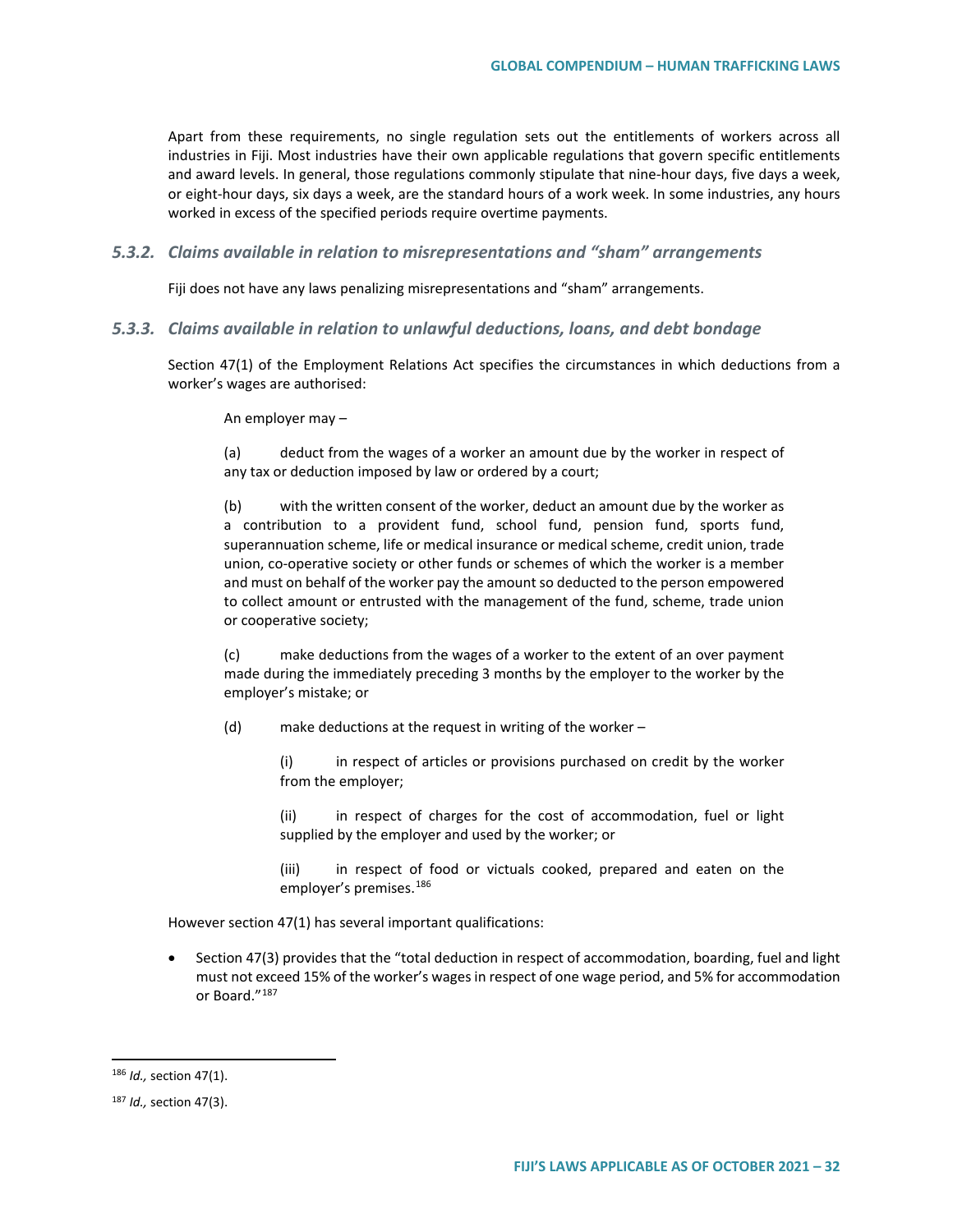• Section 47(4) establishes the requirements for loan deductions by an employer:

 $If -$ 

(a) an employer makes a loan to a worker;

(b) the total amount of the loan has been paid by the employer to the worker in cash or by cheque; and

(c) a memorandum of the transaction has been made and signed by or on behalf of both employer and worker providing for the repayment of the loan by one or more instalments,

the employer may deduct from the wages due to the worker the instalments at the times set out in the memorandum.<sup>[188](#page-32-0)</sup>

• Section 47(5) establishes a maximum amount of deduction per wage period:

"With the exception of deductions in respect of life or medical insurance or a medical scheme, any deductions made under subsection (1) and other deductions permitted by this Act must not be, in a wage period, more than 50% of the wages due to the worker in respect of the wage period except for housing purposes from an approved lender, where the deductions permitted may be up to 75%."<sup>[189](#page-32-1)</sup>

A worker may seek redress for a wrongful deduction as an "employee grievance" through the Employment Relations Tribunal or the Employment Relations Court.

### *5.3.4. Remedies*

The Employment Relations Tribunal and Employment Relations Court can provide civil remedies for employment grievances and employment disputes.

The Employment Relations Tribunal has broad powers that include ordering the employer to comply with the Employment Relations Act<sup>[190](#page-32-2)</sup> and recovering wages from an employer.<sup>[191](#page-32-3)</sup>

The Employment Relations Court has the power to order compliance with the Employment Relations Act or make any other order available to it under that Act.<sup>[192](#page-32-4)</sup> These orders can have any terms, conditions, or time period as the court sees fit.<sup>[193](#page-32-5)</sup> This court also has the ability to hear cases founded in tort that relate to the Employment Relations Act.[194](#page-32-6)

However, if a victim of trafficking does not meet the definition of "worker" under the Employment Relations Act, then these remedies are not available.

<span id="page-32-3"></span><sup>191</sup> *Id.,* section 214.

<span id="page-32-0"></span> <sup>188</sup> *Id.,* section 47(4).

<span id="page-32-1"></span><sup>189</sup> *Id.,* section 47(5).

<span id="page-32-2"></span><sup>190</sup> *Id.,* section 212.

<span id="page-32-4"></span><sup>192</sup> *Id.,* section 221.

<span id="page-32-5"></span><sup>193</sup> *Id.,* section 221(4).

<span id="page-32-6"></span><sup>194</sup> *Id.,* section 220(1)(m).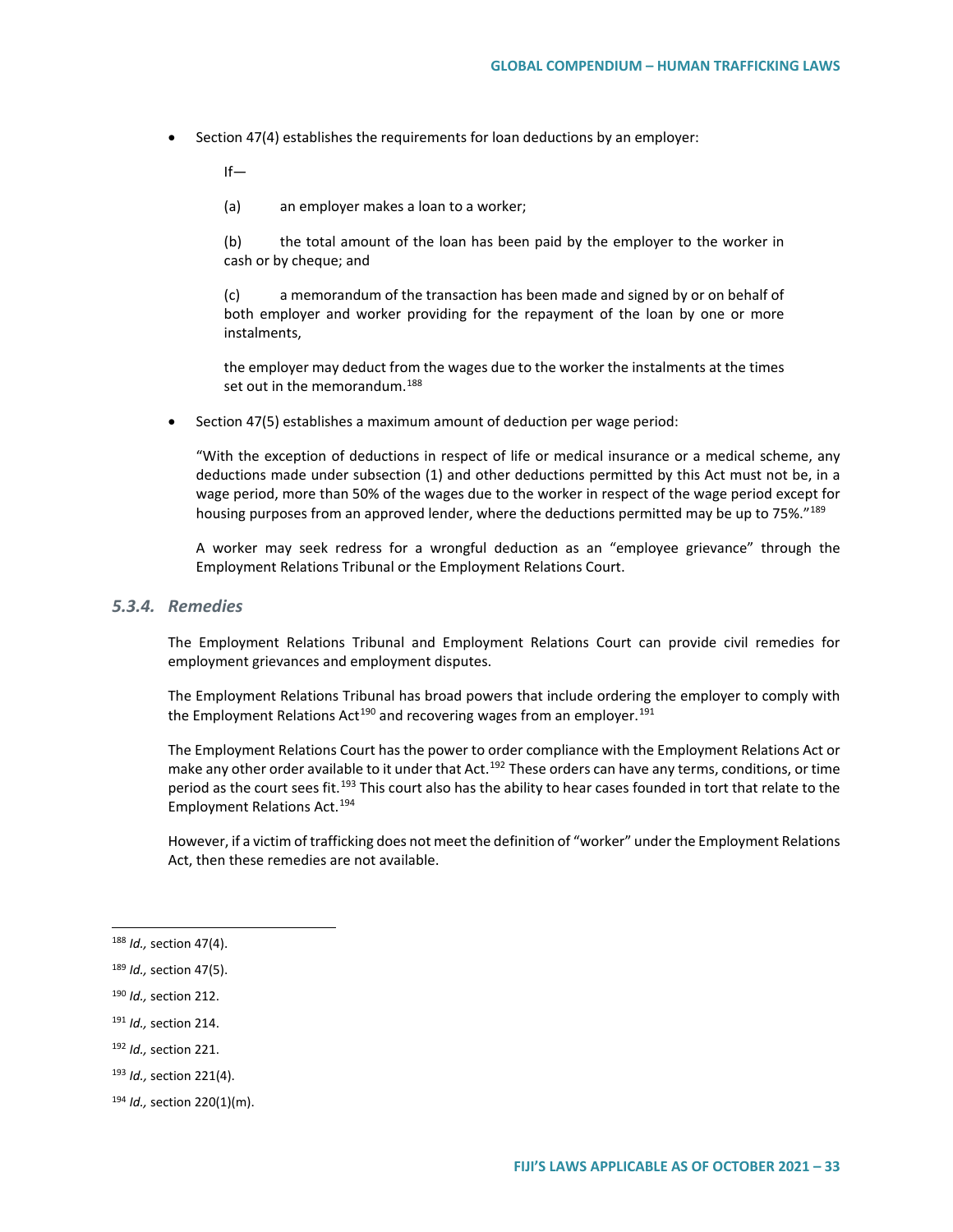# **5.4. Rights to a Safe Workplace and Compensation Associated With Injuries or Illness**

The primary legislation governing workplace safety is the Health and Safety at Work Act 1996 (**Health and Safety at Work Act**). It sets the standards and duties expected of employers for maintaining a safe workplace.<sup>[195](#page-33-0)</sup>

Section 9 prescribes employers' duties to employees:

- (1) Every employer shall ensure their workers' health and safety at work.
- (2) In addition, employers contravene this section if they fail:

(a) to provide and maintain plant and systems of work that are safe and without risks to health;

(b) to make arrangements for ensuring safety and absence of risks to health in connection with the use, handling, storage or transport of plant and substances;

(c) to provide, in appropriate languages, such information, instruction, training, and supervision as may be necessary to ensure the health and safety at work of his or her workers and to take such steps as are necessary to make available in connection with the use at work of any plant or substance adequate information in appropriate languages –

> (i) about the use for which the plant is designed and about any conditions necessary to ensure that, when put to that use, the plant will be safe and without risks to health; or

> (ii) about any research, or the results of any relevant tests which have been carried out, on or in connection with the substance and about any conditions necessary to ensure that the substance will be safe and without risks to health when properly used;

(d) as regards any workplace under the employer's control –

(i) to maintain it in a condition that is safe and without risks to health; or

(ii) to provide and maintain means of access to and egress from it that are safe and without any such risks;

(e) to provide and maintain a working environment for his or her workers that is safe and without risks to health and adequate as regards facilities for their welfare at work; or

(f) to develop, in consultation with workers of the employer, and with such other persons as the employer considers appropriate, a policy, relating to health and safety at work, that will –

<span id="page-33-0"></span><sup>&</sup>lt;sup>195</sup> Health and Safety at Work Act 1996, available at[: https://www.laws.gov.fj/Acts/DisplayAct/454.](https://www.laws.gov.fj/Acts/DisplayAct/454)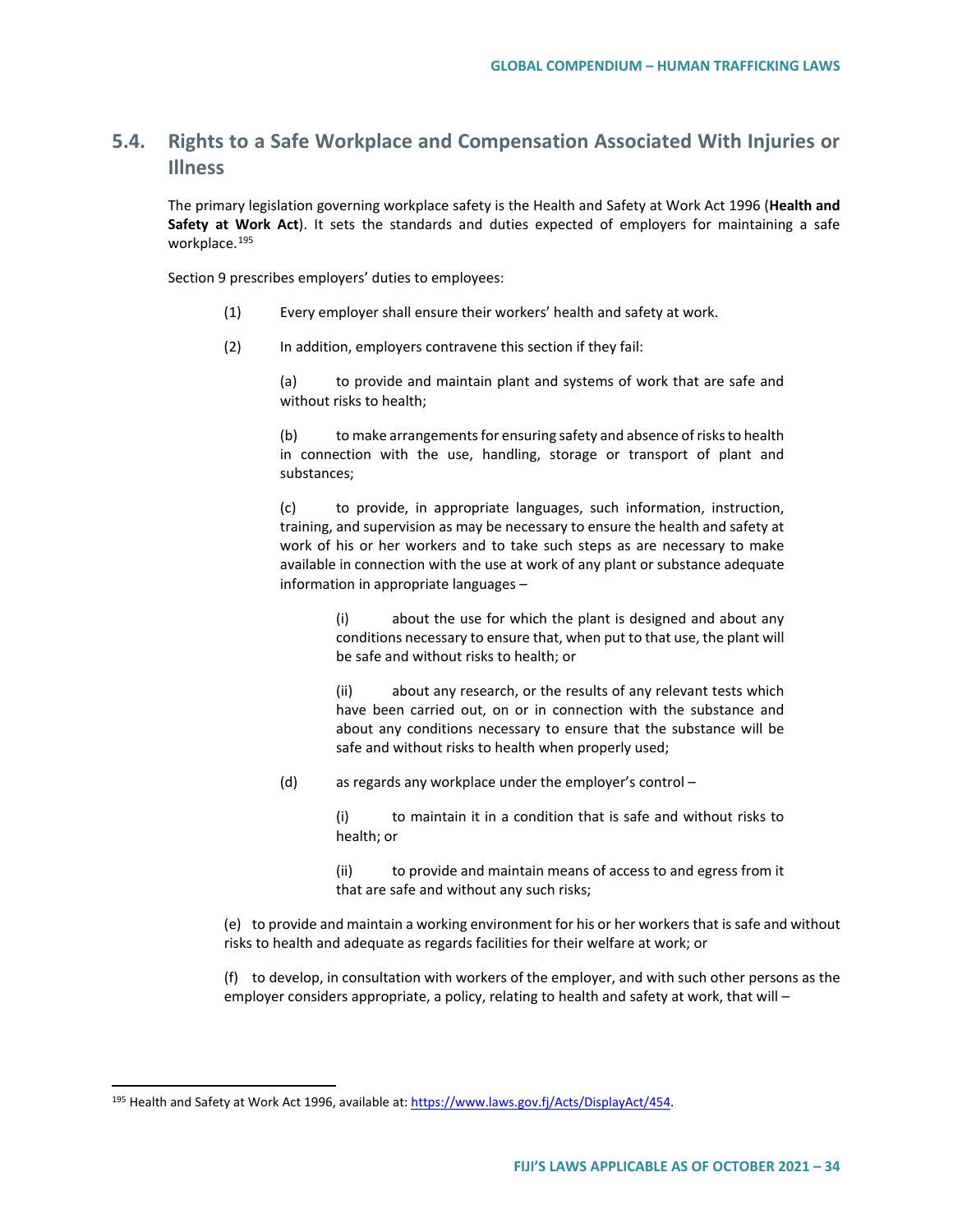(i) enable effective cooperation between the employers and the workers in promoting and developing measures to ensure the worker's health and safety at work; and

(ii) provide adequate mechanisms for reviewing the effectiveness of the measures or the redesigning of the said policy whenever appropriate.

(3) For the purposes of this section, any plant or substance is not to be regarded as properly used by a person where it is used without regard to any relevant information or advice relating to it's (sic) use which has been made available by the person's employer.

(4) Any employer who contravenes or fails to comply with any provision of this section shall be guilty of an offence and shall be liable to a fine of not more than [FJD] 100,000 in the case of a corporation or [FJD] 10,000 in any other case.<sup>[196](#page-34-0)</sup>

Proceedings for an offence under section 9(4) require the written consent of the Chief Health and Safety Inspector.[197](#page-34-1)

Inspectors of the Health and Safety Inspectorate have powers under the Health and Safety at Work Act to investigate any contraventions and to enforce the provisions of this Act.<sup>[198](#page-34-2)</sup>

The Accident Compensation (Employment Accidents) Regulations 2018 provide compensation to workers by their employers in the event of injury or death in the course of employment:

If a worker suffers any personal injury as a result of an accident arising out of and in the course of employment, the worker's employer must pay the worker a weekly payment of two-thirds of the weekly earnings which the worker was earning at the time of the accident provided that**—**

(a) The aggregate of the weekly payments must not exceed the lump sum compensation which would be payable in the case of permanent or partial incapacity; and

(b) The maximum duration of weekly payments under this regulation must not exceed 260 weeks.<sup>[199](#page-34-3)</sup>

An employer's failure to comply with this obligation is an offence that carries a penalty of FJD 10,000 for individuals or FJD 100,000 for corporations.<sup>[200](#page-34-4)</sup> Disputes regarding accident compensation are "employment disputes" that the Permanent Secretary of Ministry of Employment, Productivity and Industrial Relations can approve for referral to the Employment Relations Tribunal.<sup>[201](#page-34-5)</sup>

<span id="page-34-0"></span> <sup>196</sup> *Id*., section 9.

<span id="page-34-1"></span><sup>197</sup> *Id*., section 69.

<span id="page-34-2"></span><sup>198</sup> *Id*., section 43.

<span id="page-34-3"></span><sup>&</sup>lt;sup>199</sup> Accident Compensation (Employment Accidents) Regulations 2018, regulation 6, available at: [https://www.laws.gov.fj/Acts/DisplayAct/3043.](https://www.laws.gov.fj/Acts/DisplayAct/3043)

<span id="page-34-4"></span><sup>200</sup> *Id.*, regulation 11.

<span id="page-34-5"></span><sup>201</sup> *Id.,* regulation 7.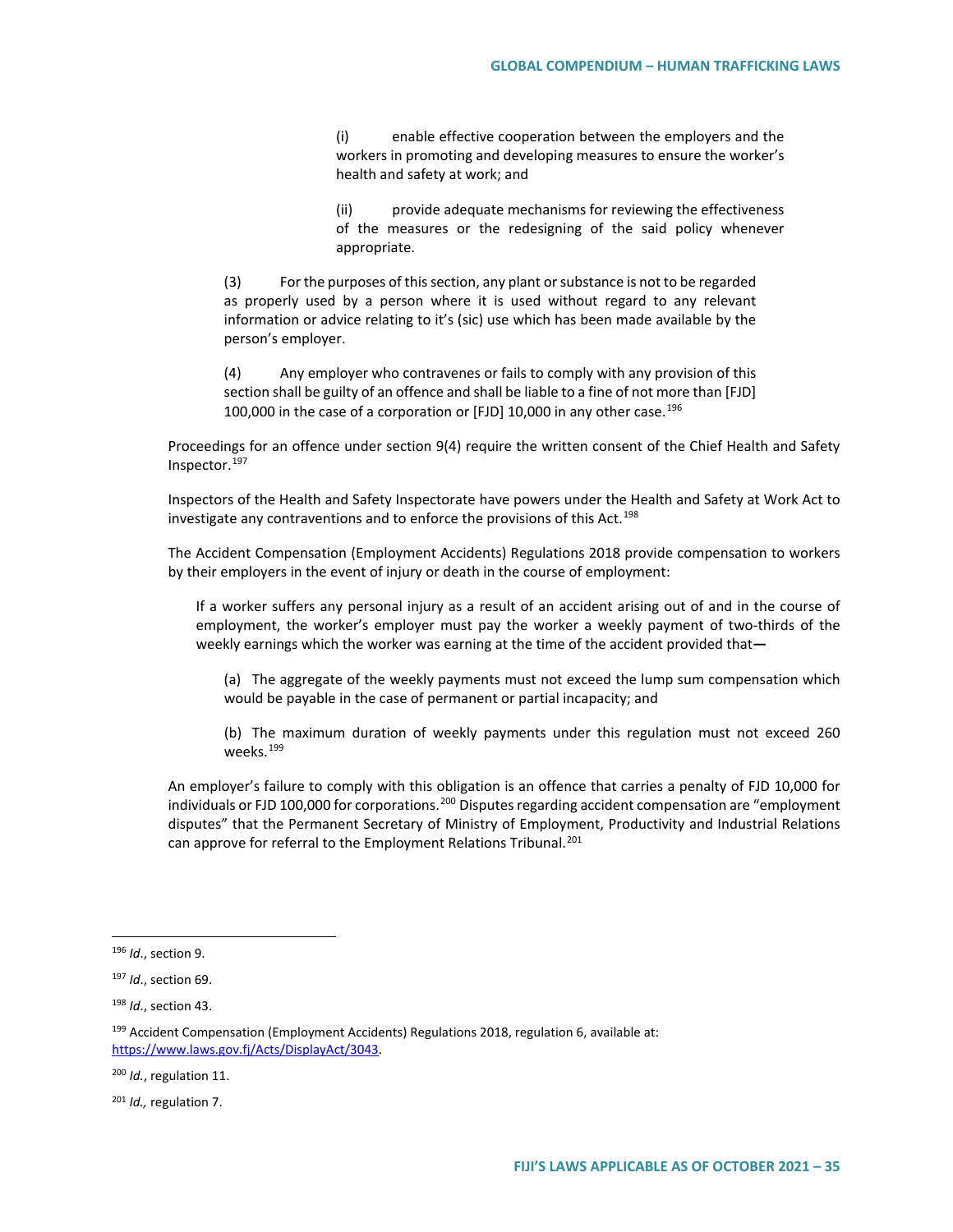# **5.5. Access to Justice and Practical Issues Associated With Enforcing Social Legislation**

Human trafficking victims have significant challenges in accessing justice. Inherent challenges face the Fijian government in assisting victims (for example, remoteness, connectivity issues, and scantly populated villages scattered across islands). Victims also would benefit from more enforcement and legal services provided by Fiji's Government.

Fiji's Government has prosecuted only one trafficker since 2014.<sup>[202](#page-35-0)</sup> Similarly, the number of investigations conducted by labour inspectors (including those relating to labour law violations) has decreased.  $^{203}$  $^{203}$  $^{203}$ Accordingly, although Fiji's Government appears to be increasing its efforts to investigate human trafficking, prosecution is not a major deterrence.

However, Fiji generally provides legal assistance to victims of crime. The Constitution directs the Fijian Government to provide adequate resources to the Legal Aid Commission.<sup>[204](#page-35-2)</sup> As a result, Fiji has a relatively high ratio of legal aid lawyers per capita (1:10,229) and "out of capital" coverage (with 15 district offices across the country) when compared to other states in the Pacific region.<sup>[205](#page-35-3)</sup> However, while the Government has provided these services to victims of human trafficking in some circumstances, the law does not mandate the provision of such services to human trafficking victims, and the Government has not allocated funds specifically for this purpose.<sup>[206](#page-35-4)</sup> Accordingly, victims often rely on non-government organisations for services.<sup>[207](#page-35-5)</sup>

Several other government agencies and organisations assist victims of human trafficking.

- The Ministry of Women, Children and Poverty Alleviation works in partnership with non-government and civil society organisations, such as the Homes of Hope and Save the Children Fund (Fiji), and other stakeholders in the community to spread awareness of trafficking in Fiji. For example, in 2019, the Ministry held a National Workshop for Human Trafficking and Child Exploitation.
- The CMC established by the Ministry of Defense, National Security, and Policing is intended to assume responsibility of coordinating victim support and overseeing investigations and prosecutions. However, the CMC has not yet overseen any cases or coordinated victim services, and the case management mechanism has not been implemented in practice.<sup>[208](#page-35-6)</sup>
- The Department of Immigration operates safe houses for foreign individuals awaiting deportation, including trafficking victims.

<span id="page-35-1"></span><sup>203</sup> *Id*. at 236.

<span id="page-35-2"></span> $204$  Constitution of the Republic of Fiji, section 118(9), available at: [https://www.constituteproject.org/constitution/Fiji\\_2013.pdf?lang=en.](https://www.constituteproject.org/constitution/Fiji_2013.pdf?lang=en)

<span id="page-35-3"></span><sup>205</sup> Situation Analysis of Pacific Legal Aid Systems, Pacific Judicial Strengthening Initiative, at 6, available at: [https://www.fedcourt.gov.au/pjsi/reports/technical-reports/PJSI-Situation-Analysis-of-Pacific-Legal-Aid-Systems.docx.](https://www.fedcourt.gov.au/pjsi/reports/technical-reports/PJSI-Situation-Analysis-of-Pacific-Legal-Aid-Systems.docx) 

<span id="page-35-4"></span><sup>206</sup> U.S. Dep't of State, Trafficking in Persons Report 236 (2021), available at[: https://www.hsdl.org/?abstract&did=855864.](https://www.hsdl.org/?abstract&did=855864)

<span id="page-35-5"></span><sup>207</sup> *Id*.

<span id="page-35-6"></span><sup>208</sup> *Id*.

<span id="page-35-0"></span><sup>&</sup>lt;sup>202</sup> U.S. Dep't of State, Trafficking in Persons Report 234 (2021), available at[: https://www.hsdl.org/?abstract&did=855864.](https://www.hsdl.org/?abstract&did=855864)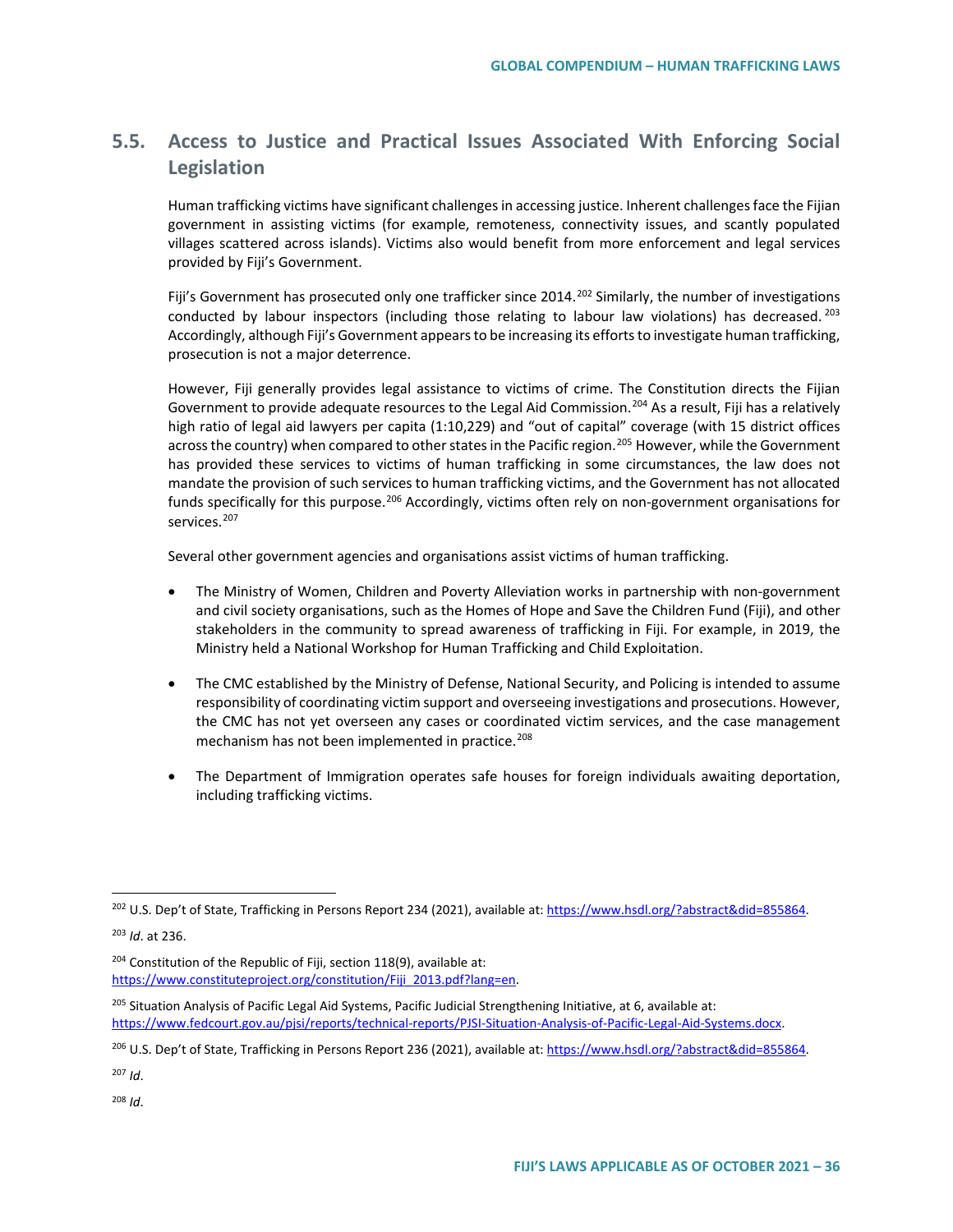## **5.6. Interaction Between Employment Law and Migration**

### *5.6.1. Employment rights affected where employment is unlawful under migration law*

Victims of human trafficking who can be classified as workers can bring employment law claims. The Immigration Act also penalizes the exploitation of persons not legally entitled to work in Fiji.<sup>[209](#page-36-0)</sup>

Section 21(1) provides that an employer who, while allowing an unlawful employee to undertake employment in the employer's service, acts with the intention of preventing or hindering the employee from:

- (a) leaving Fiji;
- (b) ascertaining or seeking that person's entitlement under the law of Fiji; or

(c) disclosing to any person the circumstances of that person's employment by the employer,

commits an offence carrying a penalty of FJD 750,000 or 20 years of imprisonment.<sup>[210](#page-36-1)</sup>

For the purposes of section 21(1), "an employer must be treated as knowing that an employee is not entitled under any written law to undertake any particular employment if, at any time within the preceding 12 months, the employer has been informed of that fact in writing by an immigration officer."<sup>[211](#page-36-2)</sup>

It is not a valid defence to a violation of section 21(1) that the unlawful employee or trafficked person consented or that the charged person believed that the unlawful or trafficked person had consented.<sup>[212](#page-36-3)</sup>

Section 31 provides that a "trafficked person, unlawful employee or an unauthorised migrant, as the case may be, is not liable to criminal prosecution for –

(a) the offence of smuggling migrants, by reason only of the fact that the person is the victim of, or object of, an act of smuggling migrants;

- (b) the act of trafficking in persons or being a party to an offence of trafficking in persons;
- (c) the person's illegal entry into Fiji, if Fiji is the receiving country;
- (d) the person's period of unlawful residence in Fiji, if Fiji is the receiving country; or

(e) the person's procurement or possession of any fraudulent travel or identity documents which that person obtained, or with which that person was supplied, for the purpose of entering the receiving country."[213](#page-36-4)

<span id="page-36-0"></span> <sup>209</sup> Immigration Act 2003, available at: [https://laws.gov.fj/Acts/DisplayAct/3170.](https://laws.gov.fj/Acts/DisplayAct/3170) 

<span id="page-36-1"></span><sup>210</sup> *Id.,* section 21(1).

<span id="page-36-2"></span><sup>211</sup> *Id.,* section 21(3).

<span id="page-36-3"></span><sup>212</sup> *Id.,* section 22.

<span id="page-36-4"></span><sup>213</sup> *Id.,* section 31.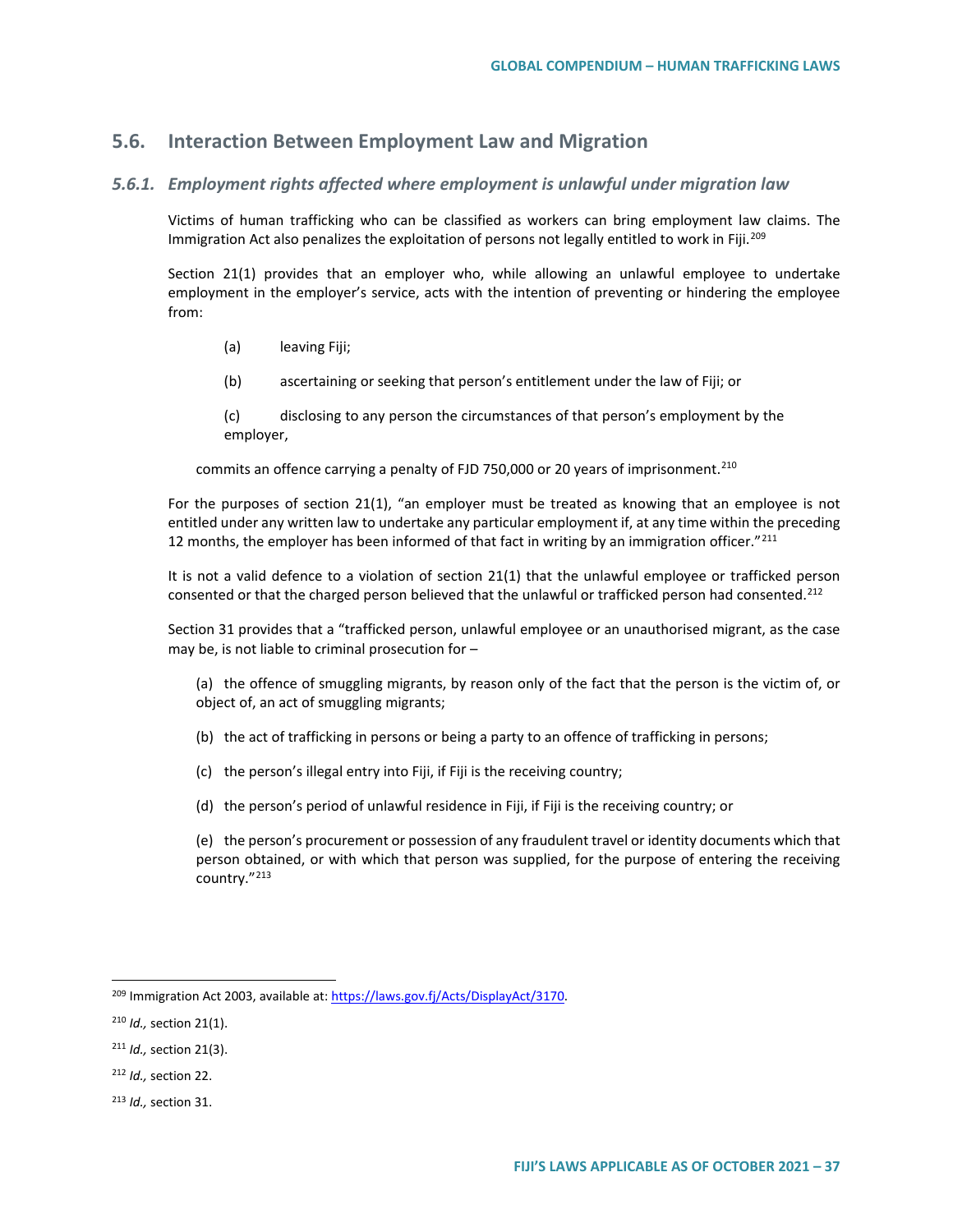### *5.6.2. Rights/remedies available under applicable migration law and regulations*

The Immigration Act specifies no remedies for victims of human trafficking.

Refer to Section 7 for the rights and remedies that can be sought for victims of offences under the Crimes Decree or violations of fundamental rights under Chapter 2 of the Constitution.

## **5.7. Employment Laws and Child Labor**

As stated at Section 2.1.1., Fiji has ratified several international treaties that protect children's labour rights. The U.S. Department of Labor also notes that, though Fiji's Government has made efforts to combat child labour, children are still being exploited for the worst forms of child labour, particularly in the agricultural sector.<sup>[214](#page-37-0)</sup>

The Employment Relations Act regulates child employment and labour. A "child" for purposes of this Act is any person under the age of 18 years.<sup>[215](#page-37-1)</sup> All the offences discussed in this section carry a penalty of FJD 10,000 or two years of imprisonment for individuals, and a penalty not exceeding FJD 50,000 for a corporation or trade union.<sup>[216](#page-37-2)</sup>

The minimum age of employment is 15 years of age.  $217$  Section 93(1) provides that an employer who employs a child under 15 years of age commits an offence.<sup>[218](#page-37-4)</sup> However, section 93(2) provides an exception to this offence:

Subsection (1) does not apply to a child of 13 to 15 years of age engaged in employment or light work or in a workplace in which members of the same family or of communal or religious group are employed provided that –

(a) the employment is not likely to be harmful to the health or development of the child; and

(b) the employment is not such as to prejudice the child's attendance at school, participation in vocational orientation or training programmes approved by a competent authority or capacity of the child to benefit from the instruction received.<sup>[219](#page-37-5)</sup>

The U.S. Department of Labor notes that this "light-work" exception is "not specific enough to prevent children from being involved in child labor.["220](#page-37-6)

Section 91 prohibits several forms of child labour:

<span id="page-37-0"></span> <sup>214</sup> *Fiji: 2020 Findings on the Worst Forms of Child Labor,* U.S. Dep't of Labor*,* available at: [https://www.dol.gov/agencies/ilab/resources/reports/child-labor/fiji.](https://www.dol.gov/agencies/ilab/resources/reports/child-labor/fiji)

<span id="page-37-1"></span><sup>215</sup> Employment Relations Act 2007, section 4, available at[: https://www.laws.gov.fj/Acts/DisplayAct/2910.](https://www.laws.gov.fj/Acts/DisplayAct/2910)

<span id="page-37-2"></span><sup>&</sup>lt;sup>216</sup> *Id.*, section 256(a) and 256(b).

<span id="page-37-3"></span><sup>217</sup> *Id.,* section 92.

<span id="page-37-4"></span><sup>218</sup> *Id.,* section 93(1).

<span id="page-37-5"></span><sup>219</sup> *Id.,* section 93(2).

<span id="page-37-6"></span><sup>220</sup> *Fiji: 2020 Findings on the Worst Forms of Child Labor,* U.S. Dep't of Labor, available at: [https://www.dol.gov/agencies/ilab/resources/reports/child-labor/fiji.](https://www.dol.gov/agencies/ilab/resources/reports/child-labor/fiji)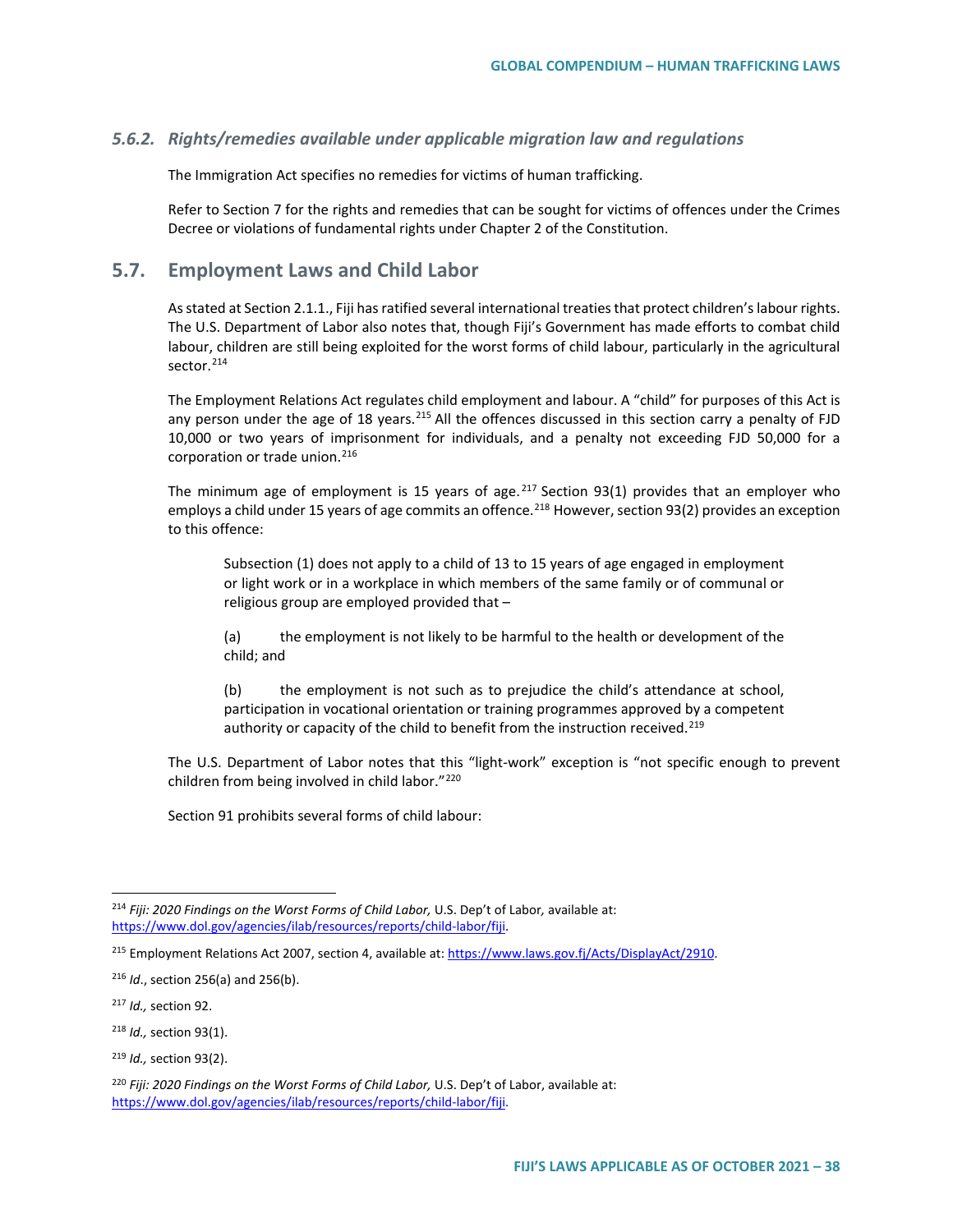(a) all forms of labour slavery or practices similar to slavery, such as the sale and trafficking of children, debt bondage and any form of forced or compulsory labour, including forced or compulsory recruitment of children in armed conflict;

(b) the use, procuring or offering of a child for illicit activities in particular for the production and trafficking of drugs as defined in relevant international treaties; or

(c) the use, procuring, or offering of a child for prostitution, for the production of pornography, or for pornographic performances,

and a person who engages a child in such prohibited form of child labour commits an offence.<sup>[221](#page-38-0)</sup>

The Employment Relations Act also prescribes certain workplaces in which children cannot be employed. Section 95(1) prohibits the employment of children underground in a mine.<sup>[222](#page-38-1)</sup> Furthermore, section 95(2) allows the Minister of Employment, Productivity and Industrial Relations to declare certain workplaces as unsuitable for children:

The Minister may, after consulting the National Occupational Health and Safety Advisory Board established under the Health and Safety at Work Act 1996 and by order in the Gazette, declare any employment or workplace to be a prohibited or restricted employment or workplace for the purposes of this Part on the ground that it is injurious to health or is hazardous, dangerous or unsuitable, including attendance on machinery, working with hazardous substances, driving motor vehicles, heavy physical labour, the care of children or work within security services.<sup>[223](#page-38-2)</sup>

The Hazardous Occupations Prohibited to Children Under 18 Years of Age Order 2013, issued pursuant to section 95(2), lists occupations and workplaces that are prohibited for children, such as workplaces and occupations that involve the preparation of chemical products and consequent exposure to dangerous chemicals.[224](#page-38-3)

Upon being served with an order prohibiting employment of children, an employer is not permitted to continue employing children in the specified workplace, and violating such an order is an offence.<sup>225</sup> If a child's employment is discontinued pursuant to such an order, the child must be paid any outstanding wages or any other entitlement the child may have earned up to the date of the discontinuance under the terms of the contract of service.<sup>[226](#page-38-5)</sup>

Children are not permitted to work more than eight hours per day and must be given 30-minute paid rests for every four hours worked.<sup>[227](#page-38-6)</sup> Children must also not be employed "during a period when the child is required to attend school or for a period which prejudices the child's educational participation." $^{228}$  $^{228}$  $^{228}$ 

<span id="page-38-2"></span><sup>223</sup> *Id.,* section 95(2).

<span id="page-38-3"></span><sup>224</sup> *Id.*

<span id="page-38-5"></span><sup>226</sup> *Id.,* section 95(4).

<span id="page-38-6"></span><sup>227</sup> *Id*., section 97(1).

<span id="page-38-7"></span><sup>228</sup> *Id.,* section 97(2).

<span id="page-38-0"></span> <sup>221</sup> *Fiji: 2020 Findings on the Worst Forms of Child Labor,* U.S. Dep't of Labor, available at: [https://www.dol.gov/agencies/ilab/resources/reports/child-labor/fiji.](https://www.dol.gov/agencies/ilab/resources/reports/child-labor/fiji)

<span id="page-38-1"></span><sup>&</sup>lt;sup>222</sup> Employment Relations Act 2007, section 95(1), available at[: https://www.laws.gov.fj/Acts/DisplayAct/2910.](https://www.laws.gov.fj/Acts/DisplayAct/2910)

<sup>224</sup> Under 18 Years of Age Order 2013, regulation 3, available at[: https://www.laws.gov.fj/Acts/DisplayAct/2910.](https://www.laws.gov.fj/Acts/DisplayAct/2910) 

<span id="page-38-4"></span><sup>&</sup>lt;sup>225</sup> Employment Relations Act 2007, sections 95(3) and 95(4), available at: [https://www.laws.gov.fj/Acts/DisplayAct/2910.](https://www.laws.gov.fj/Acts/DisplayAct/2910)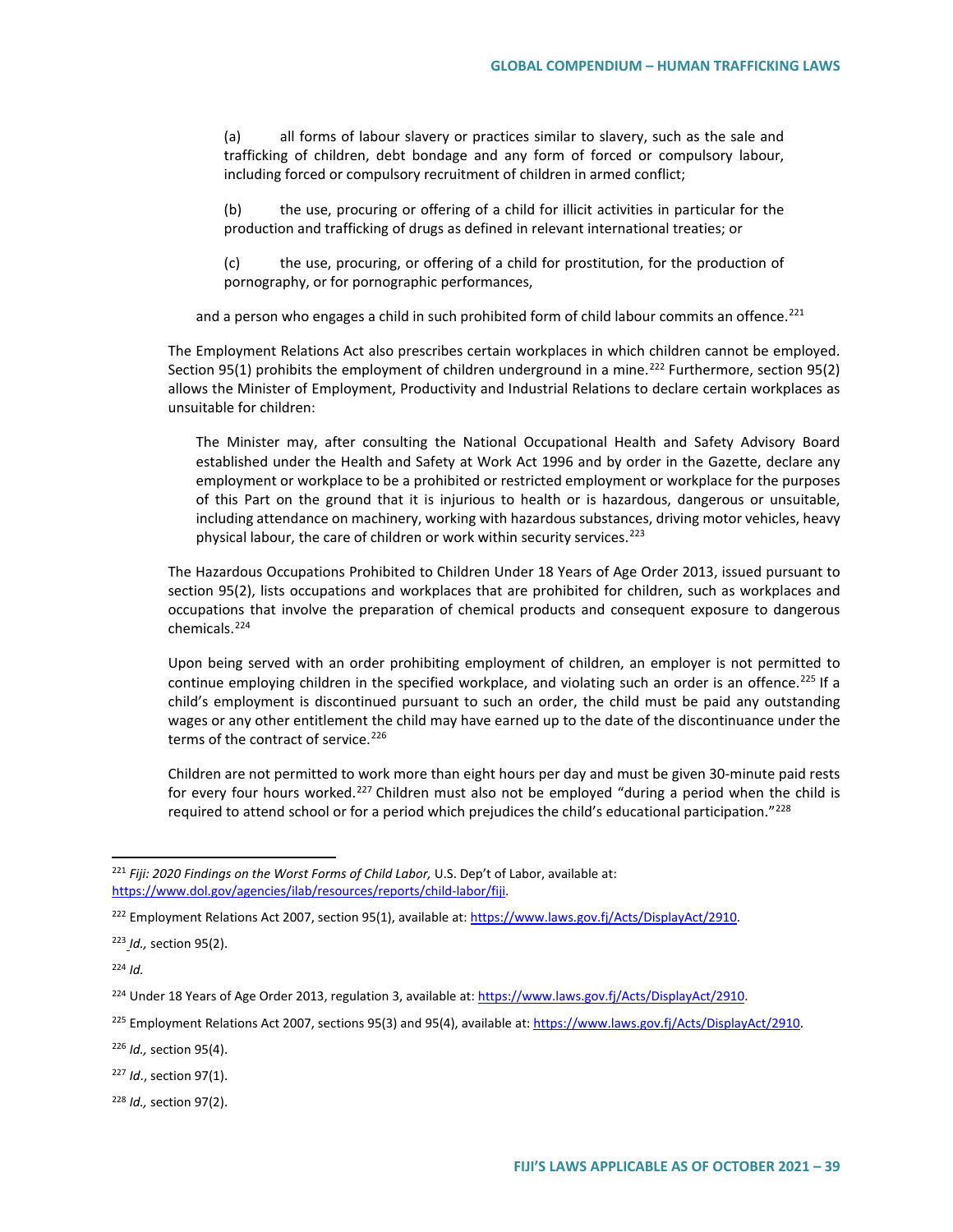An employer is also required to keep a separate register of all children employed that includes their ages, dates of commencement and termination, conditions and nature of their employment, and any other relevant particulars.<sup>[229](#page-39-0)</sup> Failure to keep such a register or failure to produce such a register when required is an offence. $230$ 

# **6. GOVERNMENT PROCUREMENT RULES**

The Procurement Regulations 2010 (**Procurement Regulations**) was created pursuant to the Financial Management Act 2004 (**Financial Management Act**).[231](#page-39-2) The Procurement Regulations established the Fiji Procurement Office (**FPO**) and Government Tender Board (**GTB**) also empowered Fiji's Permanent Secretary for Finance to establish procurement guidelines for the tendering process and evaluation criteria that apply to government procurement.<sup>[232](#page-39-3)</sup> The most recent procurement guidelines were established in August 2010 (**Procurement Guidelines**).<sup>[233](#page-39-4)</sup>

These pieces of legislation and regulation operate on three levels:

- At the broadest level, the Financial Management Act sets the financial management framework for the whole of Fiji's Government.
- At the second level, the Procurement Regulations set the procurement policy framework for Fiji's Government. The Procurement Regulations lay out guiding principles based on policies of value for money, the ethical use of government resources, fair competition, and accountable and transparent procedures. <sup>[234](#page-39-5)</sup> All agencies must comply with both the Financial Management Act and the Procurement Regulations. Breaches of the legislative financial management framework, including in relation to procurement, may lead to criminal, civil, or administrative remedies, including under the Financial Management Act*.* [235](#page-39-6)
- At the third, most prescriptive, level are the Procurement Guidelines. Government departments or agencies that believe that certain tenders should deviate from the Procurement Guidelines must seek clarification and assistance from the FPO.<sup>[236](#page-39-7)</sup>

Together, this framework provides the applicable rules for the award, execution, and control of "procurement contracts," defined as a contract between the procuring agency and the contractor resulting from the tender process.<sup>[237](#page-39-8)</sup> The GTB must approve procurement contracts valued at FJD 30,001 or more.

<span id="page-39-5"></span><sup>234</sup> *Id.,* section 3.

<span id="page-39-7"></span><sup>236</sup> *Id.*, section 2.1.3.

<span id="page-39-0"></span> <sup>229</sup> *Id.,* section 99(1)(a).

<span id="page-39-1"></span><sup>230</sup> *Id.,* section 99(3).

<span id="page-39-2"></span><sup>231</sup> Procurement Regulations 2010, available at: [https://laws.gov.fj/Acts/DisplayAct/2969.](https://laws.gov.fj/Acts/DisplayAct/2969) 

<span id="page-39-3"></span><sup>232</sup> *Id.*, sections 4, 9, and 25.

<span id="page-39-4"></span><sup>&</sup>lt;sup>233</sup> Procurement Guidelines, available at: http://www.fpo.gov.fj/index.php/for-agencies/guide-to-sourcing.

<span id="page-39-6"></span><sup>&</sup>lt;sup>235</sup> Procurement Guidelines: The Procurement Policy Framework of August 2010, sections 1.1. and 2.1.2., available at http://www.fpo.gov.fj/index.php/for-agencies/guide-to-sourcing.

<span id="page-39-8"></span><sup>&</sup>lt;sup>237</sup> Procurement Regulations 2010, section 2(1), available at[: https://laws.gov.fj/Acts/DisplayAct/2969.](https://laws.gov.fj/Acts/DisplayAct/2969%23)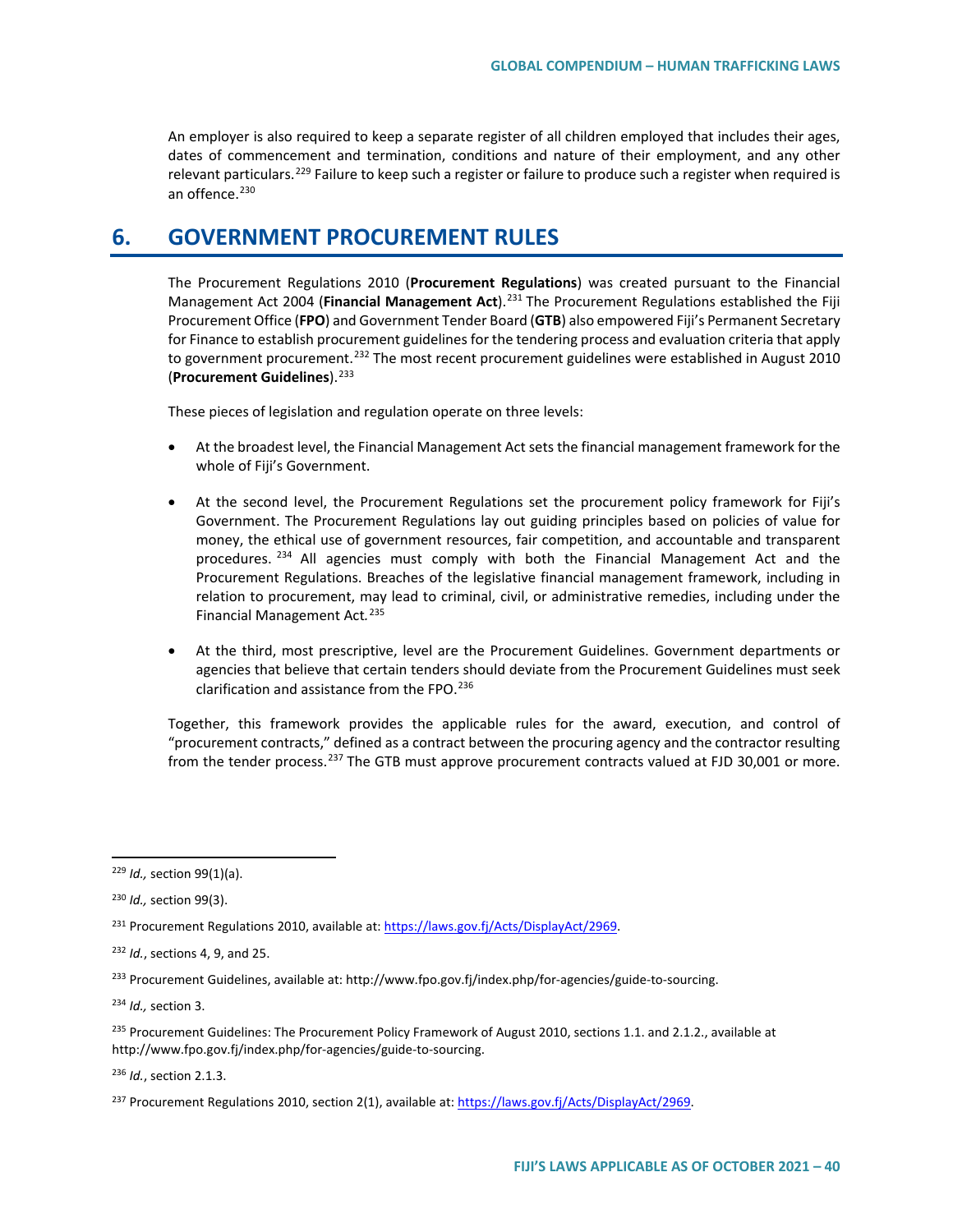One of the Permanent Secretaries (as listed at section 10 of the Procurement Guidelines) or their delegates must approve contracts valued at FJD 30,000 or less.<sup>[238](#page-40-0)</sup>

Regulation 3 of the Procurement Regulations provides that the guiding principles of government procurement are:

- (a) value for money;
- (b) maximise economy and efficiency and the ethical use of Government resources;
- (c) promote open and fair competition amongst suppliers and contractors;

(d) promote the integrity of (sic) fairness and public confidence in the procurement process; and

(e) achieve accountability and transparency in the procedures relating to procurement.<sup>[239](#page-40-1)</sup>

Part 3 of the Procurement Guidelines examines these principles in more detail.<sup>[240](#page-40-2)</sup> However, these principles do not account for the criminal history of a tenderer or its adherence to human rights.

Section 3.4.1 of the Procurement Guidelines indicates that designation of the selection criteria which is to apply in relation to tenders occurs on a case-by-case basis (with different criteria potentially applying to each separate tender), with such designation being the responsibility of the FPO or the department/agency who is submitting the tender.<sup>[241](#page-40-3)</sup> However, when evaluating a bid, the Procurement Regulations stipulate that the overall criterion is value for money, which may not necessarily be the bid offering the lowest price.<sup>[242](#page-40-4)</sup>

For tenders with a value of FJD 30,000 or less, the only requirement is that the Government obtain a minimum of three competitive quotes.  $243$  For tenders with a value over FJD 30,000, the Procurement Regulations stipulate that open tendering shall be the preferred method used, unless the nature or complexity of the tender justifies that the procuring agency use two-stage tendering, prequalified tendering, selective tendering, or single source procurement.<sup>[244](#page-40-6)</sup> Section 3.4.1 of the Procurement Guidelines indicates that the FPO or the department or agency which is submitting the tender is responsible for selecting the procurement method.[245](#page-40-7)

Tenderers must meet four qualifications to obtain GTB's approval:

(a) that they have the legal capacity to enter into the contract;

(b) that they possess the necessary professional and technical qualifications, professional and technical competence, financial resources, equipment and other

<span id="page-40-3"></span><sup>241</sup> *Id*., section 3.4.1.

<span id="page-40-5"></span><sup>243</sup> *Id*., section 29(1).

<span id="page-40-6"></span><sup>244</sup> *Id.*, sections 29(1) and 31(1).

<span id="page-40-0"></span> <sup>238</sup> *Id*., sections 10 and 27(1).

<span id="page-40-1"></span><sup>&</sup>lt;sup>239</sup> Procurement Regulations 2010, section 3, available at[: https://laws.gov.fj/Acts/DisplayAct/2969.](https://laws.gov.fj/Acts/DisplayAct/2969%23)

<span id="page-40-2"></span><sup>240</sup> Procurement Guidelines, Part 3, available at: http://www.fpo.gov.fj/index.php/for-agencies/guide-to-sourcing.

<span id="page-40-4"></span><sup>&</sup>lt;sup>242</sup> Procurement Regulations 2010, section 42, available at[: https://laws.gov.fj/Acts/DisplayAct/2969.](https://laws.gov.fj/Acts/DisplayAct/2969%23)

<span id="page-40-7"></span><sup>&</sup>lt;sup>245</sup> Procurement Guidelines, section 3.4.1, available at: http://www.fpo.gov.fj/index.php/for-agencies/guide-to-sourcing.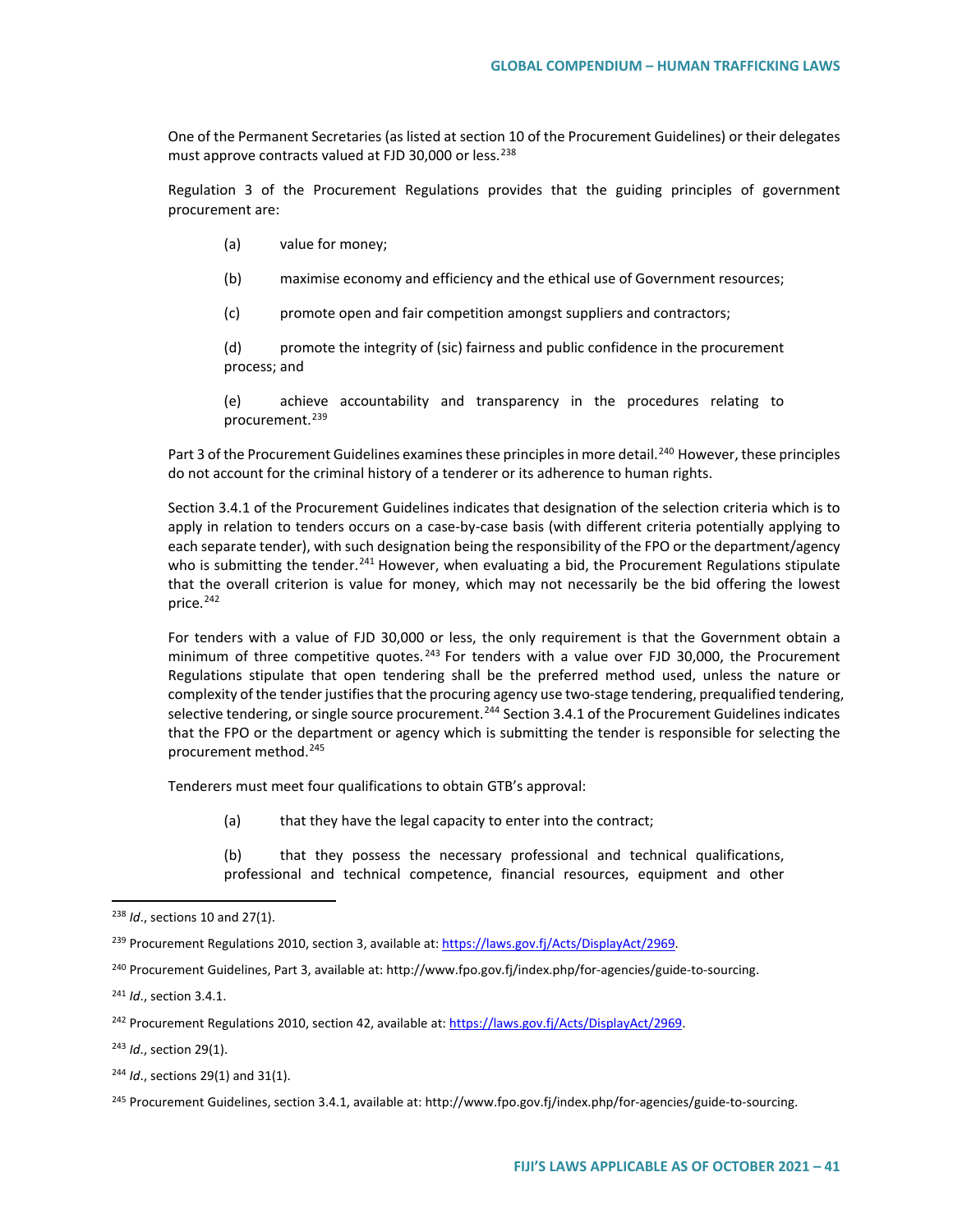physical facilities, managerial capability, reliability, experience and reputation and the personnel to perform the contract;

(c) that they are not insolvent, in receivership, bankrupt or being wound up, their business activities have not been suspended, and they are not subject of legal proceeding for any of the foregoing or otherwise which in the event of an adverse finding might cause the bidder to cease business;

(d) that they have evidence of a business relationship in the form of a partnership agreement, joint venture agreement, supply contracts or like documentation, if bidding in conjunction with another person, that would necessitate the demonstration to fulfil the contract.[246](#page-41-0)

The Financial Management Act*,* Procurement Regulations, and Procurement Guidelines do not mention human trafficking laws. At most, the Procurement Regulations require the Director of the FPO to periodically inspect and carry out compliance checks on the procurement procedures of government departments and agencies.<sup>[247](#page-41-1)</sup> Following such an inspection, the Director may withdraw a tender if there has been evidence of collusion or improper tender practices.<sup>[248](#page-41-2)</sup> However, no specific provisions require any tenderer to covenant that its business does not use trafficked workers, it does not use goods made by trafficked workers, or it does not otherwise act in violation of human trafficking laws.

# **7. RESTITUTION AND VICTIM COMPENSATION**

# **7.1. Criminal Procedure Act and Sentencing and Penalties Decree**

The Criminal Procedure Act and the Sentencing and Penalties Decree 2009 (**Sentencing and Penalties Decree**)[249](#page-41-3) provide a regime under which victims of criminal offences could claim compensation. However, Fiji's Parliament has not passed a regulation to establish this regime.

Section 151(1)(b) of the Criminal Procedure Act 2009 provides that "[a]ny court may order the whole or any part of any fine imposed or money found on or in the possession of a convicted person to be applied towards … the payment to any person of compensation for any loss or injury caused by the offence pursuant to an order made under the Sentencing and Penalties Decree 2009."<sup>[250](#page-41-4)</sup>

Section 51(1) of the Sentencing and Penalties Decree provides that "[r]egulations made under this Decree may empower courts to make orders for compensation to be paid by offenders to persons who suffer any loss, damage or injury as a direct result of the offence for which the offender who is found to be guilty or is convicted."[251](#page-41-5) However, Fiji's Parliament has not passed such a regulation.

<span id="page-41-0"></span> <sup>246</sup> Procurement Regulations 2010, section 36(1), available at[: https://laws.gov.fj/Acts/DisplayAct/2969.](https://laws.gov.fj/Acts/DisplayAct/2969%23)

<span id="page-41-1"></span><sup>247</sup> *Id.,* section 8(1)(e).

<span id="page-41-2"></span><sup>248</sup> *Id.,* section 47(b).

<span id="page-41-3"></span><sup>249</sup> Sentencing and Penalties Decree 2009, available at[: https://www.laws.gov.fj/Acts/DisplayAct/2787.](https://www.laws.gov.fj/Acts/DisplayAct/2787)

<span id="page-41-4"></span><sup>250</sup> Criminal Procedure Act 2009, section 151(b), available at: [https://www.laws.gov.fj/Acts/DisplayAct/2622.](https://www.laws.gov.fj/Acts/DisplayAct/2622)

<span id="page-41-5"></span><sup>&</sup>lt;sup>251</sup> Sentencing and Penalties Decree 2009, section 51(1), available at[: https://www.laws.gov.fj/Acts/DisplayAct/2787.](https://www.laws.gov.fj/Acts/DisplayAct/2787)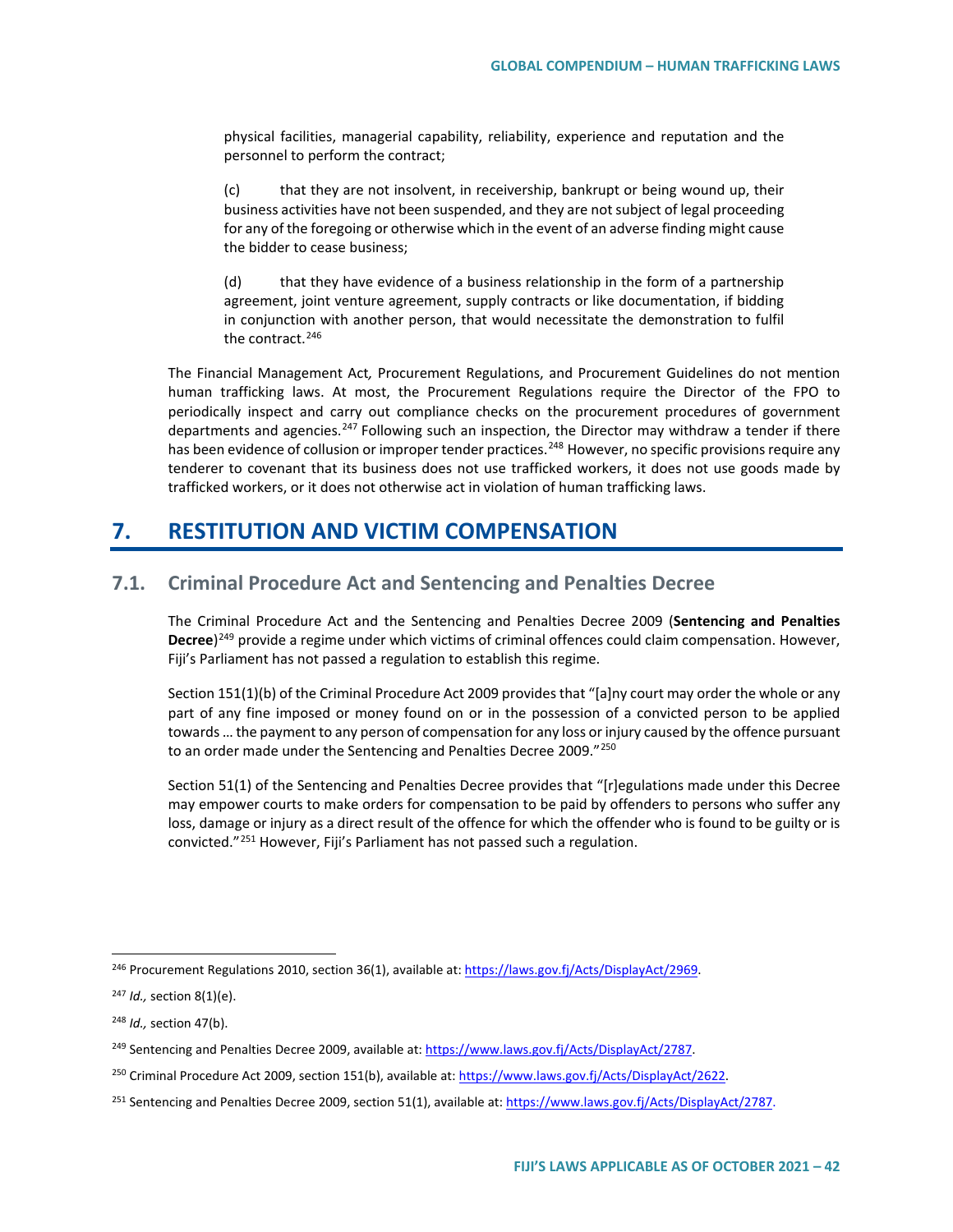The Sentencing and Penalties Decree also allows courts to impose restitution orders, but only for offences involving stolen goods or property.<sup>[252](#page-42-0)</sup>

# **7.2. Constitution**

Any person against whom a breach of Chapter 2 of the Constitution has been or is likely to be contravened such as a breach of human rights in connection with human trafficking—may apply to the High Court for civil redress.<sup>[253](#page-42-1)</sup>

In such proceedings, the High Court may award damages against the defendant for:

(a) pecuniary loss suffered or expense incurred by the complainant or the aggrieved person as a result of the conduct complained of;

(b) expenses reasonably incurred by the complainant or the aggrieved person in seeking redress for the conduct complained of;

(c) loss of any benefit, whether or not of a monetary kind, which the complainant or the aggrieved person might reasonably have been expected to obtain but for the conduct complained of;

(d) humiliation, loss of dignity and injury to feelings of the complainant or the aggrieved person.[254](#page-42-2)

In addition to damages, the High Court may also may grant other remedies:

(a) a declaration that the defendant has engaged in unfair discrimination or has contravened human rights;

(b) an order restraining the defendant from continuing or repeating the conduct complained of or causing or permitting others to engage in conduct of the same kind or of any similar kind specified in the order;

\* \* \*

(d) an order that the defendant perform any act specified in the order with a view to redressing any loss or damage suffered by the complainant or the aggrieved person or to preventing conduct of a similar kind in the future;

(e) a declaration that a contract requiring performance of anything that constitutes unfair discrimination or contravenes human rights is void and unenforceable;

(f) such other relief as the High Court thinks fit.<sup>[255](#page-42-3)</sup>

<span id="page-42-0"></span> <sup>252</sup> *Id.*, section 49(1).

<span id="page-42-1"></span> $253$  Constitution of the Republic of Fiji, section 44(1), available at: [https://www.constituteproject.org/constitution/Fiji\\_2013.pdf?lang=en.](https://www.constituteproject.org/constitution/Fiji_2013.pdf?lang=en)

<span id="page-42-2"></span><sup>&</sup>lt;sup>254</sup> Human Rights Commission Decree 2009, section 41(1), available at: [https://tbinternet.ohchr.org/Treaties/CEDAW/Shared%20Documents/FJI/INT\\_CEDAW\\_ADR\\_FJI\\_24461\\_E.pdf.](https://tbinternet.ohchr.org/Treaties/CEDAW/Shared%20Documents/FJI/INT_CEDAW_ADR_FJI_24461_E.pdf)

<span id="page-42-3"></span><sup>255</sup> *Id*., section 40(2).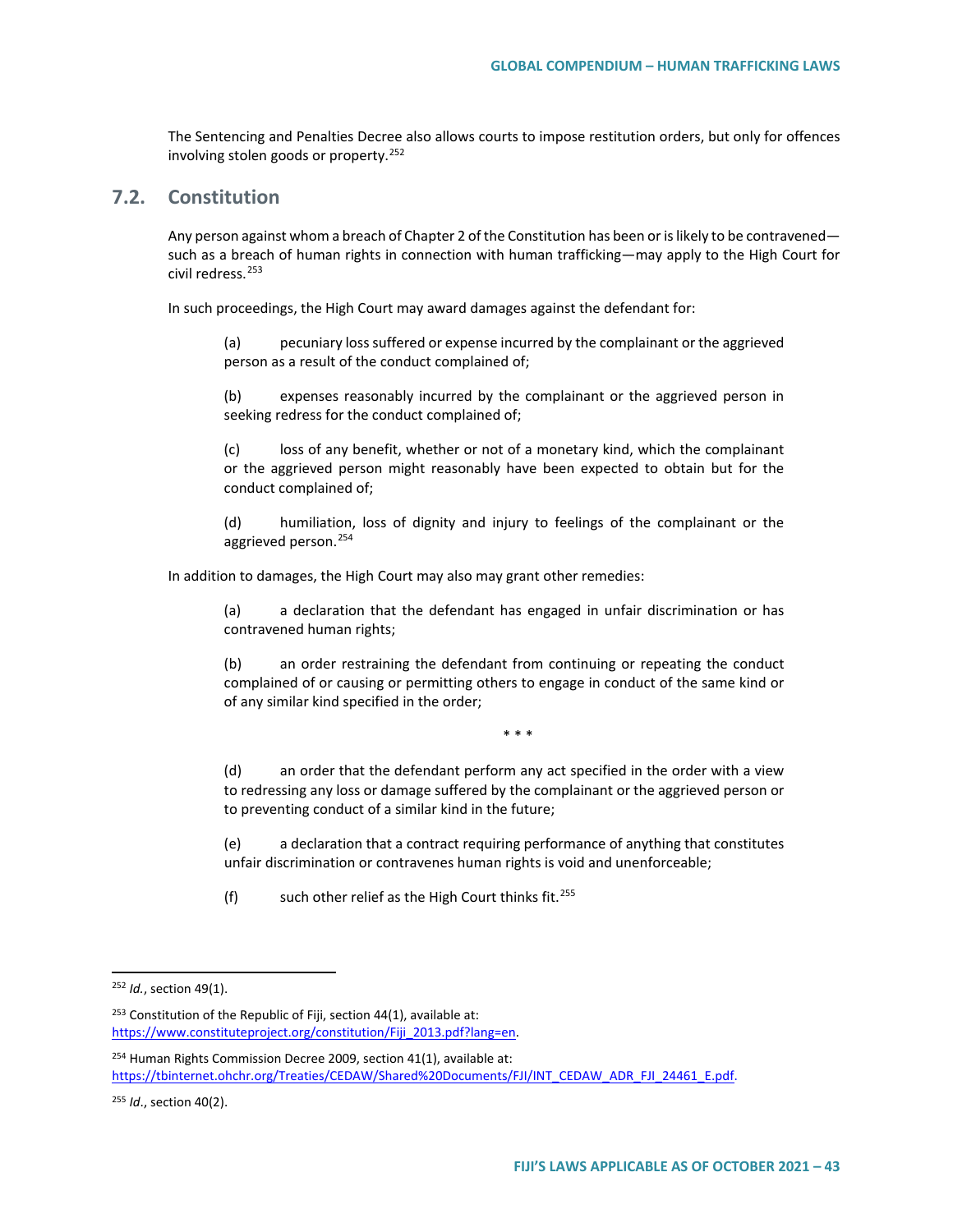Additionally, a Commissioner of the Human Rights and Anti-Discrimination Commission has the power to investigate alleged abuses of human rights under Chapter 2 of the Constitution.<sup>[256](#page-43-0)</sup> These investigations may be commenced by a complaint of an aggrieved person or of a class of persons on the Commission's own volition.<sup>[257](#page-43-1)</sup> A Commissioner has the powers equivalent to the High Court with regard to requiring persons to attend examinations and to produce all required documents relevant to the investigation.<sup>[258](#page-43-2)</sup> At the end of an investigation, the Commission may recommend that an aggrieved person or class of persons apply to the High Court for civil redress against the offender (see above) or request that the Proceedings Commissioner established under the Human Rights Commission Decree 2009 commence such proceedings on behalf of the aggrieved person or class of persons.<sup>[259](#page-43-3)</sup>

Where the Proceedings Commissioner has recovered damages by a decision of the High Court, the Commission must pay these damages to the complainant or the aggrieved person on whose behalf the proceedings were brought.<sup>[260](#page-43-4)</sup> However, where the complainant or the aggrieved person is an unmarried minor or determined by the Proceedings Commissioner to be of unsound mind, the Proceedings Commissioner has the discretion to pay the damages to the Public Trustee or to any person or trustee corporation acting as the trustee of the property of that person.<sup>[261](#page-43-5)</sup>

# **8. FIJI'S MULTIDISCIPLINARY/INTERAGENCY COOPERATION APPROACH**

Several government agencies, organisations, and non-government organisations cooperate to monitor, report, and attempt to address human trafficking:

- Since 2010, the ODPP has been involved in training Immigration and Police Officers on Fiji's anti-human trafficking laws.<sup>[262](#page-43-6)</sup>
- The Human Rights and Anti-Discrimination Commission was established by the Human Rights Commission Decree 2009[263](#page-43-7) and is enshrined within the Constitution.[264](#page-43-8) The Commission is comprised of a Judge and four other members, appointed by the President on the advice of the Constitutional Offices Commission.<sup>[265](#page-43-9)</sup> These members are often prominent figures within Fijian Government and civil society, for example, the most recent commissioners included the national president of the Catholic Women's League and the Chief Executive Officer of Fiji Airports. The Commission's mandate includes:

<span id="page-43-2"></span> $258$  Human Rights Commission Decree 2009, sections 34(1) and 34(2), available at: [https://tbinternet.ohchr.org/Treaties/CEDAW/Shared%20Documents/FJI/INT\\_CEDAW\\_ADR\\_FJI\\_24461\\_E.pdf.](https://tbinternet.ohchr.org/Treaties/CEDAW/Shared%20Documents/FJI/INT_CEDAW_ADR_FJI_24461_E.pdf)

<span id="page-43-4"></span><sup>260</sup> *Id*., 41(2).

<span id="page-43-5"></span><sup>261</sup> *Id*., 41(3).

<span id="page-43-7"></span><sup>263</sup> Human Rights Commission Decree 2009, available at: http://www.paclii.org/fj/promu/promu\_dec/hrcd2009280.pdf.

<span id="page-43-9"></span><sup>265</sup> *Id*., section 45(2).

<span id="page-43-0"></span> $256$  Constitution of the Republic of Fiji, section 45(4), available at: [https://www.constituteproject.org/constitution/Fiji\\_2013.pdf?lang=en.](https://www.constituteproject.org/constitution/Fiji_2013.pdf?lang=en)

<span id="page-43-1"></span><sup>257</sup> *Id*., sections 45(4)(e) and 45(4)(e).

<span id="page-43-3"></span><sup>259</sup> *Id*., sections 36 and 38.

<span id="page-43-6"></span><sup>262</sup> *Anti-Human Trafficking*, Office of the Director of Public Prosecutions, available at[: https://odpp.com.fj/anti-human](https://odpp.com.fj/anti-human-trafficking/)[trafficking/.](https://odpp.com.fj/anti-human-trafficking/) 

<span id="page-43-8"></span><sup>&</sup>lt;sup>264</sup> Constitution of the Republic of Fiji, section 45, available at: [https://www.constituteproject.org/constitution/Fiji\\_2013.pdf?lang=en.](https://www.constituteproject.org/constitution/Fiji_2013.pdf?lang=en)